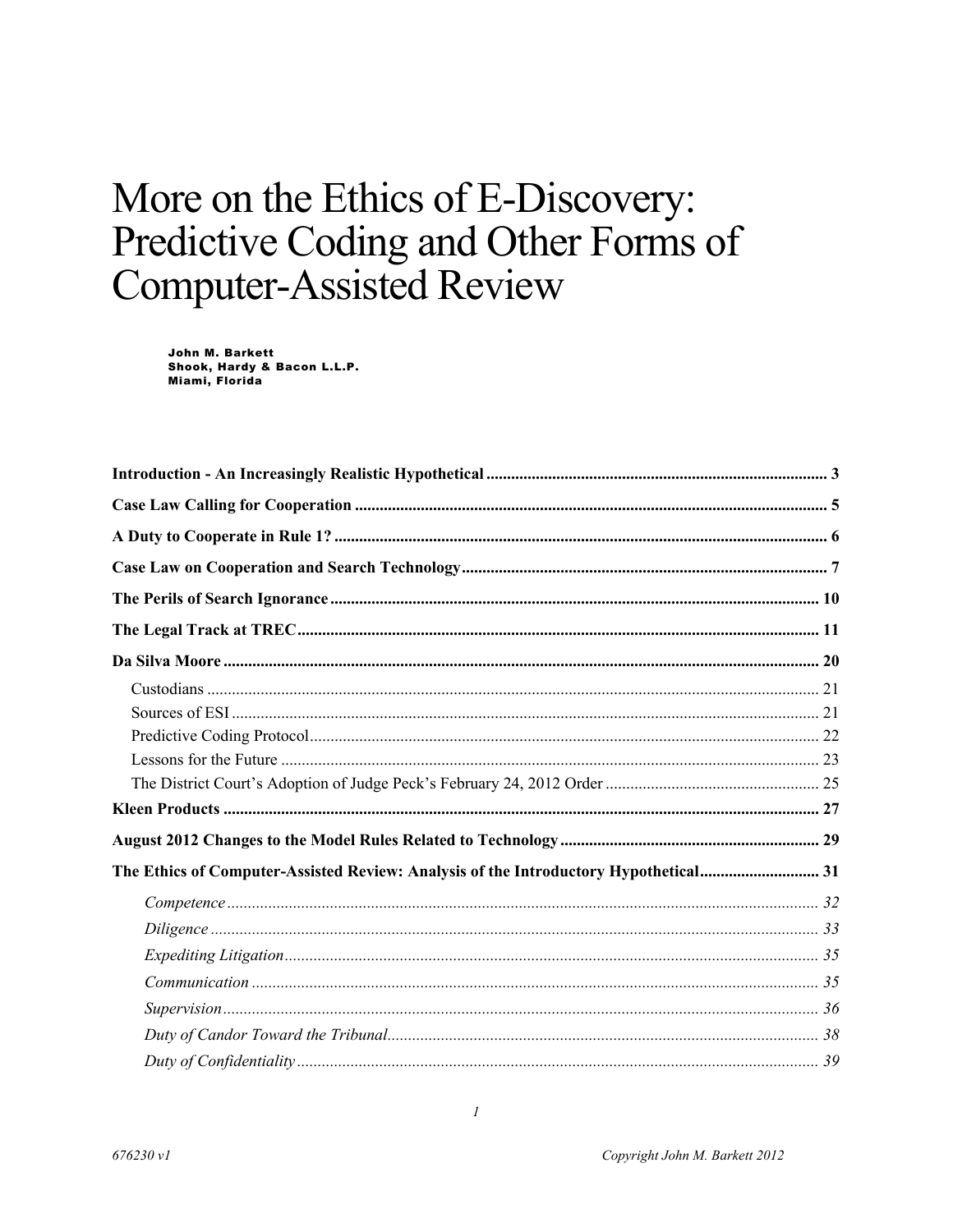| Appendix I: Reported Cases Where Judges Have Endorsed the Cooperation Proclamation 45               |  |
|-----------------------------------------------------------------------------------------------------|--|
| Appendix II: Excerpts From Zubulake V, 229 F.R.D. 422, 432-434 (S.D.N.Y. 2004) on Outside Counsel's |  |
|                                                                                                     |  |
|                                                                                                     |  |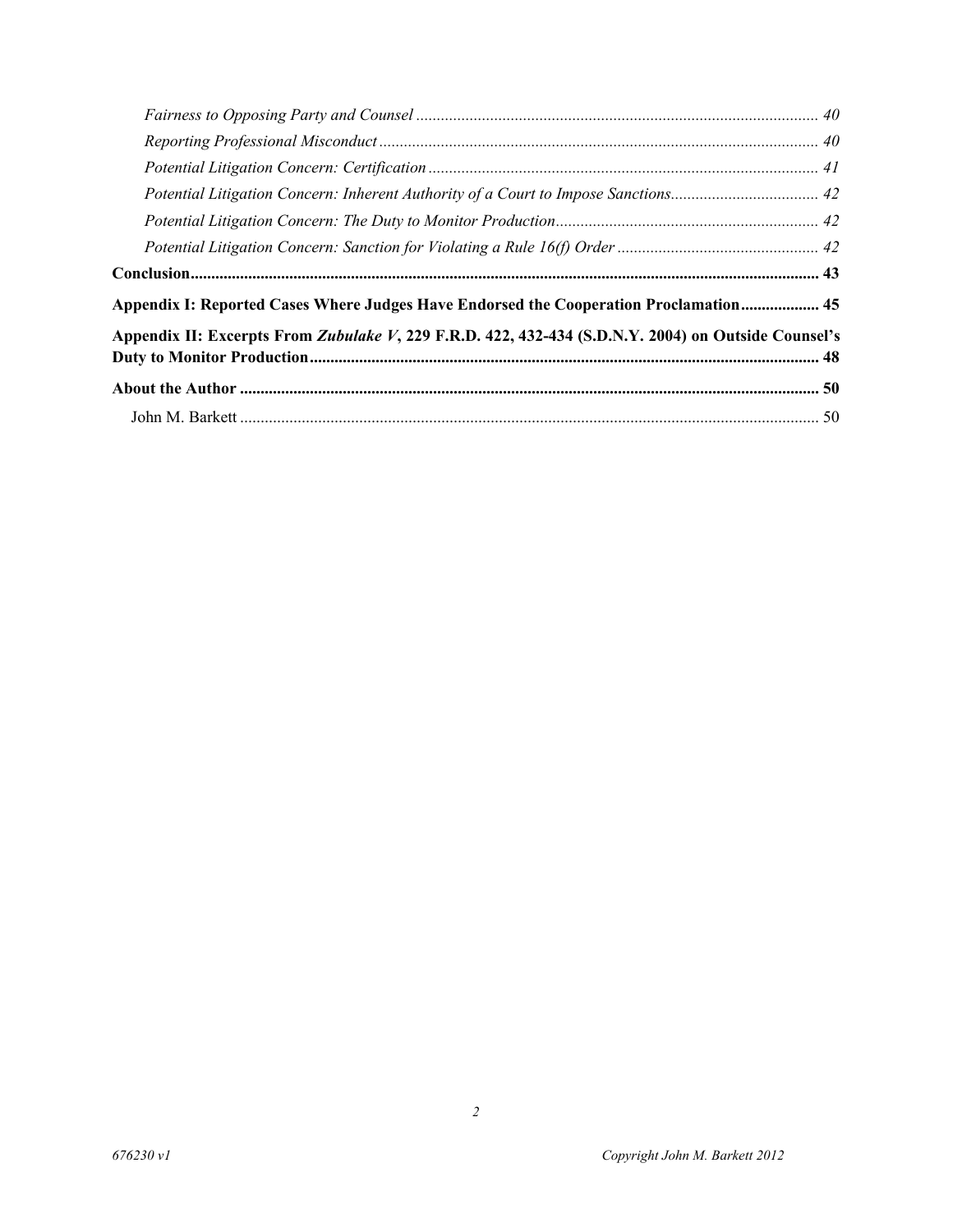# More on the Ethics of E-Discovery: Predictive Coding and Other Forms of Computer-Assisted Review

**John M. Barkett Shook, Hardy & Bacon L.L.P. Miami, Florida**

## **INTRODUCTION - AN INCREASINGLY REALISTIC HYPOTHETICAL**

The cost of e-discovery historically has been in part a function of the time it takes humans to review large numbers of electronic documents reduced to an image on a computer screen associated with a template that is completed by the reviewer to provide information about the document. Large numbers here are not hundreds or thousands of documents, but hundreds of thousands and millions of documents. Imagine a litigation world where, through the use of computer-search technology "trained" by lawyers, linguists or experts, the pool of documents requiring review can be reduced by 50% or 75% or even 90% because a computer has successfully predicted or determined which documents are most likely to be responsive to a production request and only those documents are reviewed. In cases with sufficiently large document volumes or where other measures of cost and benefit justify an effort to reduce the pool of documents needing review, the ability of technology to produce a defensible production by segregating from a large pool of documents a smaller pool of documents that contains either the most responsive documents or most of the responsive documents is information that lawyers must, at a minimum, monitor and, one day soon, may have to embrace.

Consider the following hypothetical.

Your client has been sued. Your case has been assigned to a district court judge and a magistrate judge who have both endorsed the Cooperation Proclamation published by the Sedona Conference. You had already met with your client and the client team to discuss search protocols and techniques with respect to electronically stored information to prepare your case as well as to prepare for production in anticipation of expected requests for electronically stored information. You contact the client's general counsel to discuss the meet-and-confer session. You tell the general counsel that the issue of search protocols is going to come up. You expect your opponent to raise the issue of keyword search terms. The general counsel tells you that search terms are work product and to tell opposing counsel to issue document production requests and an appropriate response will be made. She then leaves to rush to a meeting.

At the Rule 26 meet-and-confer session, opposing counsel surprises you. She proposes to produce documents resulting from a search for electronic documents based on predictive coding, instead of using an approach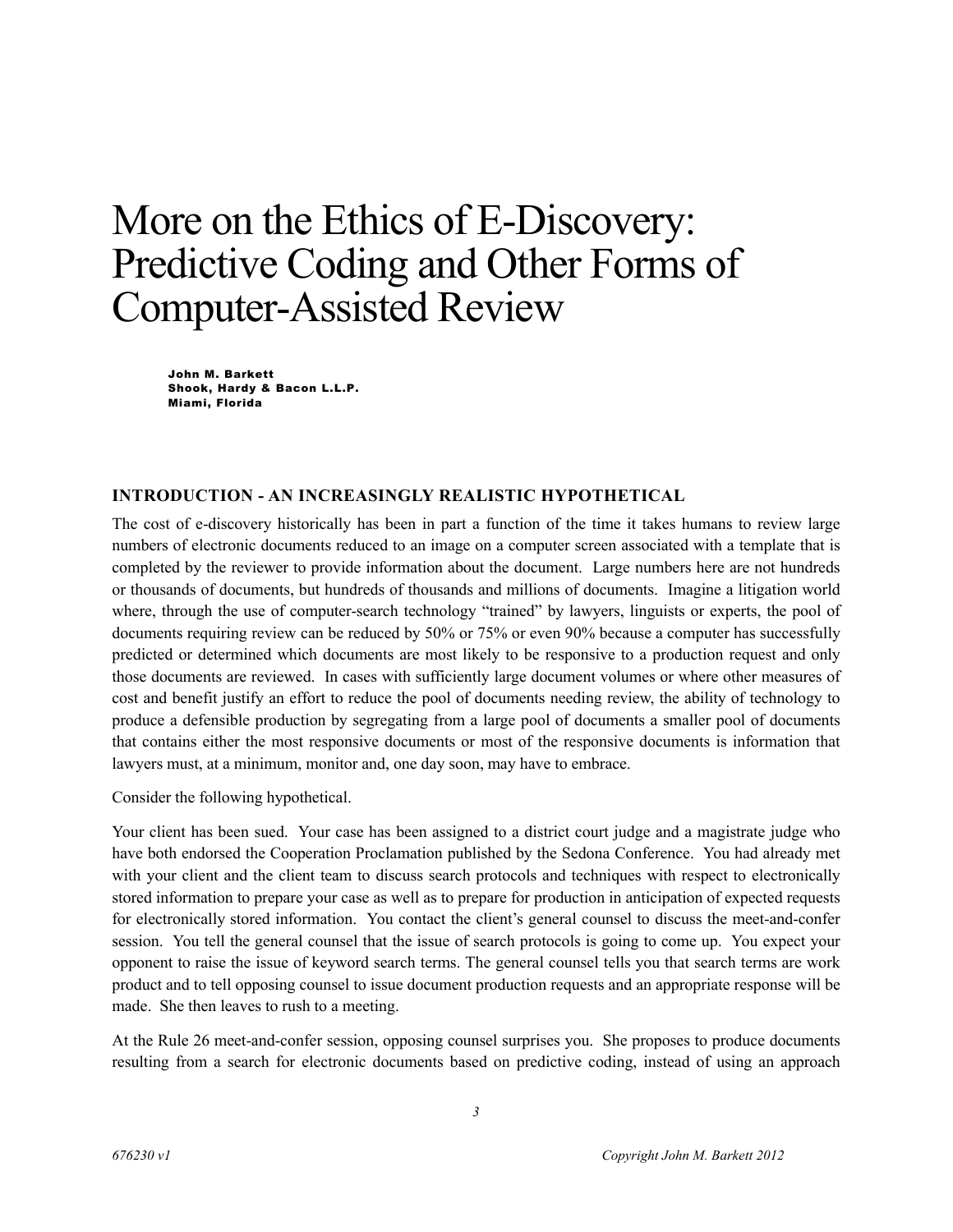based solely on a keyword search, and seeks your agreement. She refers to the results of TREC Legal Track and the decision of *Da Silva Moore v. Publicis Groupe & MSL Group,* 2012 U.S. Dist. LEXIS 23350 (S.D.N.Y. Feb. 24, 2012) to legitimize her client's proposed search approach.

You have never heard of TREC Legal Track but don't want to admit it. You have never heard of the *Da Silva Moore* case either but despite your ignorance, you stay cool. You dig in your heels and refuse to agree. Opposing counsel threatens to seek from the court approval to recover the costs of human review if keywords solely are used to identify potentially responsive documents. You stand your ground. You say nothing to your client about this part of the Rule 26 conference.

At the Rule 16 conference, the district court hears from both sides and scolds you for refusing to cooperate with your opponent. The district court gives your opponent the option to search for and produce electronically stored information based solely on predictive coding. Fearing more wrath from the judge, you say nothing further.

As discovery proceeds, you bone up on computer-assisted review and learn a lot more about how to use computer search tools to find relevant documents in a lawsuit. You start badgering opposing counsel with demands for more information about the sample set of documents being used to code the issues in the case and how opposing counsel is making relevance determinations. In the meantime, to fend you off, opposing counsel is listening to the advice of her e-discovery vendor and parroting whatever she is being told. A battle is looming over the size of the sample, the representativeness of the sample documents, coding decisions made by opposing counsel or her vendor (it is not clear who is calling the shots), and your demands for transparency.

What ethical issues might accompany these facts?

Before answering this question, this paper explores the jurisprudence of "cooperation" and "search technology" including the perilous waters lawyers will encounter if they do not comprehend the pitfalls that can accompany e-discovery stipulations. Then it will review the results of the National Institute of Standards and Technology's Text Retrieval Conference "Legal Track," which for the past four years has invited participants to test search technologies on mock production requests from known document sets in the hopes of finding ways to improve information retrieval at a lower cost than might be provided by manual review, yet as effectively or more effectively. That discussion will be followed by a review of two matters. One is *Da Silva Moore*, a case that explains what predictive coding is and that has created e-discovery news headlines for being the first reported decision to have a meaningful discussion of this form of computer-assisted review.<sup>1</sup> The other is *Kleen Products LLC v. Packaging Corp. of America, Inc.*, Civ. No. 1-10-cv-05711 (N.D. Ill.) where the court followed a very different path highlighting the difference between cooperation and capitulation. As will be explained, the court changed the dialogue from plaintiffs' demand that the court order defendants to engage in predictive coding instead of a keyword-based search, to a defendant's right to select the means it wishes to use to make a production. The paper then discusses upcoming "technology" amendments to the Model Rules of Professional Conduct. With this extensive backdrop, the stage will have been set for an analysis of ethical issues associated with this hypothetical.

<sup>&</sup>lt;sup>1</sup> I use the phrase "computer-assisted" review rather than "technology-assisted" review, but these phrases are used interchangeably.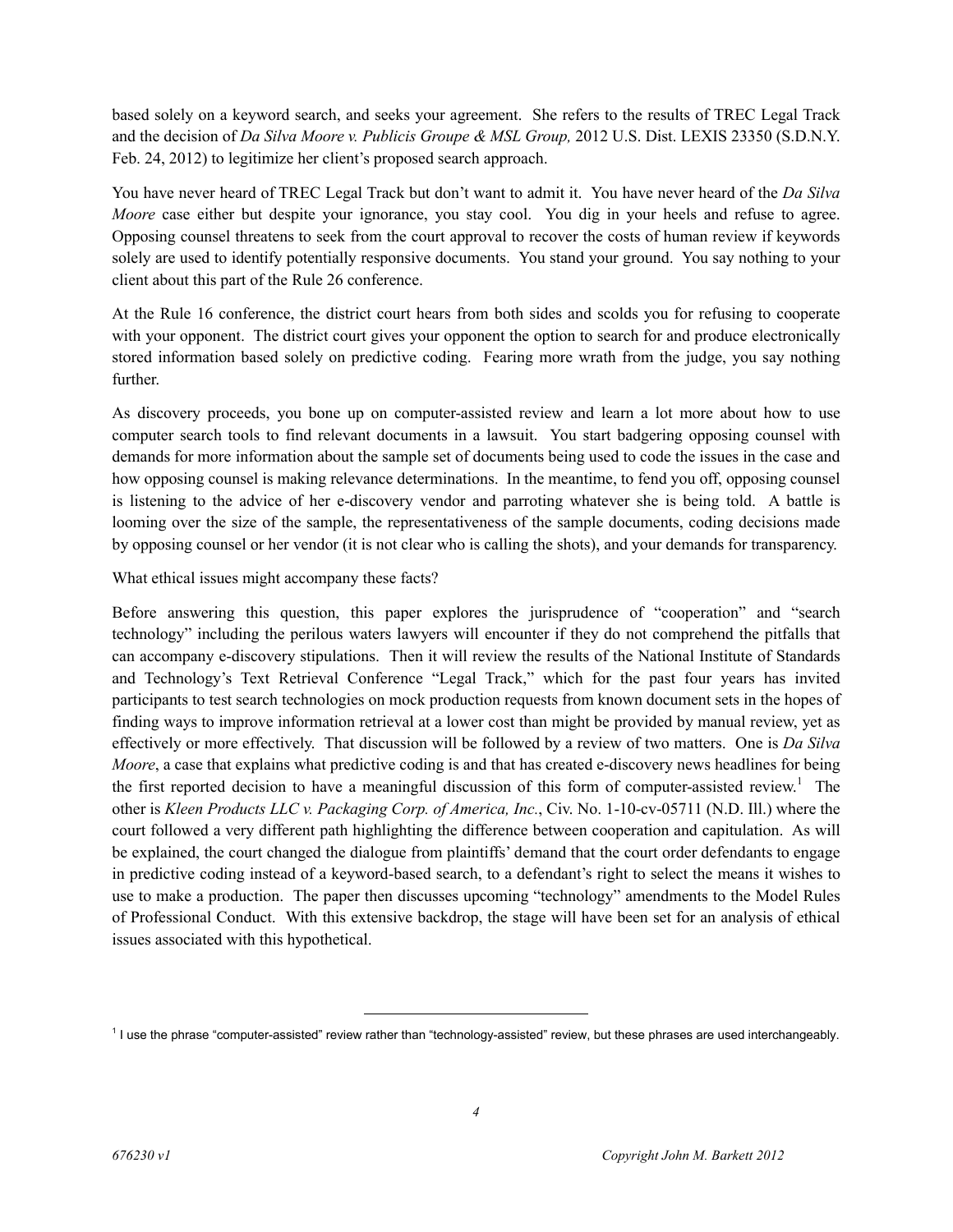## <span id="page-4-0"></span>**CASE LAW CALLING FOR COOPERATION**

The case law contains unmistakable signals to the Bar on the importance of cooperation in discovery and especially e-discovery.

In a case resulting in sanctions for spoliation of documents after a complaint was filed, *Board of Regents of University of Nebraska v. BASF Corp.* 2007 WL 3342423, at \*5 (D. Neb. Nov. 5, 2007), the magistrate judge cataloged the Civil Rules Advisory Committee's efforts in the 1993, 2000, and 2006 amendments to the Federal Rules of Civil Procedure to increase voluntary production of relevant documents, develop mutually agreeable discovery plans, and require lawyers to confer before a sanctions motion can be brought:

*The overriding theme of recent amendments to the discovery rules has been open and forthright sharing of information by all parties to a case with the aim of expediting case progress, minimizing burden and expense, and removing contentiousness as much as practicable. See, e.g., 1993, 2000, 2006 Amendments to Federal Rules of Civil Procedure, Advisory Committee Comments to Rules 26, 33, 34, 37, 28 U.S.C. Compliance with these changes has placed - on counsel - the affirmative duties to work with clients to make required disclosures, Rule 26(a)(1)(2) and (3); reduce [oppression and burde](http://www.westlaw.com/Find/Default.wl?rs=FIPI1.0&vr=2.0&DB=1006362&DocName=NERDISR26&FindType=L)n, Rule 26(b)(2); cooperatively plan discovery with opposing counsel, Rule 26(f); affirmatively certify accuracy and good faith in requesting and responding to discovery, Rule 26(g); and confer with opposing counsel to resolve disputes before filing certain motions, Rule 37(a)(2)(B), among others. If counsel fail in this responsibility - willfully or not - these principles of an open discovery process are undermined, coextensively inhibiting the courts' ability to objectively resolve their clients' disputes and the credibility of its resolution.*<sup>2</sup>

A year later, recognizing that e-discovery has placed greater demands on lawyers to cooperate in order to control litigation costs, the Sedona Conference issued a "Cooperation Proclamation" with endorsements by many federal and state court judges.<sup>3</sup> Judges have felt a need to cite or require lawyers to read the Cooperation Proclamation in a growing chorus of reported discovery and e-discovery cases. *See, e.g., Da Silva Moore v.*

<sup>2</sup> *See also* Barkett, *From Canons to Cannon*, in A Century of Legal Ethics: Trial Lawyers and the ABA Canons of Professional Ethics (American Bar Association, Chicago, 2009) (contrasting the aspirations contained in the Canons of Ethics with the decline in professionalism and civility among lawyers and the corresponding changes in the civil rules designed to foster more disclosure, more communications among counsel, greater involvement of the court, and better control over discovery).

<sup>&</sup>lt;sup>3</sup> http://www.thesedonaconference.org/content/tsc\_cooperation\_proclamation/proclamation.pdf (July 2008). The Proclamation asks lawyers to focus on problem solving not problem expanding when it comes to discovery: "Lawyers preparing cases for trial need to focus on the full cost of their efforts—temporal, monetary, and human. Indeed, all stakeholders in the system—judges, lawyers, clients, and the general public—have an interest in establishing a culture of cooperation in the discovery process. Overcontentious discovery is a cost that has outstripped any advantage in the face of ESI and the data deluge. It is not in anyone's interest to waste resources on unnecessary disputes, and the legal system is strained by 'gamesmanship' or 'hiding the ball,' to no practical effect." Specifically with respect to e-discovery, the Proclamation contains these suggestions: "1. Utilizing internal ESI discovery "point persons" to assist counsel in preparing requests and responses; 2. Exchanging information on relevant data sources, including those not being searched, or scheduling early disclosures on the topic of Electronically Stored Information; 3. Jointly developing automated search and retrieval methodologies to cull relevant information; 4. Promoting early identification of form or forms of production; 5. Developing case-long discovery budgets based on proportionality principles; and 6. Considering court-appointed experts, volunteer mediators, or formal ADR programs to resolve discovery disputes."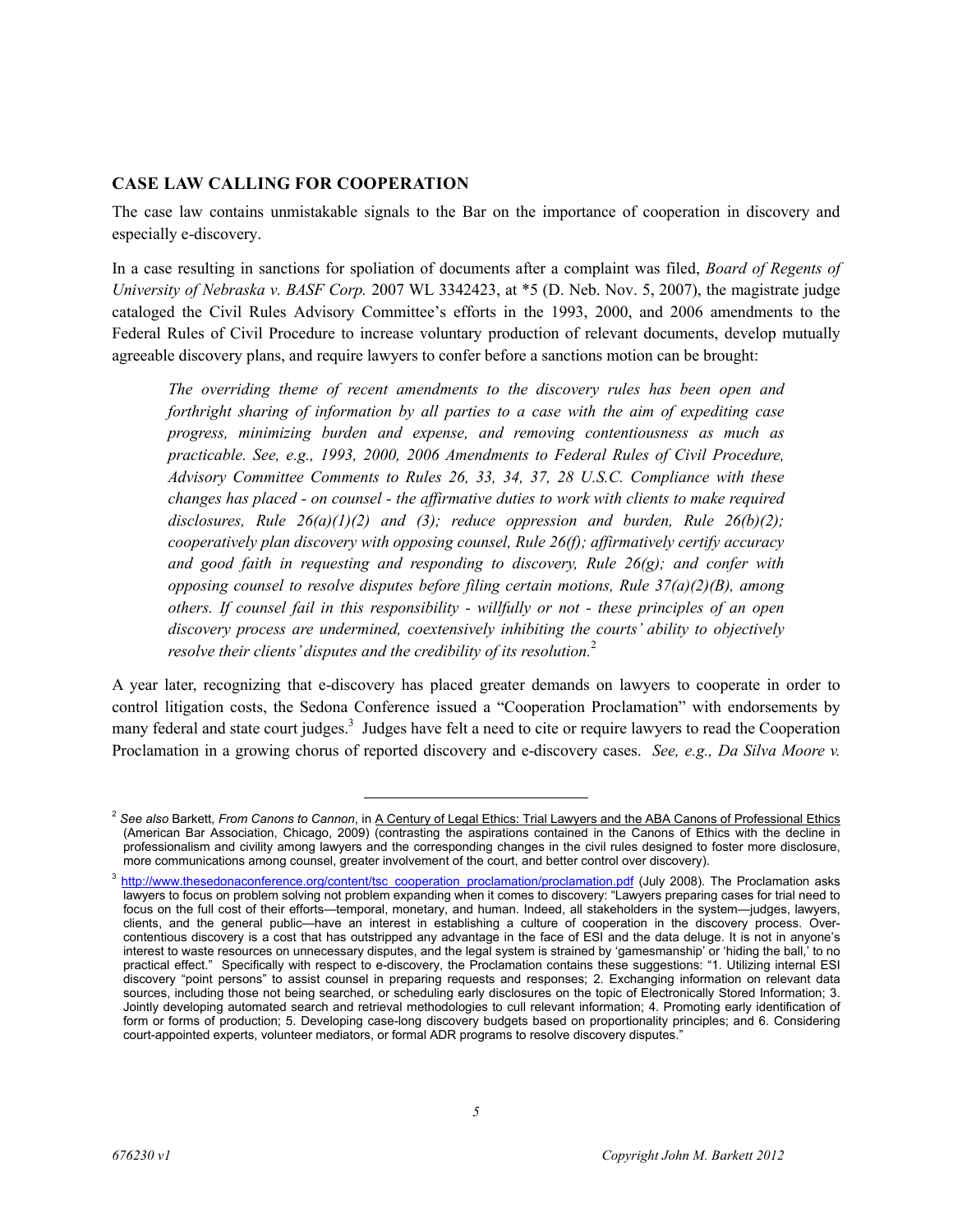*Publicis Groupe & MSL Group*, 2012 U.S. Dist. LEXIS 23350, \*8 (S.D.N.Y. Feb. 24, 2012); *In re Facebook PPC Advertising Litigation*, 2011 WL 1324516, \*1-2 (N.D. Cal. Apr. 6, 2011).<sup>4</sup>

The Seventh Circuit Pilot Project<sup>5</sup> that began in 2009 contains a number of principles designed to foster coordination with the court; communication with clients, the court, and counsel; and, pertinent here, cooperation. Specifically, Principle 1.02 provides:

*An attorney's zealous representation of a client is not compromised by conducting discovery in a cooperative manner. The failure of counsel or the parties to litigation to cooperate in facilitating and reasonably limiting discovery requests and responses raises litigation costs and contributes to the risk of sanctions.*<sup>6</sup>

<span id="page-5-0"></span>The Civil Rules Advisory Committee has taken notice of this activity.

# **A DUTY TO COOPERATE IN RULE 1?**

One theme at the Civil Rules Advisory Committee's "Duke Conference" held in May 2010 at Duke University's Law School was the importance of cooperation to reduce the costs of litigation. As a follow up to the Duke Conference, the "Duke Subcommittee" of the Advisory Committee is considering a proposal to modify Rule 1 of the Federal Rules of Civil Procedure to add a duty to cooperate. Illustrations of possible changes to Rule 1 were included in materials reviewed by the Advisory Committee at its March 22-23, 2012 meeting. The subcommittee first explained that it was wrestling with the ethics of cooperation and advocacy and sought to avoid the history that accompanied Rule 11 after it was first adopted:

*It is easy enough to draft a rule that mandates reasonable cooperation within a framework that remains appropriately adversarial. It is difficult to know whether any such rule can be more than aspirational. Rule 11 already governs unreasonable motion practice, and there is little outcry for changing the standards defined by Rule 11. And there is always the risk that the ploy of adding an open-ended duty to cooperate will invite its own defeat by encouraging tactical motions, repeating the sorry history of the 1983 Rule 11 amendments.*

Addendum to Agenda Materials, Advisory Committee on Civil Rules March 22-23, 2012), p. 37 (footnote omitted). It then offered up proposals that had been presented to it:

<sup>&</sup>lt;sup>4</sup> Appendix I lists additional reported decisions where the Cooperation Proclamation has been endorsed by federal judges. State courts are echoing these federal judges. *See, e.g.*, *In re Weekley Homes, L.P.,* 2009 Tex. LEXIS 630, \*32 (Tex. 2009) ("A fundamental tenet of our discovery rules is cooperation between parties and their counsel, and the expectation that agreements will be made as reasonably necessary for efficient disposition of the case"); "The Texas Lawyer's Creed - A Mandate for Professionalism," issued by the Supreme Court of Texas and the Texas Court of Criminal Appeals (November 7, 1989) (http://www.supreme.courts.state.tx.us/pdf/TexasLawyersCreed.pdf). The Texas Lawyer's Creed contains a preamble followed by a number of general and then personal mandates that lawyers in Texas make. One of the general mandates is: "A lawyer owes to opposing counsel, in the conduct of legal transactions and the pursuit of litigation, courtesy, candor, cooperation, and scrupulous observance of all agreements and mutual understandings. III feelings between clients shall not influence a lawyer's conduct, attitude, or demeanor toward opposing counsel. A lawyer shall not engage in unprofessional conduct in retaliation against other unprofessional conduct." One of the personal mandates reads: "I will refrain from excessive and abusive discovery."

<sup>&</sup>lt;sup>5</sup> The Pilot Project is described on the website for the Project at http://www.discoverypilot.com/.

<sup>&</sup>lt;sup>6</sup> For an in-depth discussion of the 7<sup>th</sup> Circuit Pilot Project, see Barkett, The 7th Circuit E-Discovery Pilot Project: What We Might *Learn and Why It Matters to Every Litigant in America* (ABA Section of Litigation News, December 11, 2011 (available at: http://apps.americanbar.org/litigation/litigationnews/civil\_procedure/docs/barkett.december11.pdf).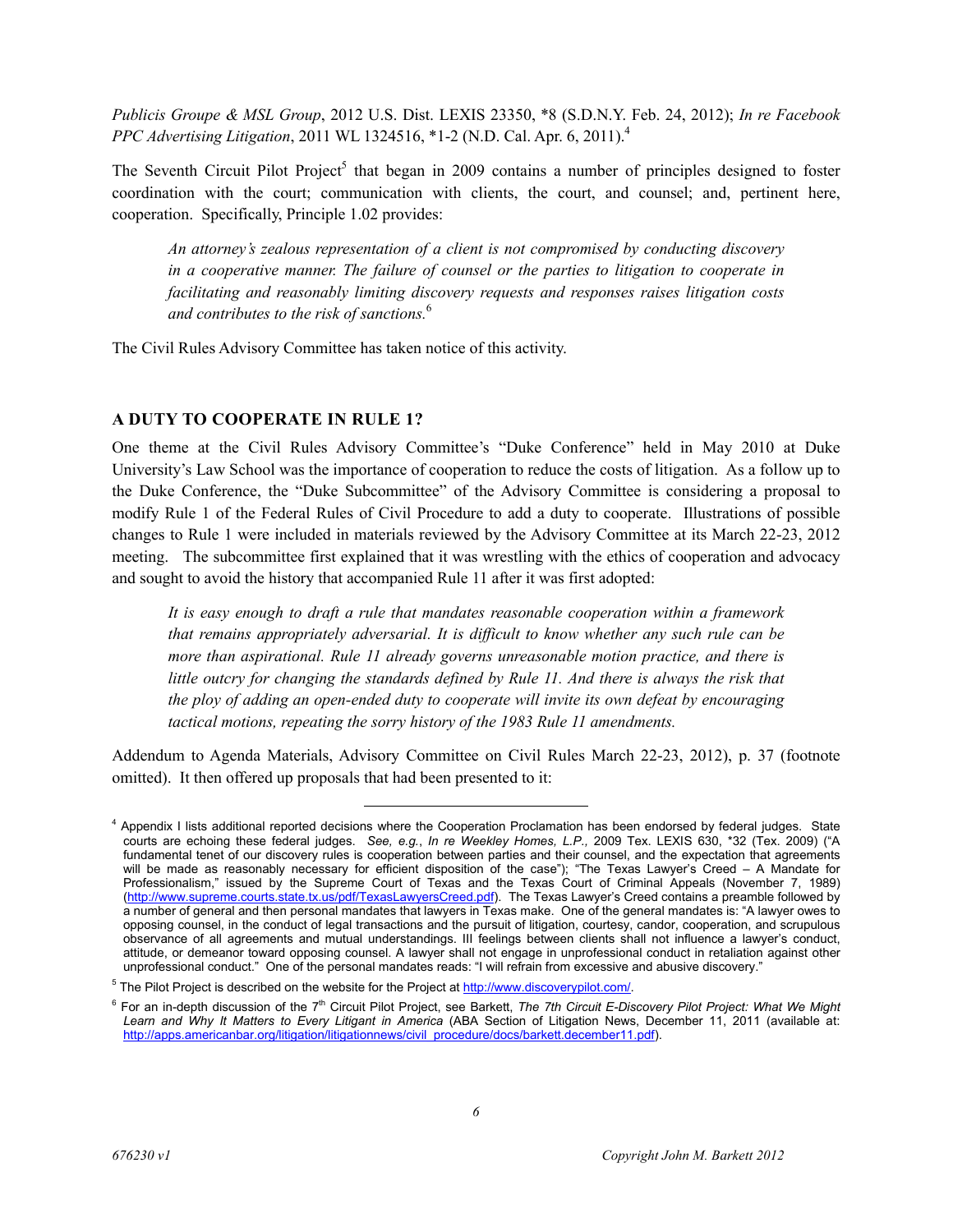*[These rules] should be construed, and administered, and employed by the court and parties to secure the just, speedy, and inexpensive determination of every action and proceeding[, and the parties should cooperate to achieve these ends]*

*or*

*[These rules] should be construed and administered by the court to achieve the just, speedy, and inexpensive determination of every action and proceeding. The parties should cooperate to achieve these ends.*

No formal amendment is yet before the Advisory Committee for consideration, but the importance of cooperation to bring down the costs of e-discovery has received the imprimatur of too many judges to be ignored.

# <span id="page-6-0"></span>**CASE LAW ON COOPERATION AND SEARCH TECHNOLOGY**

The lack of cooperation has been discussed prominently in the case law on protocols for searching electronically stored information. Again, this case law contains unmistakable signals to the Bar.

In *Securities and Exchange Commission v. Collins & Aikman*, 256 F.R.D. 403 (S.D.N.Y. 2009), Judge Scheindlin was blunt in her criticism of the SEC's refusal "to negotiate a workable search protocol" responsive to the requests for production. She called the SEC's position "patently unreasonable" and directed counsel to meet and confer to develop a workable search protocol or a Special Master would be appointed to assist them in doing so. 256 F.R.D. at 415.

In deciding to sanction the producing party's conduct, the magistrate judge in *In re Seroquel Products Liability Litig.,* 244 F.R.D. 650, 662 (M.D. Fla. 2007), was highly critical of the defendant's (AZ) unilateral search efforts:

*[W]hile key word searching is a recognized method to winnow relevant documents from large repositories, use of this technique must be a cooperative and informed process. Rather than working with Plaintiffs from the outset to reach agreement on appropriate and comprehensive search terms and methods, AZ undertook the task in secret…*

*In this case, AZ never discussed with Plaintiffs which search terms to use as part of the search. There was no dialogue to discuss the search terms, as required by Rules 26 and 34. AZ eventually disclosed in April 2007 that a key word search had been conducted, not in seeking collaboration on the words to use, but rather as part of the dialogue on certifying the "custodial" production…*

*AZ has not been as cooperative as possible in resolving the custodial issues. It is undisputed that the production "completed" on June 30, 2007 had load file, metadata, page break and key word search problems, making the 10 million pages of documents unaccessible, unsearchable, and unusable as contemplated under the Rules.*

*United States v. O'Keefe,* 537 F. Supp. 2d 13 (D.D.C. 2008) involved a challenge to a government agency's compliance with court-ordered production of electronically stored information that might aid criminal defendants in their defense. Defendants questioned the government lawyers' selection of "keywords" arguing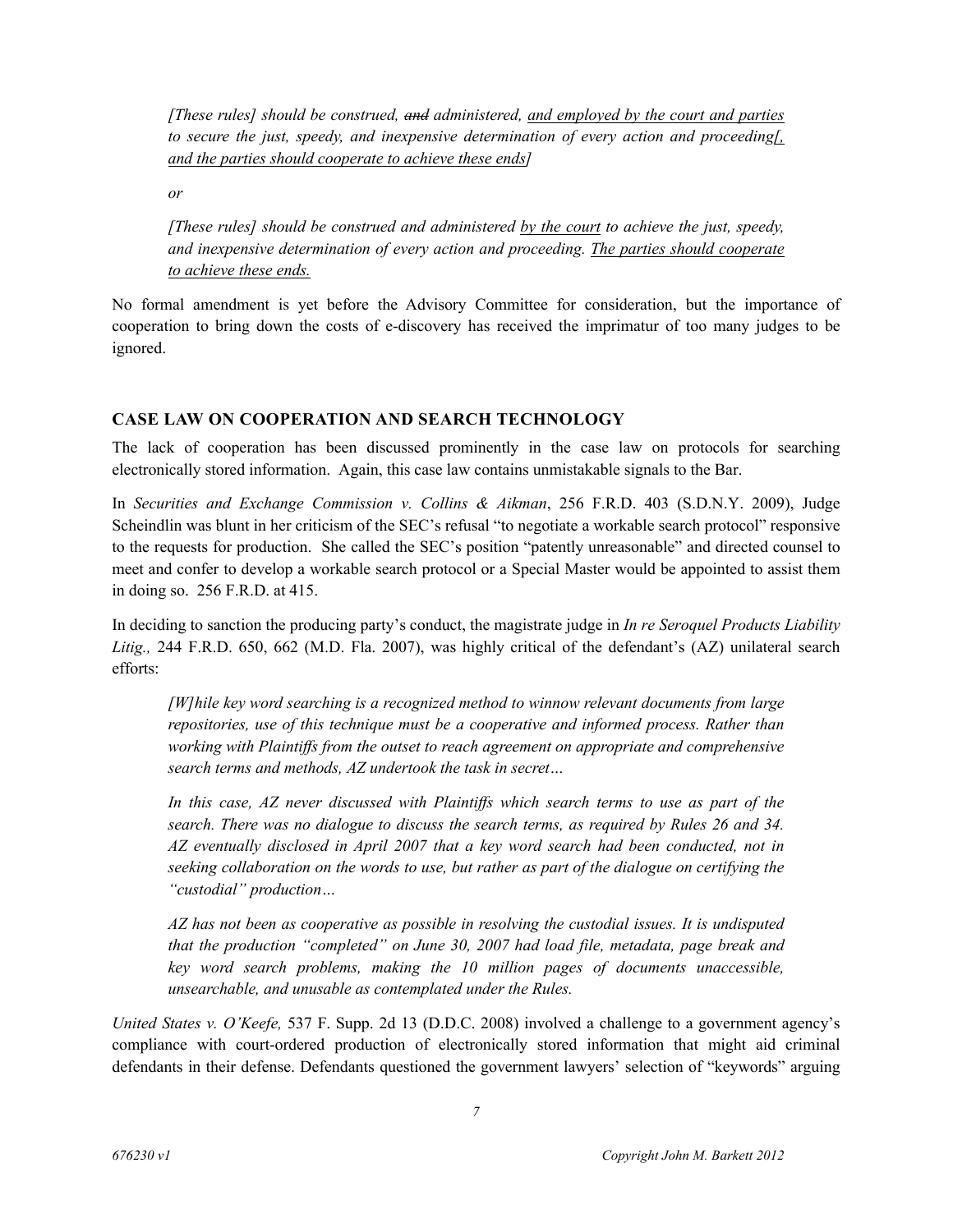that they did not result in the location of documents being sought. Magistrate Judge Facciola, who has made significant contributions to the e-discovery jurisprudence over the years, was not impressed by the lawyers' protestations. He explained that whether keyword searches will yield the information sought "is a complicated question involving the interplay, at least, of the sciences of computer technology, statistics and linguistics." *Id.* [at 24. Hence, if a lawyer is going to claim that a "certain search term or terms" would be more effective than](http://www.westlaw.com/Find/Default.wl?rs=FIPI1.0&vr=2.0&DB=1004365&DocName=USFRER702&FindType=L) the terms "that were used" is "truly to go where angels fear to tread." He held that a lay person does not have the expert credentials to advance the argument. "Accordingly, if defendants are going to contend that the search terms used by the government were insufficient, they will have to specifically so contend in a motion to compel and their contention must be based on evidence that meets the requirements of Rule 702 of the Federal Rules of Evidence." *Id.*<sup>7</sup>

Magistrate Judge Paul Grimm, who has authored several prominent opinions in the e-discovery arena, has also addressed search protocols. *Victor Stanley, Inc. v. Creative Pipe, Inc.,* 250 F.R.D. 251 (D. Md. 2008). The context was unusual. Defendants had produced text-searchable electronic files and nontext-searchable electronic files. Among them were privileged documents. Defendants explained that they had done a keyword search of the documents produced and that the search should have resulted in the identification of privileged documents. Because it did not, defendants suggested that the privileged documents were among the nontextsearchable files and their production was inadvertent. Plaintiff disputed these claims and refused to return the privileged documents, claiming waiver. Judge Grimm was not impressed by defendants' keyword search, <sup>8</sup> and citing *O'Keefe*, he rejected defendants' inadvertence claim:

*Defendants, who bear the burden of proving that their conduct was reasonable for purposes of assessing whether they waived attorney-client privilege by producing the 165 documents to the Plaintiff, have failed to provide the court with information regarding: the keywords used; the rationale for their selection; the qualifications of M. Pappas and his attorneys to design an effective and reliable search and information retrieval method; whether the search was a simple keyword search, or a more sophisticated one, such as one employing Boolean proximity operators; or whether they analyzed the results of the search to assess its reliability, appropriateness for the task, and the quality of its implementation. While keyword searches* 

<sup>7</sup> In *Equity Analytics, LLC v. Lundin,* 248 F.R.D. 331 (D.D.C. 2008), Judge Facciola had the opportunity to apply this principle. There was agreement by the parties that a forensic examination of defendant's Macintosh should occur, but the parties were unable to agree on a search protocol. Plaintiff objected to the use of search terms because Lundin had installed a new operating system on his laptop computer and may have thereby compromised the integrity of files previously stored on the computer, plaintiff argued. *Id.* at 333. Plaintiff also argued that a file extension (such as .doc or .jpg) and keyword search would not capture fragments of information contained on a hard drive. The court required plaintiff to submit an affidavit from an expert supporting plaintiff's allegations before deciding how to proceed. *Id.*

<sup>&</sup>lt;sup>8</sup> "While it is known that M. Pappas (a party) and Mohr and Schmid (attorneys) selected the keywords, nothing is known from the affidavits provided to the court regarding their qualifications for designing a search and information retrieval strategy that could be expected to produce an effective and reliable privilege review. As will be discussed, while it is universally acknowledged that keyword searches are useful tools for search and retrieval of ESI, all keyword searches are not created equal; and there is a growing body of literature that highlights the risks associated with conducting an unreliable or inadequate keyword search or relying exclusively on such searches for privilege review. Additionally, the Defendants do not assert that any sampling was done of the text searchable ESI files that were determined not to contain privileged information on the basis of the keyword search to see if the search results were reliable. Common sense suggests that even a properly designed and executed keyword search may prove to be over-inclusive or under-inclusive, resulting in the identification of documents as privileged which are not, and nonprivileged which, in fact, are. The only prudent way to test the reliability of the keyword search is to perform some appropriate sampling of the documents determined to be privileged and those determined not to be in order to arrive at a comfort level that the categories are neither over-inclusive nor under-inclusive. There is no evidence on the record that the Defendants did so in this case." 250 F.R.D. at 256-57.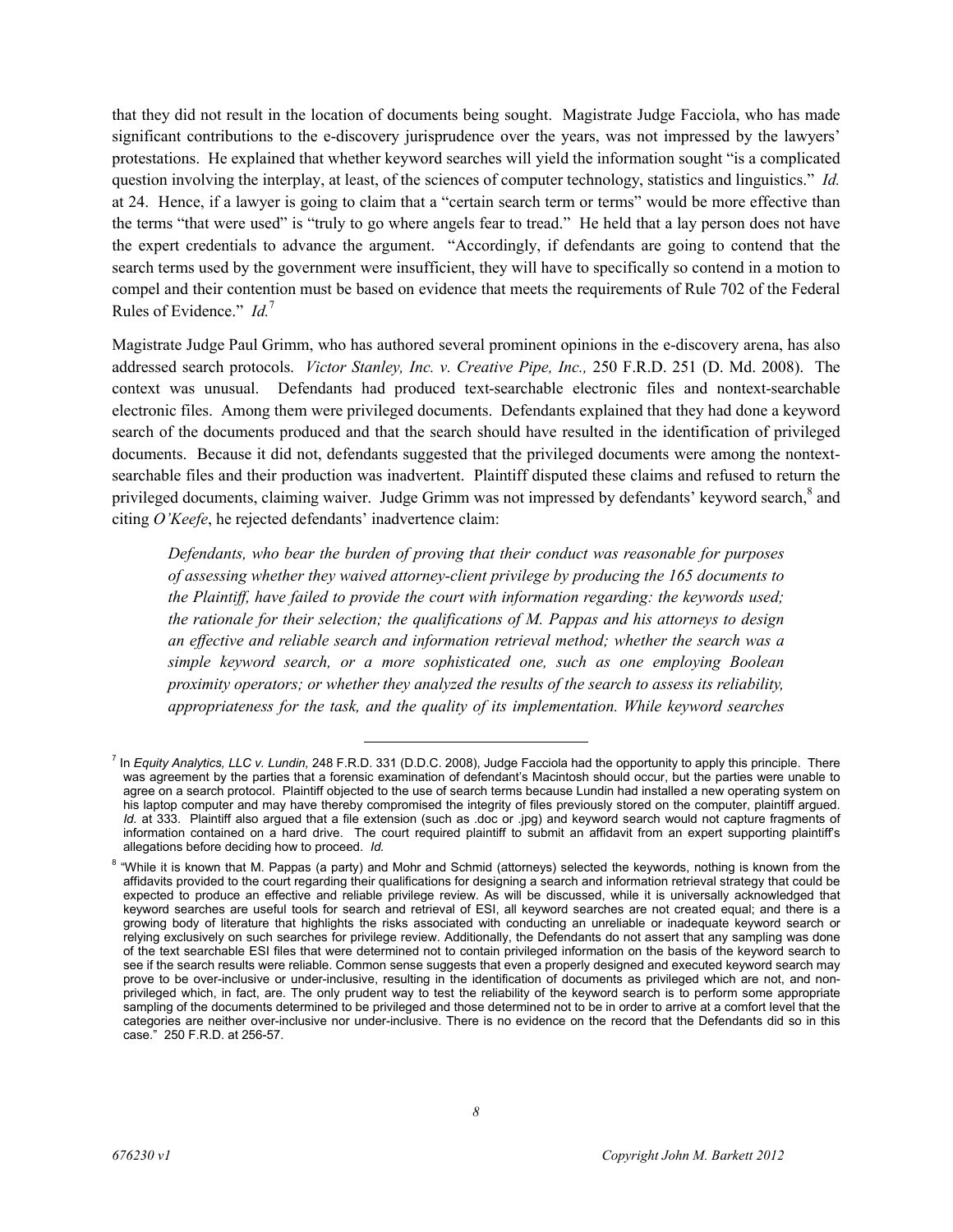*have long been recognized as appropriate and helpful for ESI search and retrieval, there are [well-known limitat](http://www.westlaw.com/Find/Default.wl?rs=FIPI1.0&vr=2.0&DB=1004365&DocName=USFRCPR26&FindType=L)ions and risks associated with them, and proper selection and implementation obviously involves technical, if not scientific knowledge.*

#### *Id.* at 259-60 (footnote omitted).

Recognizing the concern some might have about the costs of litigation if experts had to be involved in determining keyword searches, Judge Grimm offered this advice: "For those understandably concerned about keeping discovery costs within reasonable bounds, it is worth repeating that the cost-benefit balancing factors of Fed.R.Civ.P. 26(b)(2)(C) apply to all aspects of discovery, and parties worried about the cost of employing properly designed search and information retrieval methods have an incentive to keep the costs of this phase of discovery as low as possible, including attempting to confer with their opposing party in an effort to identify a mutually agreeable search and retrieval method. This minimizes cost because if the method is approved, there will be no dispute resolving its sufficiency, and doing it right the first time is always cheaper than doing it over if ordered to do so by the court." *Id.* at 261, n.10.<sup>9</sup>

The magistrate judge in *William A. Gross Construction Associates, Inc. v. American Manufacturers Mutual Insurance Co., <i>supra*, was very unhappy with counsel who could not agree on keywords for a search. "This case is just the latest example of lawyers designing keyword searches in the dark, by the seat of the pants, without adequate (indeed, here, apparently without any) discussion with those who wrote the emails." The lawyer's impasse left the court "in the uncomfortable position of having to craft a keyword search methodology for the parties, without adequate information from the parties" or the nonparty. The court did so, but he also issued this warning to the Bar:

*Electronic discovery requires cooperation between opposing counsel and transparency in all aspects of preservation and production of ESI. Moreover, where counsel are using keyword searches for retrieval of ESI, they at a minimum must carefully craft the appropriate keywords, with input from the ESI's custodians as to the words and abbreviations they use, and the proposed methodology must be quality control tested to assure accuracy in retrieval and elimination of "false positives." It is time that the Bar--even those lawyers who did not come of age in the computer era--understand this.*

2009 U.S. Dist. LEXIS 22903, at \*13-14. See also *In re DirecTech Southwest, Inc., Fair Labor Standards Act Litigation*, 2009 U.S. Dist. LEXIS 69142 (E.D. La. Aug. 7, 2009) (in another case of lawyer impasse over keywords, the magistrate judge chose plaintiffs' proposed keywords rejecting defendants' argument that plaintiffs' list would produce many false hits and cost \$100,000 primarily because of the need to conduct a privilege review); *Capitol Records, Inc. v. MP3tunes, LLC*, 2009 WL 2568431, \*50 (S.D.N.Y. Aug. 13, 2009) ("Had the parties focused their attention on discussing their differences, rather than drafting dueling epistles for submission to the Court, MP3tunes undoubtedly would have realized that the EMI Labels were not asking

<span id="page-8-0"></span><sup>&</sup>lt;sup>9</sup> Judge Grimm also noted that a court-approved clawback agreement would have protected defendants, but they failed to seek one. 250 F.R.D. at 261, n.10. Since this decision was rendered Fed. R. Evid. 502 has been adopted. Rule 502(d) allows a litigant to obtain a federal district court order to protect the attorney-client privilege or work product protection associated with an inadvertently produced document and thereby to preserve the privilege or protection in any other federal or state proceeding. Specifically, Rule 502(d) provides in full: "A federal court may order that the privilege or protection is not waived by disclosure connected with the litigation pending before the court – in which event the disclosure is also not a waiver in any other federal or state proceeding."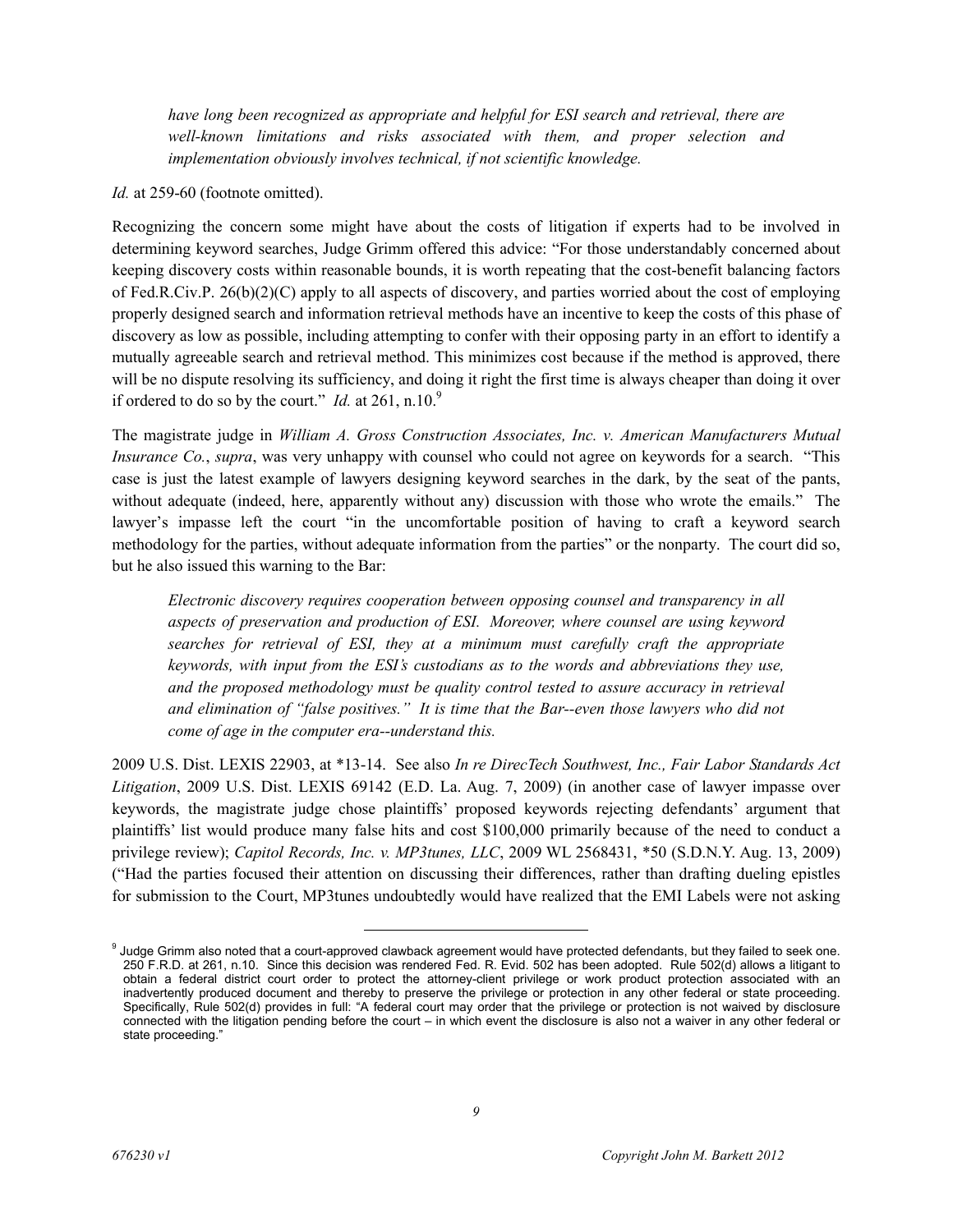to be provided with a transaction history for each search term, so long as they received assurances that the search methodology that MP3tunes employed would lead to the production of all responsive emails.")

## **THE PERILS OF SEARCH IGNORANCE**

In addition to the search cooperation cases, other cases comfortably make the point that a lack of understanding of search technologies and costs can haunt a party.

*In re Fannie Mae Securities Litigation*, 552 F.3d 814, 818 (D.C. Cir. 2009) is the poster child. In this case, the Office of Federal Housing Enterprise Oversight, a nonparty, hired 50 contract lawyers to comply with a stipulated agreement to produce documents. The stipulated agreement had given the requesting party the sole right to determine search terms and, at the same time, had waived any claim the nonparty might have had for cost-shifting under Rule 45. The resulting search terms, which OFHEO characterized "as tantamount to a request for the dictionary," resulted in the retrieval of about 80% of all of the emails of the OFHEO.<sup>10</sup> The OFHEO incurred \$6 million in costs, representing 9% of its annual budget. The nonparty was sanctioned and held in contempt of court for failing to comply with a production deadline in the stipulated agreement. The court of appeals affirmed the contempt finding, refusing to relieve the nonparty from the stipulation. 552 F.3d at 821-22.

In *I-Med Pharma Inc. v. Biomatrix, Inc. et al.*, 2011 U.S. Dist. LEXIS 141614 (D.N.J. Dec. 9, 2011), the district court affirmed a magistrate judge's order relieving a plaintiff from a stipulation. Plaintiff had agreed to a forensic examination of its computer system. Defendants hired an expert to conduct the forensic examination and apparently selected the search terms, which included these words: "profit," "loss" "revenue." The forensic examination included the unallocated space on the plaintiff's computer system. Because of the "broad search terms," the number of resulting "hits" came as "no surprise" to the district court: in the unallocated space alone, the terms generated 64,382,929 hits representing an estimated 95 million pages of data. Plaintiff objected to conducting a privilege review of these documents as required by the stipulation and asked the magistrate judge for relief. The judge then entered an order permitting plaintiff to withhold data found in the unallocated space.<sup>11</sup> The judge reasoned that (1) the burden on the plaintiff of reviewing the data from the unallocated space outweighed any potential benefits to the defendants; (2) the complaining defendant had not demonstrated the "complete relevancy" of the information sought and also had not demonstrated that any information had been actually deleted by plaintiff (i.e., there was no justification to review the data from the unallocated space); and (3) the overbroad search terms made the likelihood of finding relevant information that would be admissible at trial "minimal." *Id.* at \*6. The district court affirmed the order, rejecting the argument

 $10$  The court of appeals was insensitive to the argument that the search term list showed bad faith by the subpoena issuer: "OFHEO insists that the individual defendants' list of search terms was tantamount to a request for the dictionary, resulting as it did in the retrieval of approximately 80 percent of the office's emails. (Record citation omitted.) But far from showing bad faith, that figure may simply indicate that most of the emails actually bear some relevance, or at least include language captured by reasonable search terms. More fundamentally, OFHEO does not argue that the individual defendants exercised their contractual rights in bad faith; it argues only that they violated a textual limitation on those rights. As described above, however, that limitation appears nowhere in the stipulated order." 552 F.3d at 821.

<sup>&</sup>lt;sup>11</sup> Mindful of the costs that the defendants incurred to extract and search the data in the unallocated space, the judge allow defendants to seek reimbursement of those costs from the plaintiff. 2011 U.S. Dist. LEXIS 141614 at \*6.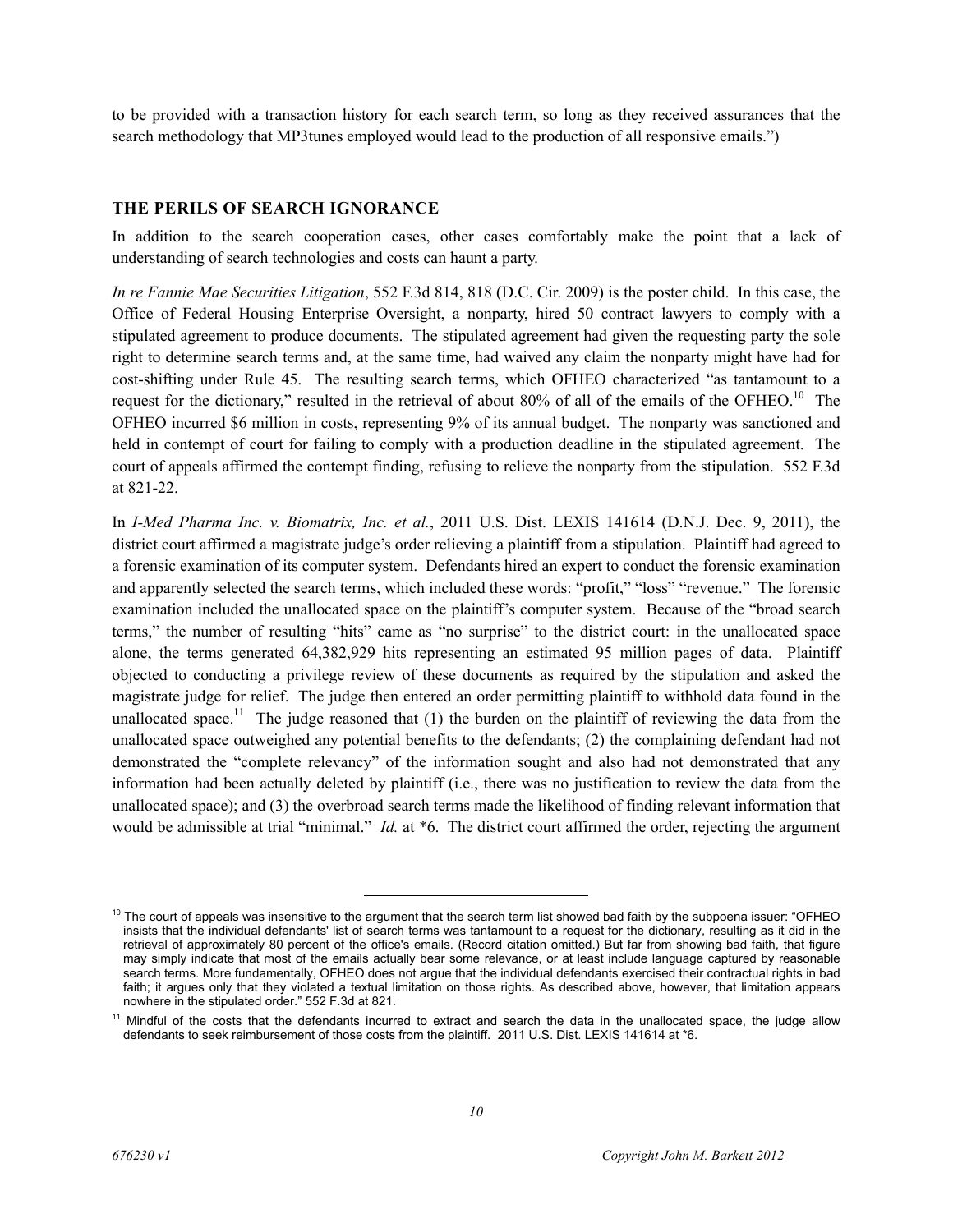that manifest injustice had to be shown to provide relief from a stipulation.<sup>12</sup> The district court added: "While Plaintiff should have known better than to agree to the search terms used here, the interests of justice and basic fairness are little served by forcing Plaintiff to undertake an enormously expensive privilege review of material that is unlikely to contain non-duplicative evidence." *Id.* at \*17-18.

*Custom Hardware Eng. & Consulting, Inc. v. Dowell et al.*, 2012 U.S. Dist. LEXIS 146 (E.D. Mo. Jan. 3, 2012) involved compliance with a noncompete clause, an agreed-upon forensic examination of defendant's computer storage media, and a dispute over the breadth of search terms. Plaintiff had broad terms; defendants proposed narrower terms. The district court approved of plaintiff's search terms because (1) defendants did not provide evidence that these search terms would produce an unreasonable number of search hits; (2) defendants could conduct a privilege review before production was made; and, (3) in the district court's review it was enough that the search terms "may produce" a document that was relevant in order to approve them. *Id.* at \*9-13. One has to wonder if there will be a follow-up order as occurred in *I-Med* because of the volume of documents generated by the search terms.

*In re National Association of Music Merchants, Musical Instruments and Equipment Antitrust Litigation*, 2011 U.S. Dist. LEXIS 145804 (S.D. Cal. Dec. 19, 2011) involved a cooperative effort on search terms where, after the fact, plaintiff realized that certain abbreviations and acronyms were used by defendants' employees but had not been part of the search terms utilized. Plaintiffs asked defendants to rerun searches for these abbreviations and acronyms. Defendant refused because plaintiffs had ample opportunity to raise the issue before the search was conducted. The magistrate judge agreed with defendants, explaining that plaintiffs met with defendants before the initial production and the issue had not been raised then, and that the issue was not raised during negotiations between the parties that resulted in an agreement on expanded search terms. The judge also relied on the fact that defendants would have had to review "tens of thousands of additional documents that would likely yield only a very small number of additional responsive documents" if a new search was run. *Id*. at \*22-  $24^{13}$ 

<span id="page-10-0"></span>These cases arose in the context of the relatively simple world of search-term technology. But search technology has advanced beyond mere keywords.

## **THE LEGAL TRACK AT TREC**

One of the ways to determine the relative worth of different search technologies is to measure their effectiveness in a scientifically controlled evaluation. That's the goal of the Text Retrieval Conference or TREC.

 $12$  The district court explained: "Clearly a court has the power to modify stipulations concerning discovery terms and deadlines while discovery is still ongoing without the showing of manifest injustice. A court could not effectively perform its duty to fairly and efficiently manage discovery if every minor change to a stipulated briefing schedule or deposition date required a showing of "exceptional circumstances" or "substantial and real harm." While courts should not casually discard agreements between the parties, nor should they abrogate their duty to balance both burden and the likelihood of uncovering relevant evidence merely because a party made an improvident agreement." 2011 U.S. Dist. LEXIS 141614 at \*13-14.

 $13$  The judge, however, did permit the plaintiffs to search for the abbreviations and acronyms in three custodians' files and one abbreviation in the file of a fourth custodian if plaintiff wanted to bear the search and review expense. 2011 U.S. Dist. LEXIS 145804 at \*\*24.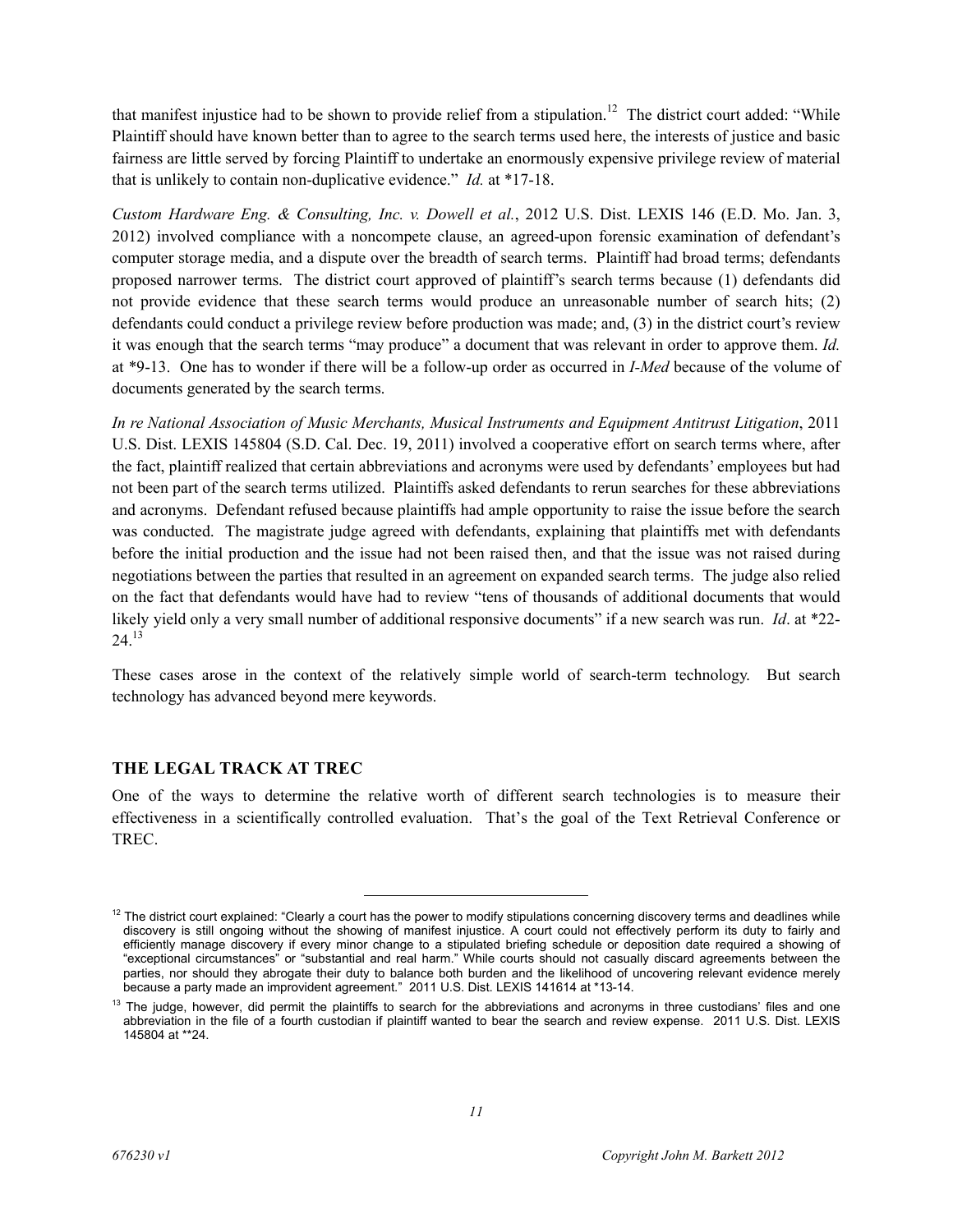The National Institute of Standards and Technology (part of the Department of Commerce) has sponsored the TREC Legal Track since 2006. The "Overview of the TREC 2008 Legal Track"<sup>14</sup> (2008 Track Overview) explains its purpose: $15$ 

*The use of information retrieval techniques in law has traditionally focused on providing access to legislation, regulations, and judicial decisions. Searching business records for information pertinent to a case (or "discovery") has also been important, but searching records in electronic form was until recently the exception rather than the norm. The goal of the Legal Track at the Text Retrieval Conference (TREC) is to assess the ability of information retrieval technology to meet the needs of the legal community for tools to help with retrieval of business records, an issue of increasing importance given the vast amount of information stored in electronic form to which access is increasingly desired in the context of current litigation. Ideally, the results of a study of how well comparative search methodologies perform when tasked to execute types of queries that arise in real litigation will serve to better educate the legal community on the feasibility of automated retrieval as well as its limitations.*

Magistrate Judge Paul Grimm recognized TREC and the potential it represents to change the way lawyers conduct discovery:

*[T]here is room for optimism that as search and information retrieval methodologies are studied and tested, this will result in identifying those that are most effective and least expensive to employ for a variety of ESI discovery tasks. Such a study has been underway since 2006, when the National Institute of Standards and Technology (NIST), an agency within the U.S. Department of Commerce, embarked on a cooperative endeavor with the Department of Defense to evaluate the effectiveness of a variety of search methodologies. This project, known as the Text Retrieval Conference (TREC), evolved into the TREC LegalTrack, a research effort aimed at studying the e-discovery review process to evaluate the effectiveness of a wide array of search methodologies.*

*Victor Stanley, Inc. v. Creative Pipe, Inc., <i>supra*, 250 F.R.D. at 261, n.10.<sup>16</sup>

 $\overline{a}$ 

The 2008 Legal Track Overview describes the results of the 2008 Legal Track "Interactive Task," which was designed to replicate a response to a document request in litigation. The document collection consisted of just under seven million documents drawn from a public database of documents used in tobacco litigation. The designers of the task created a hypothetical complaint and associated document requests (called "topics"). Attorneys were responsible for interpreting topics covered by the document requests and participants in the Interactive Task were given the opportunity to interact with these attorneys as if they had been retained as the e-discovery contractor for a law firm.

<sup>14</sup> http://trec-legal.umiacs.umd.edu/.

<sup>15</sup> http://trec.nist.gov/pubs/trec17/papers/LEGAL.OVERVIEW08.pdf.

 $16$  In explaining how validation of a retrieval methodology could establish the reasonableness of a party's electronic production, Judge Grimm added that the TREC Legal Track "can be expected to identify both cost effective and reliable search and information retrieval methodologies and best practice recommendations, which, if adhered to, certainly would support an argument that the party employing them performed a reasonable ESI search, whether for privilege review or other purposes." 250 F.R.D. at 261, n.10.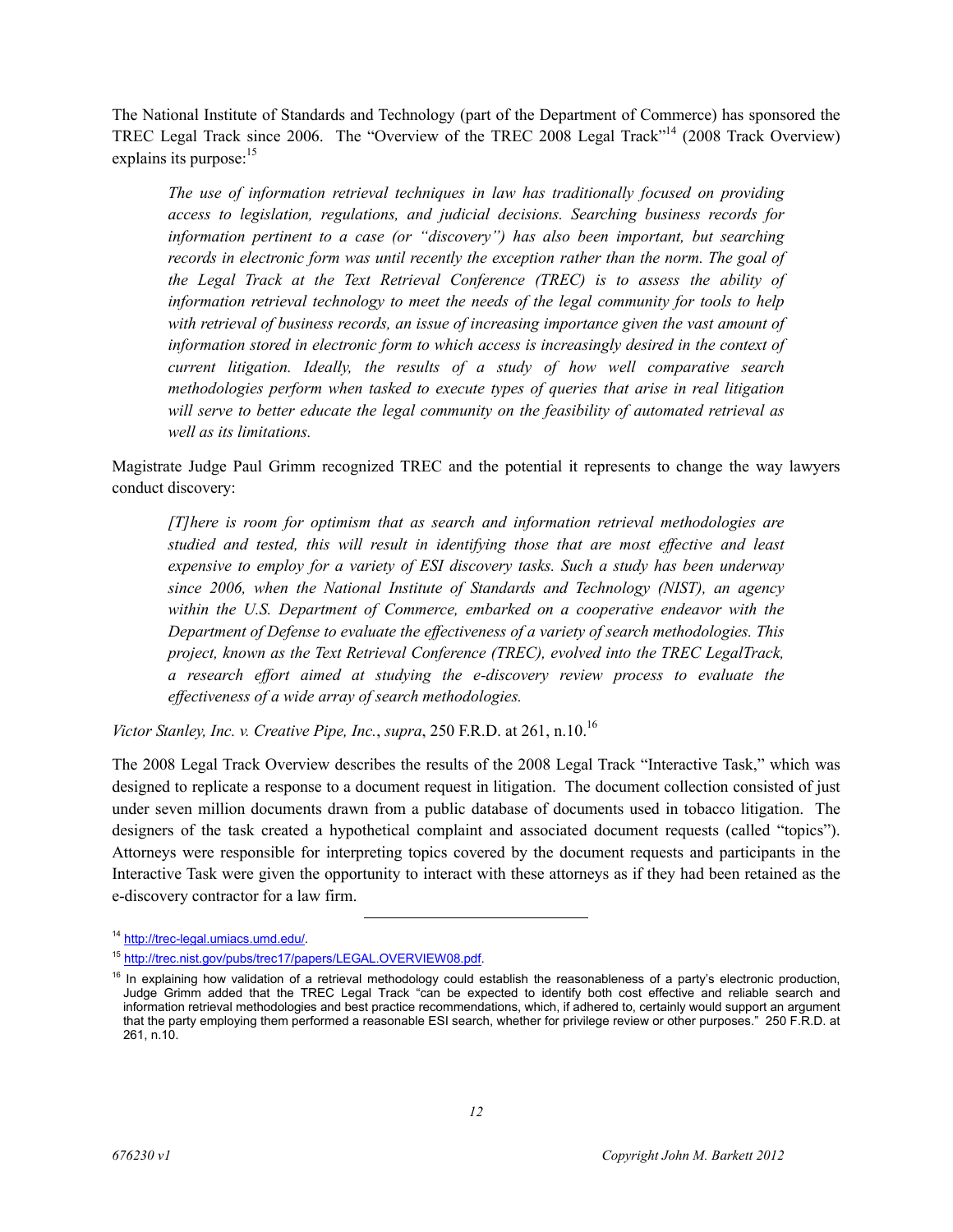The TREC Legal Track measures success of a search in terms of "recall" and "precision." Recall refers to relevant documents retrieved by a search system as a percentage of all the relevant documents in the document set. If there are 100 relevant documents in a data set of 1000 documents and the search technology locates 25 of them, the recall rate is 25% (25 relevant documents/100 relevant documents in the data set).

Precision represents the relevant documents actually retrieved by a search system as a percentage of all of the documents retrieved from the document set. If the search system utilized locates the 100 relevant documents plus another 100 irrelevant documents, its precision is 50% (100 relevant documents/200 documents retrieved).<sup>17</sup>

A number of automated searches (which included a negotiated set of keywords) had been conducted on the document set. The results of these searches were pooled and this pooled set of searches achieved precision and recall scores of 30-40% in searches of the document set on three different topics. One team that participated in the Interactive Task, in order to design its search protocol, took advantage of the opportunity to interact with a lawyer who served as the "Topic Authority" (the lawyer in charge of responding to the request for production in the hypothetical scenario) in the test.<sup>18</sup> That team participated in searches on one of the three topics. Using an iterative linguistic search approach,<sup>19</sup> it was able to achieve a recall score of  $62\%$  (of the relevant

 $\overline{a}$ 

<sup>18</sup> Each participant was allowed up to 10 hours of interview time under the test rules but interaction also occurred by e-mail.

 $17$  A summary measure that represents a participant's score for both recall and precision is called  $F_1$ . The best combination of recall and precision has the highest  $F_1$ . One has to be careful in placing too much reliance on F1 scores, however. The  $F_1$  score is a good measure when both recall and precision matter equally. In such circumstances, a high F<sub>1</sub> score will indicate that the search process is performing at a high level of both recall and precision while a low  $F_1$  score will indicate that the search process is performing inadequately in either recall or precision, or both. Even in the case of a low  $F_1$ , however, the component recall and precision scores may be important if, with respect to a search objective, recall matters more than precision or vice versa. For example, if a high recall rate is associated with a small subset of a large document pool, low precision (which would produce a low  $F_1$  score) may not be as important as the reduction in cost by reducing the number of documents requiring review. In an experimental study like TREC's Legal Track, obtaining measures of recall and precision require an evaluation sample that is distinct from the sample used in training the computer-assisted review system. An independent, statistically-valid, and well quality-controlled evaluation sample will be able to detect errors that result both from deficiencies of the technology and deficiencies in the training set. In litigation where the performance of computer-assisted review is a matter of contention, the ultimate authority on issues of relevance is the judge. How involved the judge will have to be will depend upon how agreeable lawyers and their consultants are on how well a computer-assisted review platform is going to perform or is actually performing and whether parties can agree in advance on an independent validation sample to verify the quality of a production.

<sup>19</sup> For a discussion of search technologies generally, see the *Sedona Conference Best Practices Commentary on the Use of Information Retrieval Methods in E-Discovery*, 2007 Sedona Conference Journal 189 (August 2007). Moving beyond keyword searches, an information retrieval technology might "rely on semantic relations between words, and/or which use "thesauri" to capture documents that would be missed in keyword searching." *Id*. at 202. Illustratively, "documents about Eskimos and igloos are related to Alaska, even if they do not specifically mention the word 'Alaska.'" *Id.* A search might involve the use of "taxonomies" and "ontologies" applied to electronically stored information to identify documents for production. "Taxonomy is a hierarchical scheme for representing classes and subclasses of concepts." *Id*. at 221. If one's search category is "law personnel," then any document that mentions lawyer, paralegal, legal assistant, "esq.," or attorney would be picked up in the concept search. *Id.* "An ontology is a more generic species of taxonomy, often including a wider variety of relationship types than are found in the typical taxonomy. An ontology specifies the relevant set of conceptual categories and how they are related to one another." *Id.* at 222. To illustrate, if your search category includes "attorneys" then "you may also be interested in documents that use words such as 'lawyer,' 'paralegal,' or 'Esq.'" *Id*. A search might also rely "on mathematical probabilities that a certain text is associated with a particular conceptual category." *Id*. at 203. Taxonomies and ontologies rely on "information that linguists collect from the lawyers and witnesses about the key factual issues in the case, the people, organization, and key concepts relating to the business as well as the idiosyncratic communications that might be lurking in documents, files, and emails." *Id*. "Machine learning tools" depend on mathematical probabilities not linguistics, and as a result "are arguably helpful in addressing cultural biases of taxonomies. *Id*. Clustering is an example of an unsupervised machine learning process (i.e., a process in which the machine groups similar documents together without relying on an iteratively developed training set). Email from Bruce Hedin, Principal Scientist, H5, to John M. Barkett dated July 17, 2012 (on file with the author). "Clustering" groups "together documents with similar content. There are a variety of ways to define similarity, but one way is to count the number of words that overlap between each pair of documents. The more words they have in common, the more likely they are to be about the same thing." Sedona Information Retrieval Commentary, at 219. Machine learning can help to find "communications in code language and neologisms. For example, if the labor lawyer were searching for evidence that management was targeting neophytes in the union, she might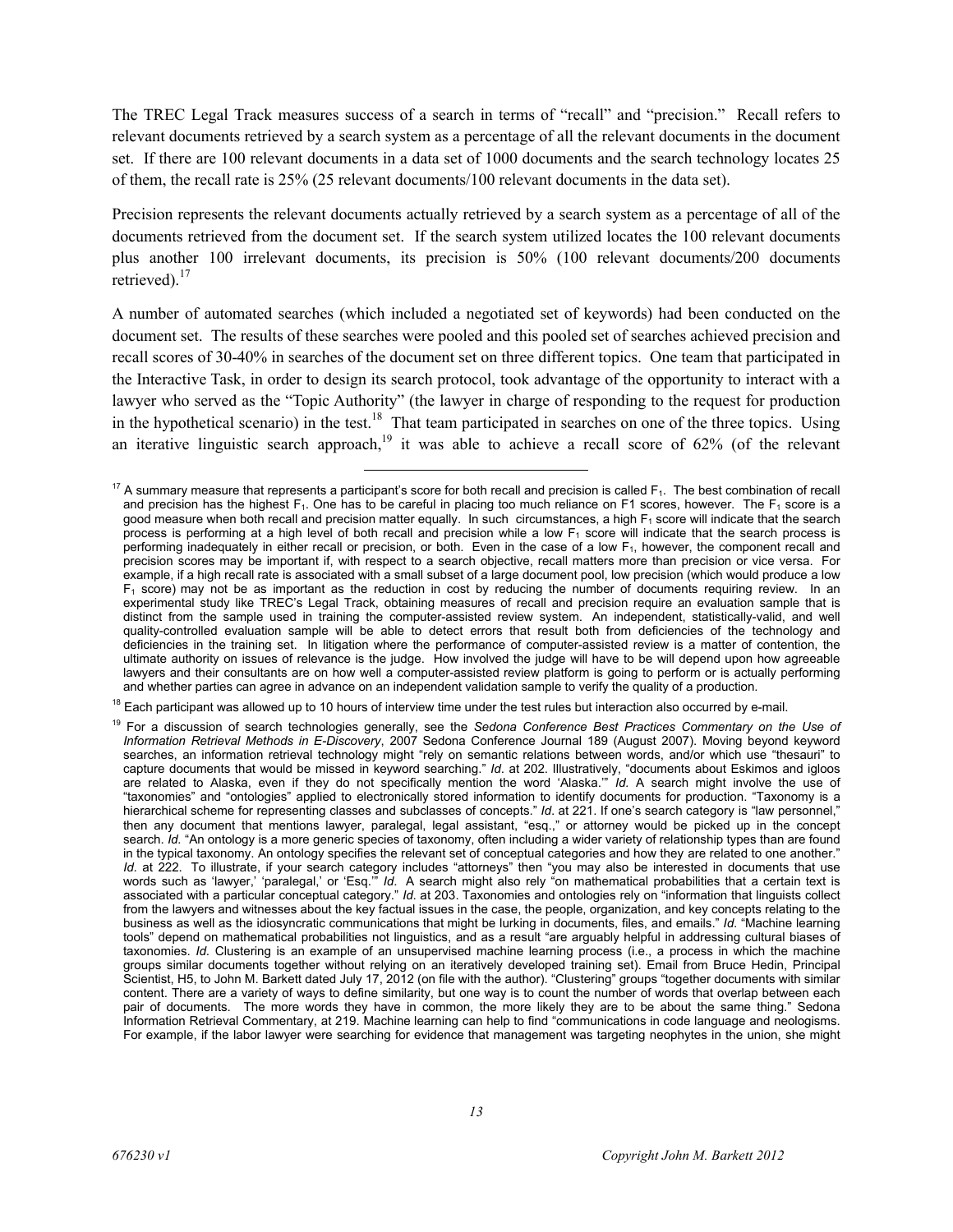documents, it found 62% of them) and a precision score of 81% (of the documents retrieved 81% of them were relevant),<sup>20</sup> considerably in excess of the benchmark scores.<sup>21</sup> There were three other participants conducting searches on this same topic. They had much lower recall scores (in the range of 3-16%) than the benchmark scores. 22

This variability in recall scores means that computer-assisted search technologies and their implementers are not all equal. This fact is confirmed by the "Overview of the TREC Legal Track" for 2009, 2010, and 2011.<sup>23</sup> Readers are cautioned that the test and evaluation methodology from year-to-year are not the same; hence, it is difficult to draw comparisons of one year's results to another year's results.<sup>24</sup>

The 2009 "Interactive" task was similar to the 2008 task but related to a different set of documents and certain design changes.<sup>25</sup> The 2010 Interactive task relied on the same set of documents utilized in 2009 but with new mock requests for production and an added privilege review component. Again, there was a Topic Authority who made decisions on relevance. There was an opportunity for each participating team to consult with the Topic Authority as well before running the team's software on the data set to generate documents that were

miss the term "n00b" (a neologism for "newbie").This technology, used in government intelligence, is particularly apt in helping lawyers find information when they don't know exactly what to look for. For example, when a lawyer is looking for evidence that key players conspired to violate the labor union laws, she will usually not know the "code words" or expressions the players may have used to disguise their communications." *Id*. at 203. Readers are advised that the 2007 Sedona Information Retrieval Commentary is currently undergoing revision to keep pace with search technology improvements since 2007. Email from Kenneth J. Withers, Director of Judicial Education, The Sedona Conference, to John M. Barkett dated July 12, 2012 (on file with the author).

<sup>&</sup>lt;sup>20</sup> If there were a need to do a human review of the relevant documents, one can see that a precision rate of 81% means that reviewers will not have to spend much time on documents that are not relevant.

<sup>&</sup>lt;sup>21</sup> 2008 Legal Track Overview, Table 15. Because some of the images were not readable, scores were adjusted to account for Optical Character Recognition quality. At an "OCR-accuracy threshold of 95%" in a document (meaning virtually all of the image was searchable), this participant's recall was 77% and its precision was 83%. *Id.,* Table 19.

 $^{22}$  2008 Legal Track Overview, Table 15. The OCR-adjusted scores (at a 95% OCR-accuracy threshold) were 4-24% for recall and 69-80% for precision. *Id.*, Table 19. While the precision rate was high, the very low recall rates mean that most of the relevant documents were not located by these participants' search techniques.

<sup>&</sup>lt;sup>23</sup> The 2009 Overview can be found at http://trec.nist.gov/pubs/trec18/papers/LEGAL09.OVERVIEW.pdf. The 2010 Overview appears at http://trec.nist.gov/pubs/trec19/papers/LEGAL10.OVERVIEW.pdf. The 2011 Overview appears at http://trec.nist.gov/pubs/trec20/t20.proceedings.html.

<sup>&</sup>lt;sup>24</sup> The 2011 Legal Track Overview provides: "It is also inappropriate to compare the results of TREC 2011 with the results of past TREC Legal Track exercises, as the test conditions as well as the particular techniques and tools employed by the participating teams are not directly comparable." A similar statement does not appear in the 2010 Overview. It is difficult to discern from the published Overviews whether the results for 2010 and 2009 can be compared to one another, The 2010 Overview says that the Interactive task "reprises the TREC 2009 Interactive task," Legal Track Overview, 2010, at 1, and the same document collection was used. However, there were modifications made in 2010 to the assessment and the adjudication process, and there were three new requests for production. Legal Track Overview, 2010, at 1, 21-22. Hence, direct year-to-year comparisons appear imprudent.

<sup>&</sup>lt;sup>25</sup> The 2009 Interactive Task document collection came from a production of e-mails by Enron to the Federal Energy Regulatory Commission. Legal Track Overview, 2009, at 4. It "contained 569,034 unique messages. Together, the 569,034 unique messages have 278,757 attachments, bringing the test collection to a total of 847,791 documents (when parent emails and attachments are counted separately). *Id.*, at 5. The document collection had duplicates. One of the 2009 participants explained that there were a number of duplicates in the data set. "The interactive legal task used a new version of the Enron collection with about 800k 'documents.' During the course of doing the task, it became apparent that about half the documents were incorrectly processed duplicates of others in the collection (which were correctly processed). The upshot is that there are about 250K unique messages, and about 100K unique attachments, many of which are vacuous." Gordon V. Cormack & Mona Mojdeh, *Machine Learning for Information Retrieval: TREC 2009 Web, Relevance Feedback and Legal Tracks*, in NIST SPECIAL PUBLICATION: SP 500-278, THE EIGHTEENTH TEXT RETRIEVAL CONFERENCE (TREC 2009) PROCEEDINGS (2009), available at http://trec.nist.gov/pubs/trec18/papers/uwaterloo-cormack.WEB.RF.LEGAL.pdf.)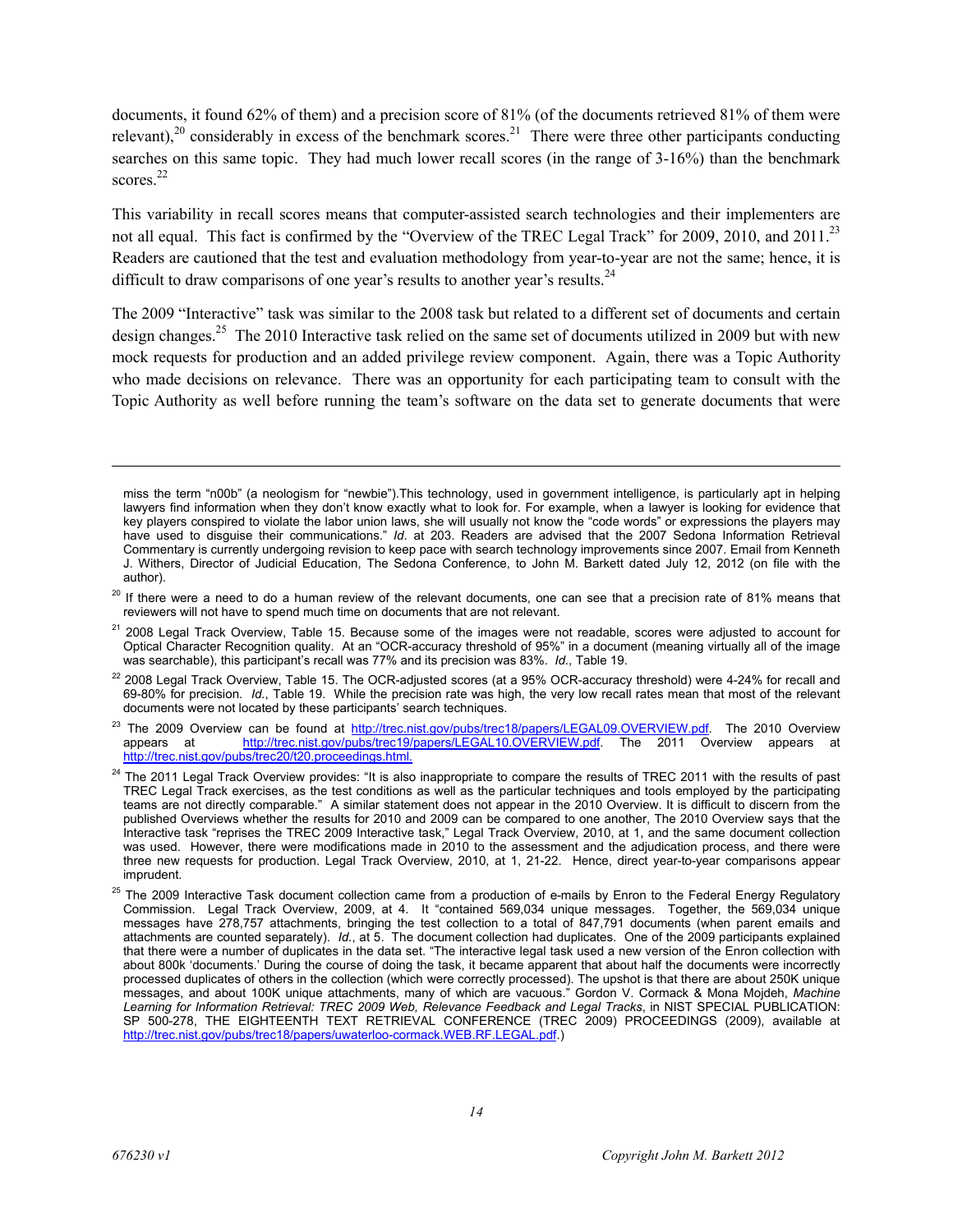relevant to the topic in question. Manual assessments of each team's document output and categorization (as relevant or not relevant) again occurred. Each team could also appeal decisions of these assessments.

The 2009 Interactive Task results involved seven topics. Each topic had two to five "runs" of the data that were submitted for evaluation by the various participants. The results on one of the topics were regarded as not reliable since very little use was made of the appeals mechanism.<sup>26</sup> Of the 24 total "runs" submitted, five runs over four topics by three participants had recall rates higher than 70% and four of these five runs had precision rates higher than  $70\%$ <sup>27</sup> On the other hand, seven runs from five other participants had recall rates that ranged from 2.9% to 30.5% with corresponding precision rates of 7.7% to 89.5%.<sup>28</sup>

In 2010, with slight variations in the protocol, there were four topics and 22 submitted runs. The results again show variability in performance across different search strategies. On one topic, recall rates were a challenge: of five runs, all were below 27% suggesting perhaps that the views of the Topic Authority on what was relevant were not well-understood by the participants.<sup>29</sup> Of the documents that the software identified as relevant for this topic, the precision rates (what percentage of the documents retrieved were relevant) range from 58% to 87% for three participants and 19% to 30% for two other participants.

 $\overline{a}$ 

<sup>28</sup> Legal Track Overview, 2009, Table 6.

 $^{29}$  Legal Track Overview, 2010, at 34. This explanation highlights the fact that good technology will not achieve hoped-for results if the implementers of the technology are unable to accurately define what they are searching for.

<sup>&</sup>lt;sup>26</sup> Legal Track Overview, 2009, at 17-18. On this topic, there were four runs and the recall rates ranged from 0.9% to 7.6%. The authors argued that the appeal mechanism is "heavily" relied upon to correct errors made in the "first-pass assessment process." Because the appeal mechanism was used only lightly by the participants in this topic but resulted in the correction of errors, the authors felt that "many more errors remain uncorrected."

 $^{27}$  Legal Track Overview, 2009, Table 6. The F<sub>1</sub> scores in 2009 were higher than 50% for all seven topics in 2009, and higher than 75% for the best performer in five of the seven topics. For an analysis of the 2009 results, see Maura R. Grossman & Gordon V. Cormack, Technology-Assisted Review in E-Discovery Can Be More Effective and More Efficient Than Exhaustive Manual Review, Rich. J.L.& Tech., (2011), http://jolt.richmond.edu/v17i3/article11.pdf. The authors describe two computer-assisted review approaches that performed well in the 2009 Legal Track. One utilized an interactive methodology to understand issues and the data well enough to be able to establish relevance criteria. Then each document in a dataset is assessed against the relevance criteria and a determination of whether each document is relevant or not is made. This approach results in the development of automated or semi-automated deterministic queries. The query consists of strings of search instructions (for a simple context, imagine a LEXIS or Westlaw search string) that are very precise so that each string may only capture a few documents but all of the strings together will capture the most relevant documents in a collection. *Id.* at 30 (quoting from an email to Maura. R. Grossman, Dec. 17, 2010 from a representative of this TREC Legal Track 2009 participant.) The other approach involved machine learning. The participant took the Wumpus search engine (an information retrieval system developed at the University of Waterloo, see http://www.wumpus-search.org/) and coupled it with a custom Web interface "that provided document excerpts and permitted assessments to be coded with a single mouse click." For the four topics involved in 2009, about 12,500 documents were retrieved and reviewed at the average rate of about 3 documents per minute. This participant then used the assessments of these documents to train an "on-line active learning system." The learning system produces an estimate of the probability that each document is relevant. Those probability scores then guided review of the documents through a user interface in decreasing order of score. A previously adjudicated document was skipped in this process. Each document was displayed as text and was coded in a single mouseclick as relevant or not relevant. As a check, this participant also examined documents with high scores (the document was relevant) but that were marked "not relevant" by the human reviewers and also documents with low scores that were marked "relevant." For the four topics, this participant reviewed about 50,000 documents over 42 hours, and revisited the interactive search and judging system to "augment or correct the relevance assessments as new information came to light." The "density" of relevant documents was then estimated "as a function of the score assigned to the documents by the active learning system, based on the assessments rendered during the active learning phase." This participant then used this estimate to decide what the optimum cutoff point was to achieve the best combination of recall and precision. "[T]he end result was that a human reviewed every document produced; however, the number of documents reviewed was a small fraction of the entire document population (14,396 of the 836,165 documents were reviewed, on average, per topic)." *Id.* at 31-34 (footnotes omitted) (citing in large part Gordon V. Cormack & Mona Mojdeh, *Machine Learning for Information Retrieval: TREC 2009 Web, Relevance Feedback and Legal Tracks*, in NIST SPECIAL PUBLICATION: SP 500-278, THE EIGHTEENTH TEXT RETRIEVAL CONFERENCE (TREC 2009) PROCEEDINGS (2009) referenced earlier).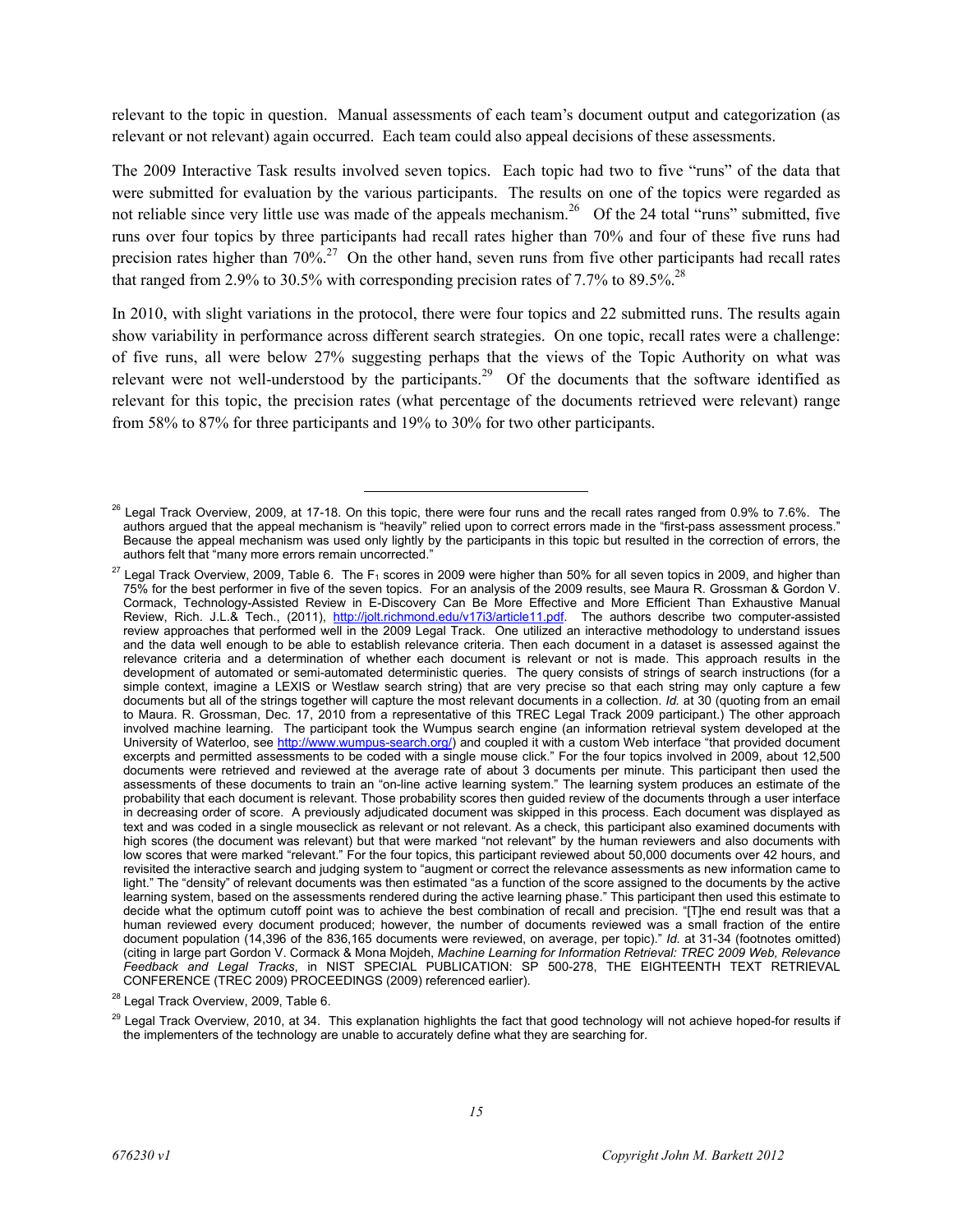For a second topic, which by design had very few relevant documents (575 e-mail messages out of a pool of 455,449 messages), six runs were submitted. Recall rates were all below 25% while the precision on what was assessed by the software as relevant ranged from 69 to 73% on the high end, with three runs between 41 and 48% and one run at 2%.

For a third topic which related to lobbying (suggesting that recall rates should be higher), four of six runs had recall rates above 45%, and three of these four runs had precision rates above 57%, with two runs scoring above 50% on both recall and precision.

The fourth topic related to "privilege." Two of the five runs on this topic had recall rates above 63% (the other three were below 27%). The precision rates for all five runs ranged from 26% (this run had a recall rate of 71%) to 49% (this run had a recall rate of  $7\%$ ).<sup>30</sup>

The 2011 Legal Track involved the same dataset utilized in 2010. There were 445,449 distinct email messages that contained 230,143 attachments, or a total of 685,592 documents. There were three topics, each representing a distinct request for production.

In the 2011 TREC Legal Track, a sample of the documents for each topic was taken and assessors coded them as responsive or not. The sample of documents was derived in four ways. First, documents regarded as responsive by the coordinators of the Legal Track who selected the 2011 topics were included. Also included were documents that any of the ten participating teams submitted to a Topic Authority for a determination of whether they were responsive. The Topic Authority made a determination of responsiveness of these documents. Many of these documents were also coded by an assessor from a professional review company whose services were provided *pro bono*. If the assessor's independent assessment differed from the Topic Authority's, the Topic Authority reviewed the document again and made the final decision. Any document that any team ranked as among the 100 most probably responsive was also included in the sample without further assessment. These three criteria generated 11,612 documents, or about 2% of the total document set.

Another 5,387 documents were added based on a uniform random sample of the remaining documents in the entire dataset. These documents were reviewed by two assessors and if there was a conflict in the responsiveness determination, the Topic Authority resolved the conflict.

This total of 16,999 documents then became the "gold standard" against which the participants' assessments would be measured.<sup>31</sup> Based on this gold standard, the estimated number of responsive documents for each topic could be estimated: 20,017 (Topic 401); 3,012 (Topic 402); and 1,239 (Topic 403). These were the documents each participant was trying to capture in the most efficient manner.

Based on the mock document requests, "using *ad hoc* methods,"<sup>32</sup> each participant then identified a pool of potentially responsive documents from the document dataset (called a "seed set") that it assessed as responsive

 $30$  Legal Track Overview, 2010, Table 20. For two topics, the highest F<sub>1</sub> was 27%. For a third topic it was 41% and for the last topic (relating to lobbying), it was 67%. Testing that involves a mock complaint, a Topic Authority, and evaluation of what is relevant is informative but has its limits. In the end there is no substitute for determining costs and benefits in a real case.

<sup>&</sup>lt;sup>31</sup> Legal Track Overview, 2011, at 2-3.

<sup>&</sup>lt;sup>32</sup> The "ad hoc" methods were not described but involved automated review (using, e.g., keywords or metadata or prior information known about the documents). Maura Grossman, a principal author for the 2011 Overview, provided this example: "A Google search would represent an ad hoc review—it finds relevant documents and perhaps the most relevant documents, but it will not necessarily find all relevant documents." Personal Communication, July 14, 2012.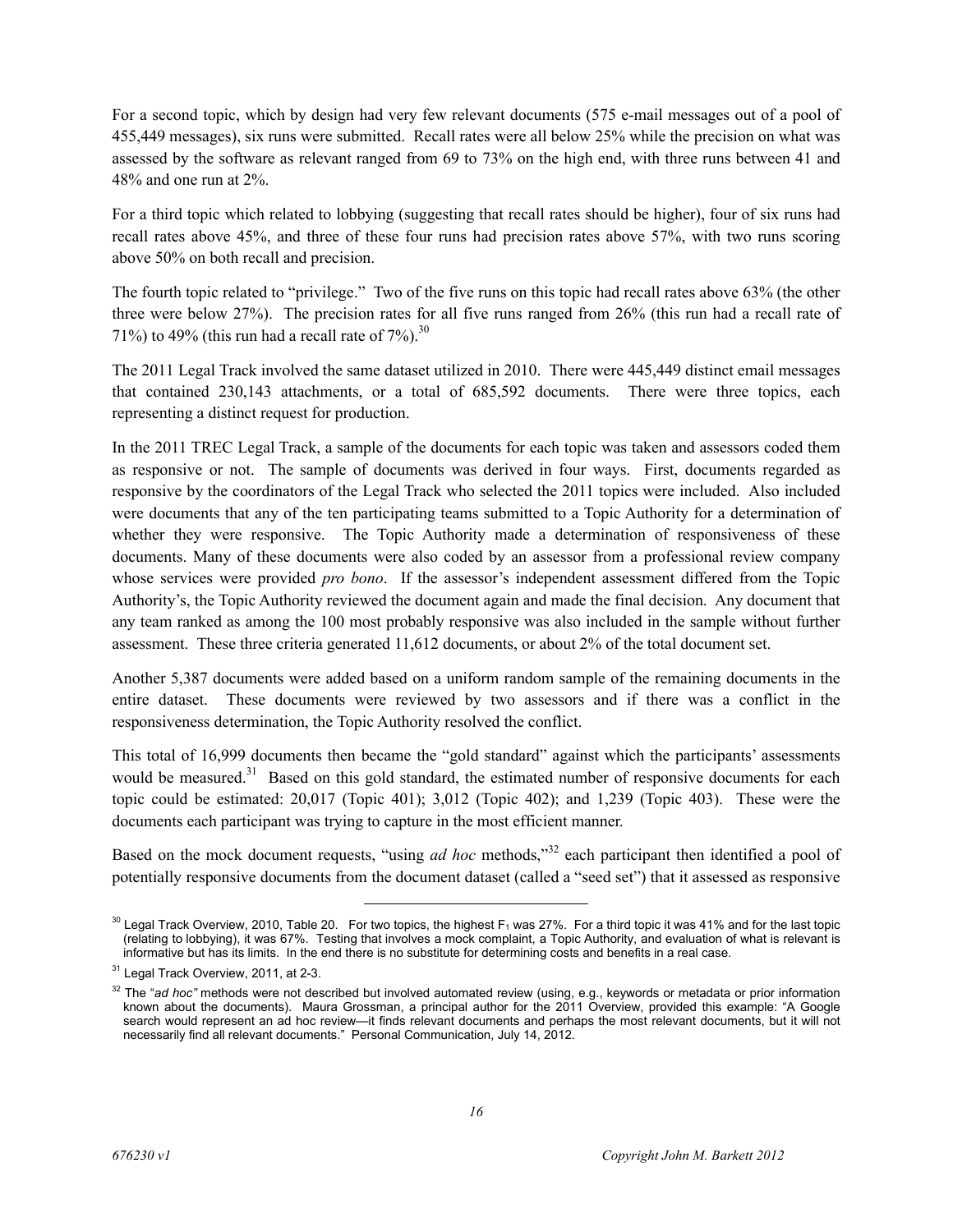or nonresponsive. Based on the responsive determinations for the seed set, each participant then ranked the documents in the entire collection of 685,592 documents from "most to least likely to be responsive" linking each document to a probability of responsiveness.<sup>33</sup> A review process could then be conducted based on the ranking—reviewing documents from most responsive to least responsive but stopping at some point in the ranking where it did not appear that the effort to review was going to improve the quality of the production, or what is referred to as the "cutoff" point. $34$ 

Before submitting their final set of probability (of responsiveness) estimates, each team was permitted to obtain responsiveness determinations from the Topic Authority at three points: up to 100 requests for determination were allowed before an interim set of probability estimates were submitted; up to 200 requests were allowed before a second interim submission; and up to 700 requests were allowed before the final submission.<sup>35</sup> There was also a "mopup" opportunity where each team could review the results of responsiveness determinations received by any other team. The results of these assessments were used by teams to train their computer-assisted review system before producing computer "runs" of the documents that represented each participant's evaluation of the responsiveness of a document relative to the gold standard.

For 2011, each team had to declare whether each of its runs of the dataset were "automatic" or "technologyassisted." Automatic runs "were allowed to use manual query formulation, but human review of the document collection was not permitted" (other than that provided in the responsiveness determinations). Participants who utilized technology-assisted runs were allowed to "avail themselves of any amount of human review."<sup>36</sup> Each team also had to provide information on the number of hours spent to configure the systems used, search for documents, review documents and analyze results prior to submission.<sup>37</sup>

There were three topics, two cast as a new request for production relating to the mock complaint used for the 2009 Legal Track study, and the other as a new request relating to the complaint for the 2010 Legal Track study.

The goal of each participant was to yield as large a population of responsive documents in the upper echelons of the ranking, so that at lower and lower cutoff points, there would still be a high recall rate; i.e., a large number of responsive documents relative to the responsive documents identified by the gold standard. For each of the runs ranking the responsiveness generated by each participant's search technologies for the 685,592 documents in the dataset, various cutoff points were picked against which recall and precision rates of each

 $33$  "The two learning objectives—ranking and estimating the likelihood of responsiveness—may be accomplished by the same method or by different methods. Either may be automated or manual. For example, ranking may be done using an information retrieval method or by human review using a five-point scale. Estimation may be done in the course of ranking or, for example, by sampling and reviewing documents at representative ranks." Legal Track Overview, 2011, at 3.

<sup>&</sup>lt;sup>34</sup> Legal Track Overview, 2011, at 4. The 2011 Overview also explains that one might employ a "triage" strategy by reviewing only mid-ranked documents—picking a cutoff point from the top and the bottom where documents are determined to be responsive or nonresponsive, respectively, and then evaluating the mid-range documents to better establish the final cutoff point for the production. This strategy, however, was not evaluated in the TREC 2011 Legal Track.

<sup>&</sup>lt;sup>35</sup> Legal Track Overview, 2011, at 4-5.

<sup>&</sup>lt;sup>36</sup> Legal Track Overview, 2011, at 5.

 $37$  Legal Track Overview, 2011, Table 3, at 6 (Depending upon the run, the time spent totaled anywhere from 3 hours to 655 hours).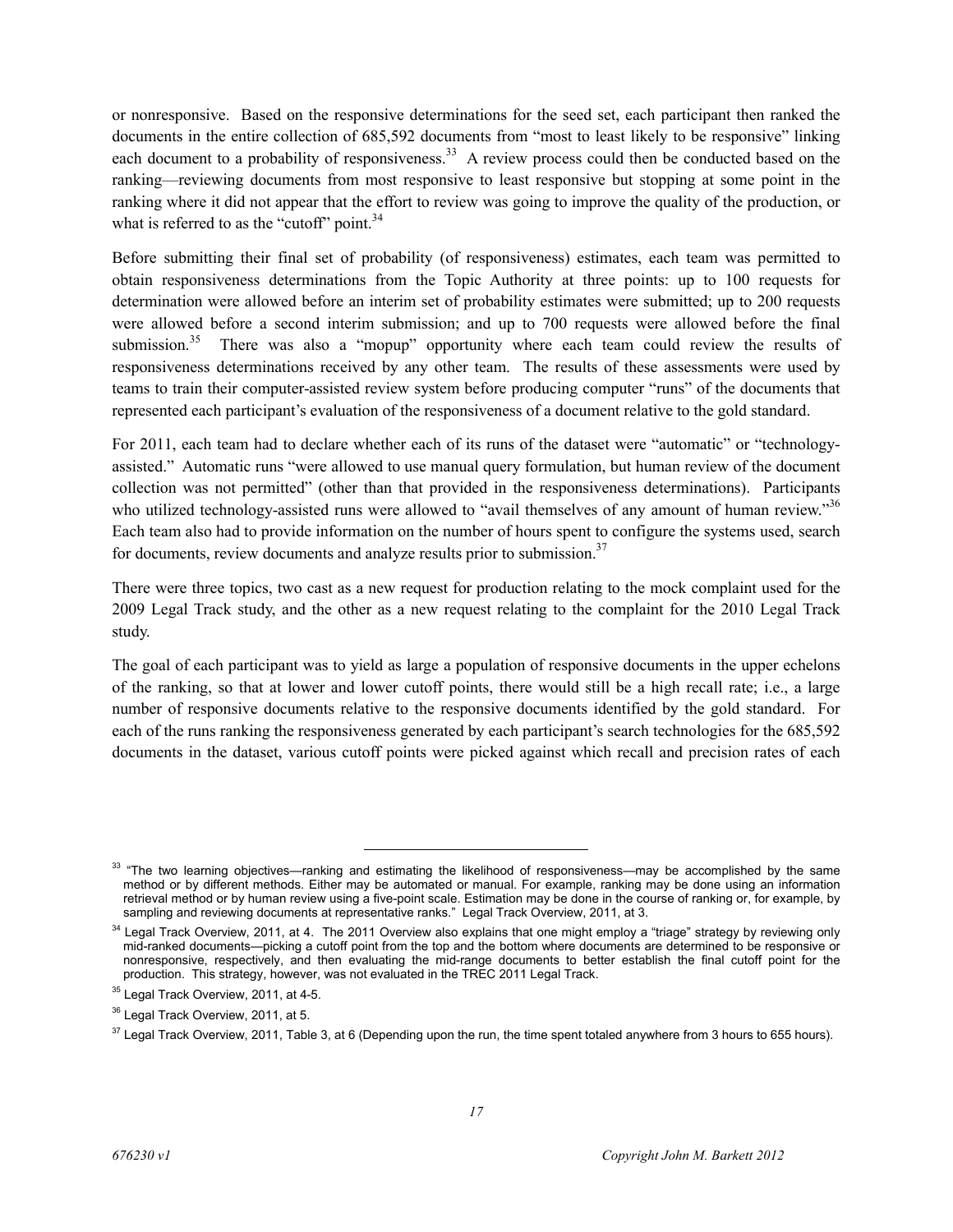participant were measured. The cutoff points chosen for depiction in tables in the 2011 Overview were 2,000, 5,000, 20,000, 50,000, 100,000, and 200,000 documents for each of the three topics.<sup>38</sup>

| <b>Cutoff Point of</b><br><b>Documents Ranked from</b><br><b>Most Responsive to Least</b><br><b>Responsive</b> | <b>Range of Recall for 28</b><br><b>Runs for Topic 401</b> | <b>Range of Recall for 18</b><br><b>Runs for Topic 402</b> | <b>Range of Recall for 24</b><br><b>Runs for Topic 403</b> |
|----------------------------------------------------------------------------------------------------------------|------------------------------------------------------------|------------------------------------------------------------|------------------------------------------------------------|
| 2,000                                                                                                          | $1\% - 10\%$                                               | $2\% - 51\%$                                               | $1\% - 60\%$                                               |
| 5,000                                                                                                          | $3\% - 22\%$                                               | $4\% - 58\%$                                               | $2\% - 95\%$                                               |
| 20,000                                                                                                         | $5\% - 53\%$                                               | $13\% - 75\%$                                              | $3\% - 97\%$                                               |
| 50,000                                                                                                         | $8\% - 70\%$                                               | $15\% - 88\%$                                              | $4\% - 100\%$                                              |
| 100,000                                                                                                        | $8\% - 82\%$                                               | $15\% - 99\%$                                              | $4\% - 100\%$                                              |
| 200,000                                                                                                        | $18\% - 96\%$                                              | $31\% - 100\%$                                             | $4\%$ - $100\%$ <sup>40</sup>                              |

The ranges of recall reported are summarized in the table below. The variability in the ranges is stark.<sup>39</sup>

Precision (the percentage of relevant documents among the documents found) tended to be higher for the cutoff points with the smallest number of documents and higher for the cutoff points with the larger number of documents. For Topic 403, no precision rate was higher than 50% for any of the 24 runs at any of the document cutoff levels. For Topic 402, there were two precision rates higher than 50%, one at 57% and the other at 77% and both at the 2,000 document cutoff level, and they were associated with recall rates of 38% and 51% respectively. For Topic 401, at the 2,000 and 5,000 document cutoff levels, there were a number of precision rates above 50%. The highest associated recall rate was 22%—not surprisingly, perhaps, given the low document cutoff point. Two precision rates were higher than 50% for the remaining document cutoff levels (20,000 to 200,000) for all 28 runs, both at 51%; they were associated with recall rates of 50% and 53% respectively. 41

<sup>&</sup>lt;sup>38</sup> Legal Track Overview, 2011, Tables 5-7, at 8-9, 11.

<sup>&</sup>lt;sup>39</sup> This variability is given a bit of a context in the 2011 Overview: "Some participants may have conducted an all-out effort to achieve the best possible results, while others may have conducted experiments to illuminate selected aspects of document review technology. It is inappropriate – and forbidden by the TREC participation agreement – to claim that the results presented here show that one participant's system or approach is generally better than another's…. One may see from the results presented in this Overview that some particular techniques and tools achieved good results in this exercise, and therefore show promise that they might also achieve good results in other document review efforts. The efficacy of the participants' efforts are characterized by the quality of ranking and the accuracy of recall estimates. Efficacy must be interpreted in light of effort, which is characterized by the number of relevance determinations sought from the Topic Authority, as well as by the amount of manual effort employed by the participating team." Legal Track Overview, 2011, at. 9.

<sup>40</sup> Legal Track Overview, 2011, at 8, 10-11.

<sup>&</sup>lt;sup>41</sup> Legal Track Overview, 2011, at 8, 10-11. If one's goal is to reduce the size of a document pool that has to be reviewed as is often the case in litigation, low precision rates are not important if there is a high recall rate associated with a low document cutoff point. One can also see that if one needs both high recall and precision over an entire document collection, the choice of the appropriate computer-assisted review system may require greater probing.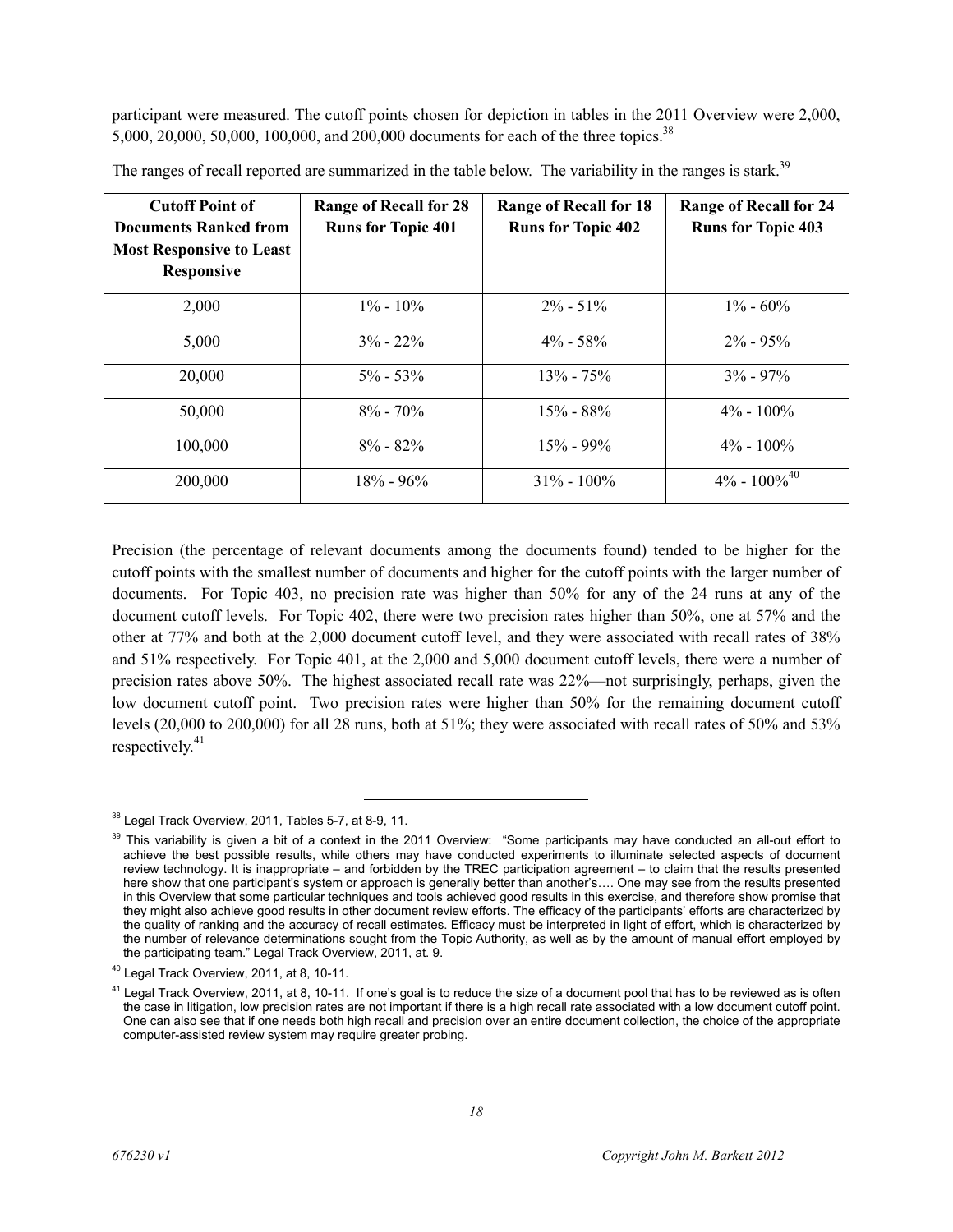The participants were also asked to estimate the recall rate that they thought they had achieved at every cutoff level. As the 2011 Overview states, "The results are not encouraging. Most runs for most topics dramatically overestimated recall at all cutoff levels. Such an overestimate might lead the manager of a review effort to terminate the review prematurely, due to the false belief that a high level of recall had been achieved."<sup>42</sup>

On the other hand, some of the submissions made by the participants demonstrated that, depending upon the topic, less than 1%, 3%, and 11%, respectively, of the 685,592 documents had to be reviewed to achieve recall rates of about or in excess of 70%. In other words, 70% of the responsive documents (determined in relation to the "gold standard" explained above) were within the rankings of these submissions for cutoff points of 5,000 documents (Topic 403), 20,000 documents (Topic 402), and 75,000 documents (Topic 401). And because the documents were ranked by "most responsive" to "least responsive," one can see how production costs could be reduced significantly if these kinds of percentages could be achieved in litigation involving larger document volumes.

The 2011 Overview contains a good summary of the TREC Legal Track evaluation of search technologies as well as the limitations inherent in the studies:

*From 2008 through 2011, the results show that the technology-assisted review efforts of several participants achieve recall scores that are about as high as might reasonably be measured using current evaluation methodologies. These efforts require human review of only a fraction of the entire collection, with the consequence that they are far more cost-effective than manual review. There is still plenty of room for improvement in the efficiency and effectiveness of technology-assisted review efforts, and, in particular, the accuracy of intrareview recall estimation tools, so as to support a reasonable decision that "enough is enough" and to declare the review complete. Commensurate with improvements in review efficiency and effectiveness is the need for improved external evaluation methodologies that address the limitations of those used in the TREC Legal Track and similar efforts. How can we construct a gold standard with reasonable effort, or, in the alternative, measure review effectiveness without a gold standard? How best can we measure recall and precision values* 

<span id="page-18-0"></span> $42$  Legal Track Overview, 2011, at 10. Lawyers always believe "smoking guns" or, at least, "hot" documents, exist in a document collection. One would think that they would be captured by a proper computer-assisted review but if, for some reason, they happen to be located in the less responsive or nonrelevant document pool and the cutoff point chosen excludes review of those documents, they would be missed. Sampling the "no review" document pool to verify that they were not missed is one solution. But the possibility that they might be missed will almost certainly be a focal point of contested efforts to use or demand computerassisted review in a production in litigation. *Cf. Scotts Co., LLC v. Liberty Mutual Insurance Co.*, 2007 WL 1723509, \*6 (S.D. Ohio June 12, 2007) (request to conduct a forensic examination of producing party's computer systems, network servers, and databases based on the "mere suspicion" that defendant may be withholding discoverable information was not a sufficient basis upon which to grant the request); *Hubbard v. Potter,* 2008 WL 43867, \*4 (D.D.C. Jan. 3, 2008) (plaintiffs' speculation that more electronic information existed was insufficient: "I cannot find on this record that the theoretical possibility that other electronic documents might exist justifies the additional discovery plaintiffs seek"). *Williams v. Massachusetts Mut. Life. Ins. Co. et al.*, 226 F.R.D. 144, 146 (D. Mass. 2005) (in response to requesting party's belief that a smoking gun email existed which had not been found and a demand to allow the requesting party to do his own search of the producing party's data storage systems, the court explained: "Before permitting such an intrusion into an opposing party's information system--particularly where, as here, that party has undertaken its own search and forensic analysis and has sworn to its accuracy--the inquiring party must present at least some reliable information that the opposing party's representations are misleading or substantively inaccurate.") *See, generally,* Barkett, E-Discovery: Twenty Questions and Answers, (Chicago: First Chair Press, 2008), at 13-20.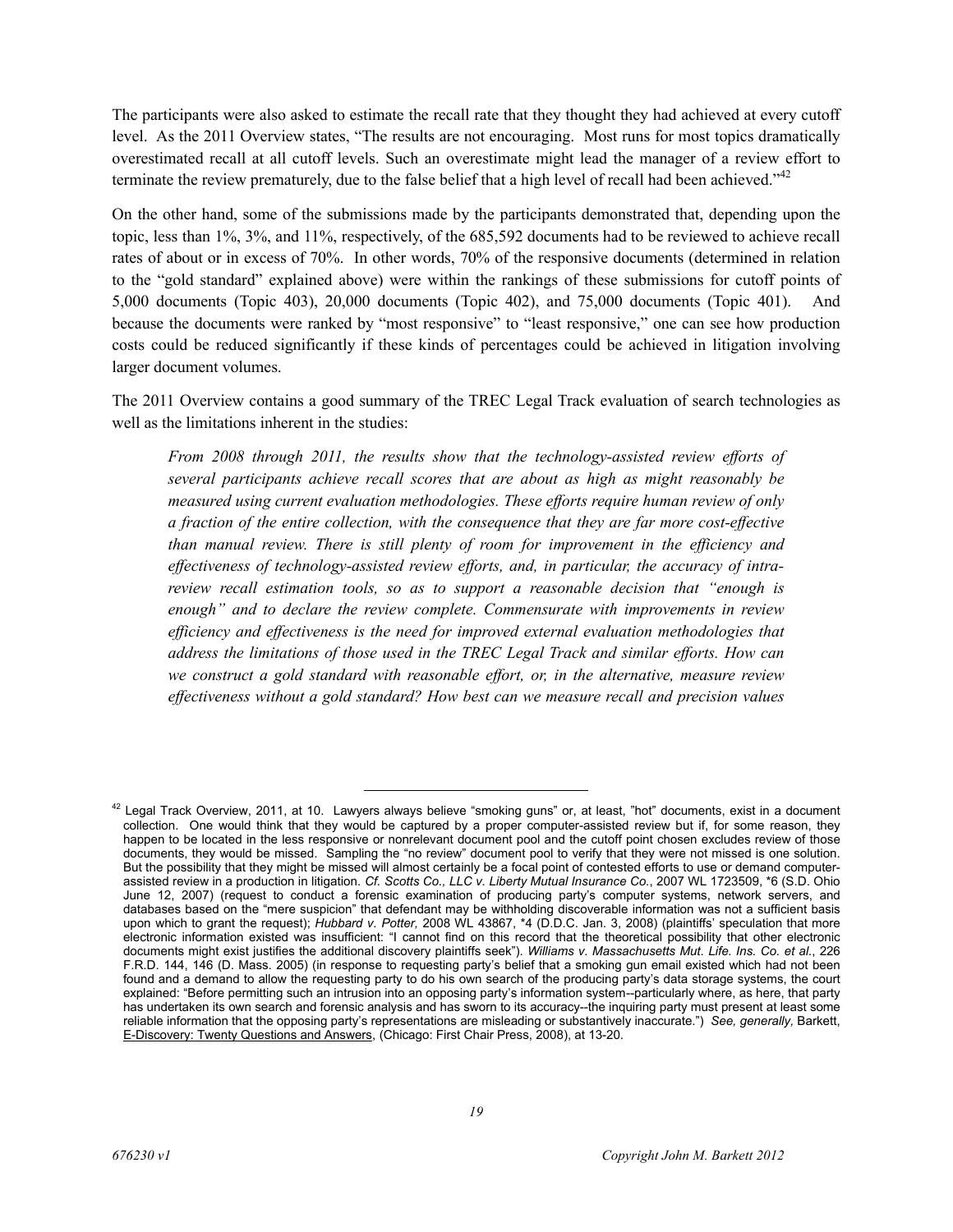*that are beyond the limit of what can be measured with reference to a single assessor? How can we better control for the amount of effort expended in conducting document review?<sup>43</sup>*

In slightly different words, one can take from TREC's Legal Track two important principles: (1) there can be wide variability in the performance of computer-assisted document review systems—*caveat emptor* are important words to remember if one is considering a computer-assisted review platform; and (2) there is an upfront dollar cost associated with machine learning (like predictive coding) or automated or semi-automated forms of computer assisted review that has to be evaluated in relation to the cost of keyword or other forms of, what are today, conventional search strategies.

TREC's Legal Track also shows that whatever the computer-assisted review platform, judgment—human judgment—is not eliminated. To the contrary, there is a premium placed on exercising good judgments in planning the computer-assisted review. Poor judgment about what is relevant, the necessary size of a sample set, or the documents needed in the sample set to be representative of the document collection, or poor information gathering about the issues in controversy and the linguistics associated with those issues or poor formulations of search strings to determine relevant documents, may produce the same results as a paper production where decisions about responsiveness by the producing party differ from the views of the requesting party and potentially relevant documents were not reviewed at all or were reviewed but not produced.<sup>44</sup>

As this research receives additional judicial scrutiny and as rules of professional responsibility place a greater burden on lawyers to stay abreast of changes in technology, in appropriate matters lawyers are going to have to become more familiar with search methods and protocols beyond keyword searches and with methods to evaluate their effectiveness. Whether they are supporting a particular protocol or opposing it, they will also likely need access to professionals with the expertise to explain the protocols.

This now brings us to *Da Silva Moore* and *Kleen Products*.

# <span id="page-19-0"></span>**DA SILVA MOORE**

In *Da Silva Moore*, according to the magistrate judge, the parties agreed to utilize predictive coding but could not agree on the protocol to implement the search technology. In this posture, Judge Peck issued his February 24, 2012 order summarizing his resolution of the parties' differences and offering insights on the difficulties that parties and judges would face in evaluating the propriety of a predictive coding tool in a particular matter.

Relying on an article he had written,<sup>45</sup> Judge Peck described computer-assisted coding as follows:

 $\overline{a}$ 

*Unlike manual review, where the review is done by the most junior staff, computer-assisted coding involves a senior partner (or [small] team) who review and code a "seed set" of documents. The computer identifies properties of those documents that it uses to code other* 

<sup>43</sup> Legal Track Overview, 2011, at 10, 16

<sup>44</sup> Keyword searches are another form of computer-assisted review. If human judgments result in a faulty design they, too, can be over-inclusive or under-inclusive resulting either in too many documents and potentially costly review or too few of the documents that are relevant.

<sup>&</sup>lt;sup>45</sup> "Search, Forward," Law Technology News (October 1, 2011).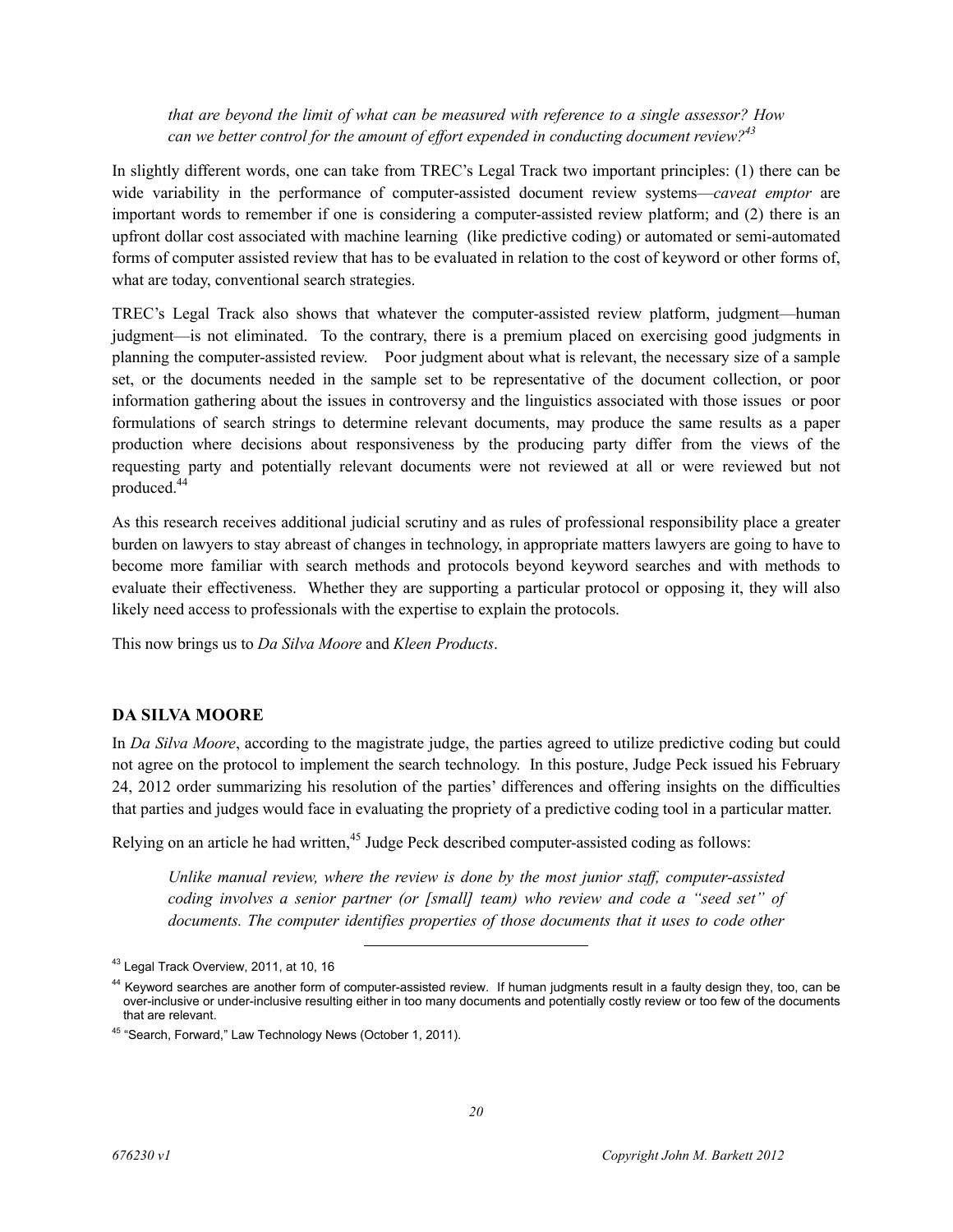*documents. As the senior reviewer continues to code more sample documents, the computer predicts the reviewer's coding. (Or, the computer codes some documents and asks the senior reviewer for feedback.)*

<span id="page-20-0"></span>*When the system's predictions and the reviewer's coding sufficiently coincide, the system has learned enough to make confident predictions for the remaining documents. Typically, the senior lawyer (or team) needs to review only a few thousand documents to train the computer.*

*Some systems produce a simple yes/no as to relevance, while others give a relevance score (say, on a 0 to 100 basis) that counsel can use to prioritize review. For example, a score above 50 may produce 97% of the relevant documents, but constitutes only 20% of the entire document set.*

<span id="page-20-1"></span>*Counsel may decide, after sampling and quality control tests, that documents with a score of below 15 are so highly likely to be irrelevant that no further human review is necessary. Counsel can also decide the cost-benefit of manual review of the documents with scores of 15- 50.*

#### 2012 U.S. Dist. LEXIS at \*6-7.

Judge Peck then proceeded to address the parties' differences. In making these determinations, the judge kept his eye on what the case was about: whether defendant MSL and its parent company, Publicis, engaged in sex discrimination against five women by limiting their advancement as part of systemic, company-wide gender discrimination. He also separated discovery into two phases allowing the parties the chance to be targeted, and perhaps cautious, in phase one with the opportunity to fill in any discovery gaps in phase two.

#### **Custodians**

The court excluded certain emails of "male comparators" from the emails that would be subjected to "predictive coding review" because the search of these excluded emails (intended, plaintiffs argued, to show the job duties of these males and how their duties compared to plaintiffs' duties) "would be so different from that of the other custodians." Judge Peck decided that these other custodians could be deposed to develop information sought with respect to them rather than allowing a separate search of these emails.

The judge also excluded from predictive coding review the emails of the Chief Executive Officer of one of the defendants who worked in France. Judge Peck noted that these emails were "mostly written in French." He reasoned that these emails would be among those recovered from recipients of emails that were included in the predictive coding review dataset. He was also concerned that the emails stored in France were covered by French privacy and blocking statutes.

Other custodians who worked in offices where no named plaintiff worked were also excluded because there was not a certified class and, until then, Judge Peck was limiting discovery to offices where the named plaintiffs worked.

#### **Sources of ESI**

The parties debated over inclusion of "shared" folders. The parties could not explain what these folders contained. Hence, Judge Peck left them to phase two unless the parties could better describe their contents.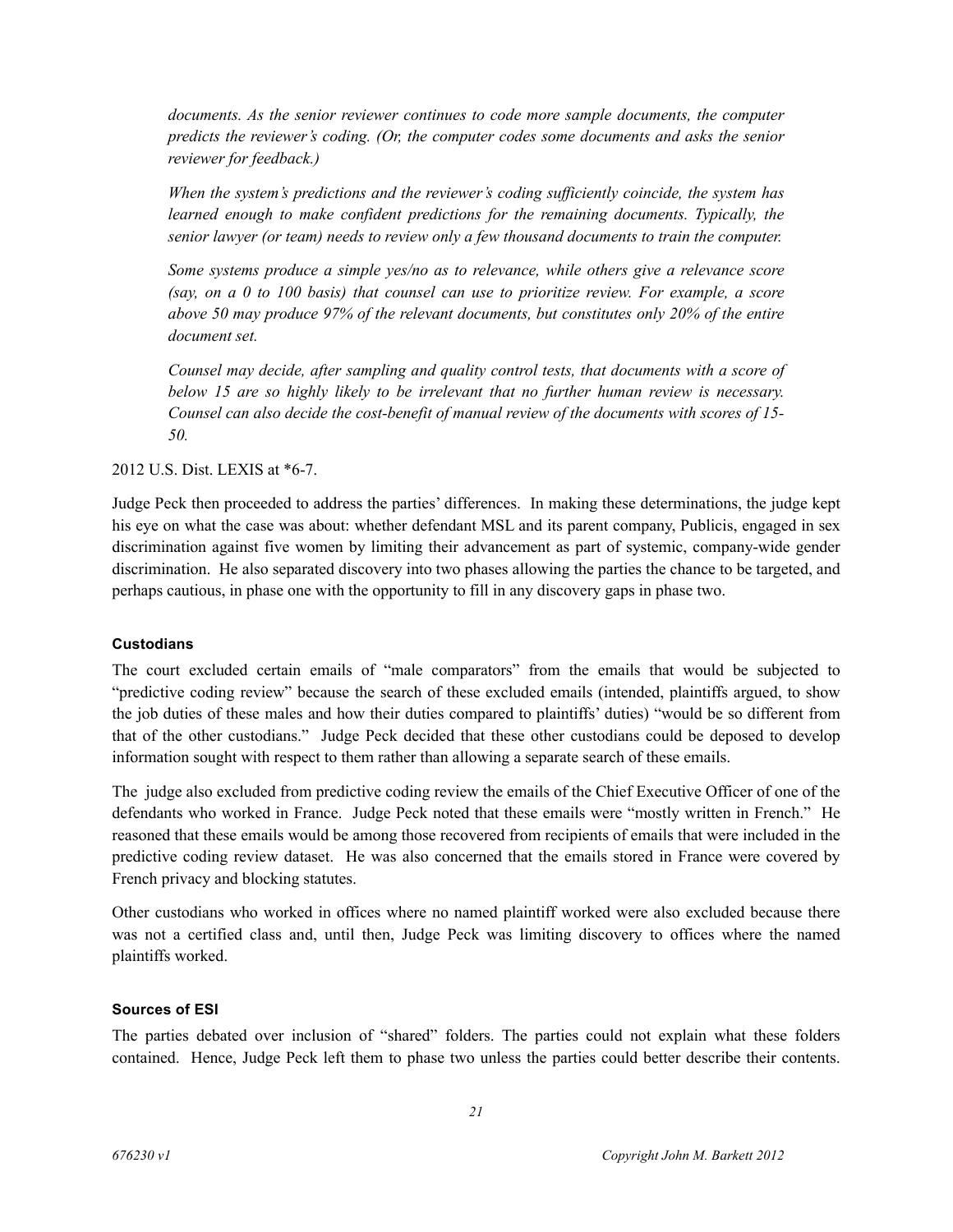The judge also explained that there "has to be a limit on redundancy" to comply with the proportionality limits of Rule 26(b)(2)(C). *Id.* at \*15.

## **Predictive Coding Protocol**

The parties had agreed to use a 95% confidence level (plus or minus 2%) to create a random sample of the emails that were going to be searched. To achieve this confidence level of relevant and irrelevant documents, 2,399 documents were identified for the "seed set" to use "to train the predictive coding software." *Id.* at  $*16^{46}$ 

Judge Peck then explained the protocol as to the creation of the seed set:

 $\overline{a}$ 

*To further create the seed set to train the predictive coding software, MSL coded certain documents through "judgmental sampling." The remainder of the seed set was created by MSL reviewing "keyword" searches with Boolean connectors (such as "training and Da Silva Moore," or "promotion and Da Silva Moore") and coding the top fifty hits from those searches. MSL agreed to provide all those documents (except privileged ones) to plaintiffs for plaintiffs to review MSL's relevance coding. In addition, plaintiffs provided MSL with certain other keywords, and MSL used the same process with plaintiffs' keywords as with the MSL keywords, reviewing and coding an additional 4,000 documents. All of this review to create the seed set was done by senior attorneys (not paralegals, staff attorneys or junior associates). MSL reconfirmed that "[a]ll of the documents that are reviewed as a function of the seed set, whether [they] are ultimately coded relevant or irrelevant, aside from privilege, will be turned over to" plaintiffs.*

*Id.* at \*16-17 (record citations omitted).

<span id="page-21-0"></span>MSL's vendor used software that ranked documents on a score of 100 (most relevant) to zero (least relevant). MSL proposed to conduct seven iterative rounds of searching. In each round, MSL would review at least 500 documents "from different concept clusters to see if the computer is returning new relevant documents." "After the seventh round, to determine if the computer is well trained and stable, MSL would review a random sample (of 2,399 documents) from the discards (i.e., documents coded as non-relevant) to make sure the documents determined by the software to not be relevant do not, in fact, contain highly-relevant documents. For each of the seven rounds and the final quality-check random sample, MSL agreed that it would show plaintiffs all the documents it looked at including those deemed not relevant (except for privileged documents)." *Id.* at \*17-18.

<sup>&</sup>lt;sup>46</sup> The size of the seed set is a subject of contention. Plaintiffs objected to Judge Peck's decision. One of those objections appears in an expert declaration challenging the protocol approved by Judge Peck. With respect to the size of the seed set, the expert opined that a sample size of 16,555, not 2,399, documents was needed to make the computer-assisted review statistically valid. The expert wrote: "Using Defendant MSL's own numbers, a random sample of only 2,399 documents is not scientifically supportable. Brett Anders, counsel for Defendant MSL, stated at the January 4, 2012 hearing that his review of an initial random sample of documents indicated that the ultimate percentage of responsive documents would be 1.5% of the total population. Based on this 1.5% number, one can predict that, of the approximately 2.5 million documents subject to the ESI protocol, 37,500 documents would be responsive to Plaintiffs' requests, and thus identified as 'relevant.' Conversely, the remaining 2,462,500 documents would be identified as 'irrelevant' by the system." Declaration of Paul J. Neale, Docket Entry 125 Civ. No. 11-CV-1279 (S.D.N.Y. March 19, 2012) (record citation omitted).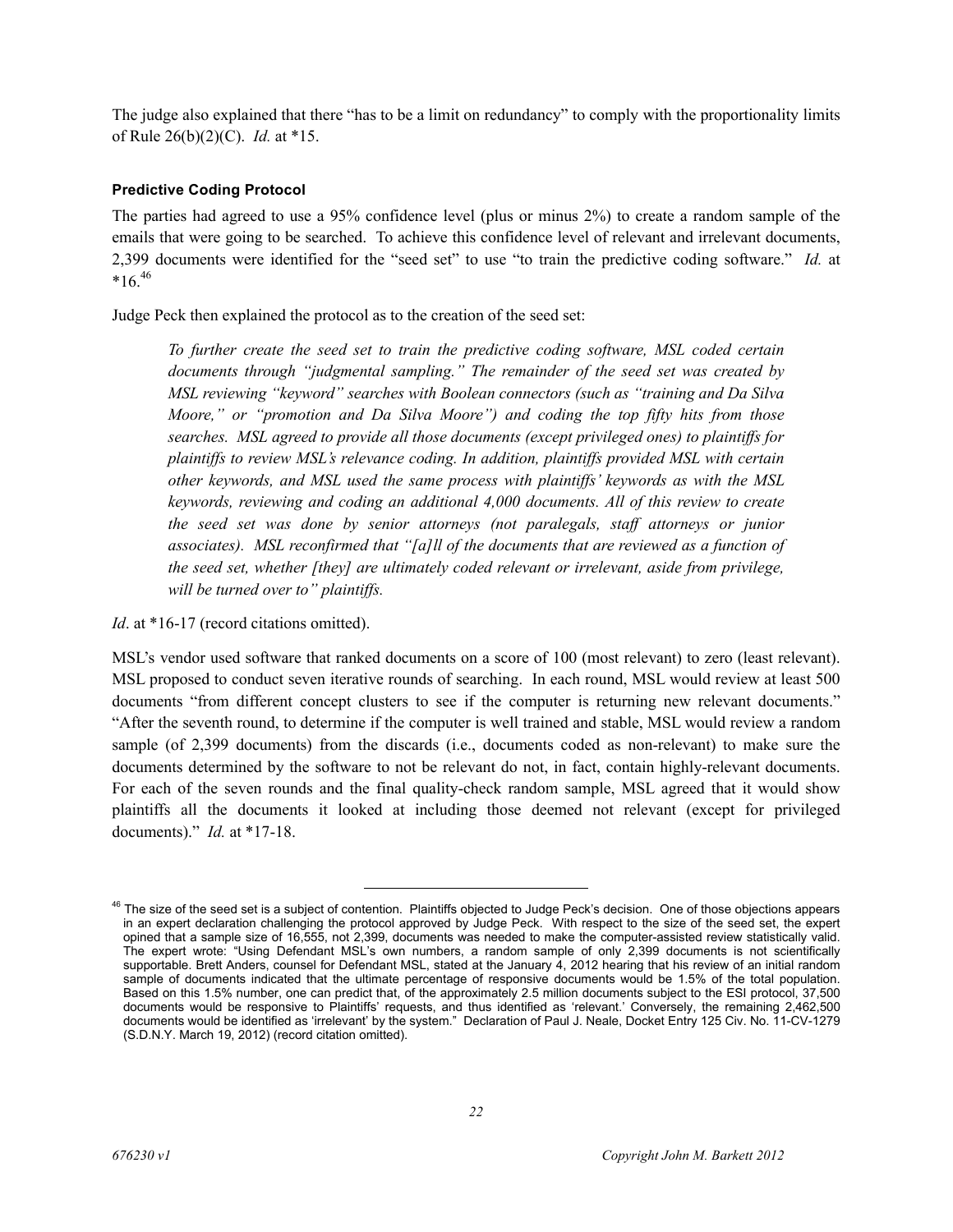Judge Peck accepted MSL's proposal with this caveat: "But if you get to the seventh round and [plaintiffs] are saying that the computer is still doing weird things, it's not stabilized, etc., we need to do another round or two, either you will agree to that or you will both come in with the appropriate QC information and everything else and [may be ordered to] do another round or two or five or 500 or whatever it takes to stabilize the system." *Id.* at \*19.

In response to further objections from plaintiffs about the reliability of MSL's proposed approach, Judge Peck responded as follows:

- **1.** Plaintiff's concerns are premature.
- **2.** He would closely supervise the process.
- **3.** MSL's proposed approach is "totally transparent." Plaintiffs "will see how MSL has coded every email used in the seed set (both relevant and irrelevant)."
- **4.** The Court would be available to resolve any issues.
- **5.** To evaluate proportionality, it is prudent to phase the production: "In order to determine proportionality, it is necessary to have more information than the parties (or the Court) now has, including how many relevant documents will be produced and at what cost to MSL. Will the case remain limited to the named plaintiffs, or will plaintiffs seek and obtain collective action and/or class action certification? In the final sample of documents deemed irrelevant, are any relevant documents found that are 'hot,' 'smoking gun' documents (i.e., highly relevant)? Or are the only relevant documents more of the same thing? One hot document may require the software to be re-trained (or some other search method employed), while several documents that really do not add anything to the case might not matter. These types of questions are better decided 'down the road,' when real information is available to the parties and the Court." *Id.* at  $*25-26$ <sup>47</sup>

## **Lessons for the Future**

Judge Peck then discussed published research to establish that manual review of documents and keyword searches are not necessarily the most cost-effective alternative in every case and would not be in this matter:

*Linear manual review is simply too expensive where, as here, there are over three million emails to review. Moreover, while some lawyers still consider manual review to be the "gold standard," that is a myth, as statistics clearly show that computerized searches are at least as accurate, if not more so, than manual review.* 

*\*\*\**

*Because of the volume of ESI, lawyers frequently have turned to keyword searches to cull email (or other ESI) down to a more manageable volume for further manual review. Keywords have a place in production of ESI -- indeed, the parties here used keyword searches (with Boolean connectors) to find documents for the expanded seed set to train the predictive coding software. In too many cases, however, the way lawyers choose keywords is the* 

 $\overline{a}$ 

*23*

<sup>47</sup> Judge Peck also rejected objections that acceptance of MSL's predictive coding protocol violated Fed. R. Evid. 702 and *Daubert v. Merrell Dow Pharmaceuticals, Inc.*, 509 U.S. 579 (1993). "Rule 702 and Daubert are simply not applicable to how documents are searched for and found in discovery." 2012 U.S. Dist. LEXIS 23350, \*23-24.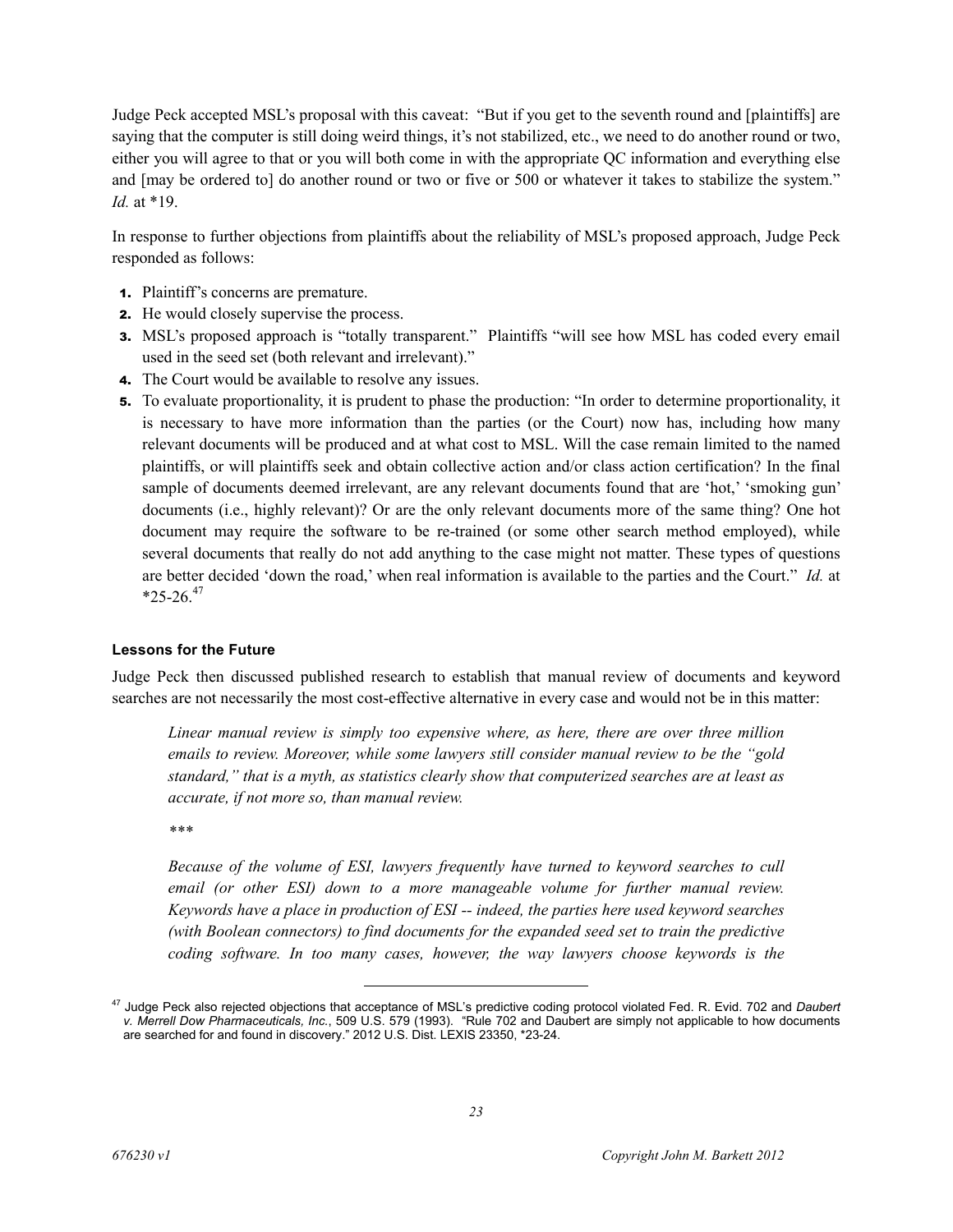*equivalent of the child's game of "Go Fish." The requesting party guesses which keywords might produce evidence to support its case without having much, if any, knowledge of the responding party's "cards" (i.e., the terminology used by the responding party's custodians).*  Indeed, the responding party's counsel often does not know what is in its own client's *"cards."*

*Another problem with keywords is that they often are over-inclusive, that is, they find responsive documents but also large numbers of irrelevant documents. In this case, for example, a keyword search for "training" resulted in 165,208 hits; Da Silva Moore's name resulted in 201,179 hits; "bonus" resulted in 40,756 hits; "compensation" resulted in 55,602 hits; and "diversity" resulted in 38,315 hits. If MSL had to manually review all of the keyword hits, many of which would not be relevant (i.e., would be false positives), it would be quite costly.*

*Moreover, keyword searches usually are not very effective. In 1985, scholars David Blair and M. Maron collected 40,000 documents from a Bay Area Rapid Transit accident, and instructed experienced attorney and paralegal searchers to use keywords and other review techniques to retrieve at least 75% of the documents relevant to 51 document requests. David L. Blair & M. E. Maron, An Evaluation of Retrieval Effectiveness for a Full-Text Document-Retrieval System, 28 Comm. ACM 289 (1985). Searchers believed they met the goals, but their average recall was just 20%. Id. This result has been replicated in the TREC Legal Track studies over the past few years.*

*Id.* at  $*28$ ,  $*31-32$  (footnote and record citations omitted).<sup>48</sup>

<span id="page-23-0"></span><sup>48</sup> Judge Scheindlin has weighed in on the topic. *National Day Laborer Organizing Network v. United States Immigration and Customers Enforcement Agency*, 2012 U.S. Dist. Lexis 97863 (S.D.N.Y. July 13, 2012) is an action brought under the Freedom of Information Act (FOIA) to obtain records from federal agencies related to a "Secure Communities," an immigration enforcement program started in 2008 that, in part, involves sharing fingerprints of persons arrested by the Federal Bureau of Investigation with the Department of Homeland Security so that they can be checked against immigration records. Plaintiffs' FOIA request resulted in a negotiated agreement called the Rapid Production List (RPL). Defendants ultimately produced "tens of thousands" of responsive records from searches that involved "hundreds of employees and thousands of hours." The parties then cross-moved for summary judgment on whether the defendant agencies met their burden under the FOIA "to conduct search reasonably designed to identify and locate responsive documents." *Id.* at \*8. Citing to a number of decisions, the district court described the agencies' burden under FOIA: (1) identify searched files, (2) describe at least generally the structure of the agency's file system, (3) establish that the search embraced all custodians who were reasonably likely to possess responsive documents, and (4) set forth the search terms used and the type of search performed. *Id.* at \*10 (citations omitted). After addressing arguments over whether certain custodians' files should have been included in the searches, the district court moved to the adequacy of the searches themselves. Explaining that inadequately designed searches will miss responsive documents, the court stated that it could not determine the reasonableness of the searches made by each agency. The court first noted that the affidavits submitted by defendants do "not record and report the search terms that it used, how it combined them, and whether it searched the full text of documents." Then citing to the court's own casebook, an article on alternatives to key word searching, and Judge Peck's decision in *Da Silva Moore*, the district court stated that keyword searching "is often not enough," and may not be effective. *Id.* at \*47. Judge Scheindlin acknowledged that a FOIA response is not held to the same responsiveness standard as a response under the Federal Rules of Civil Procedure, but still regarded the e-discovery case law as applicable: "The failure to actually uncover all documents is not fatal to the adequacy of the government's search; but the failure to design a search that is reasonably calculated to uncover all documents *is* fatal. Therefore, much of the logic behind the increasingly well-developed caselaw on e-discovery searches is instructive in the FOIA search context because it educates litigants and courts about the types of searches that are or are not likely to uncover all responsive documents." *Id.* at \*48, n.110 (emphasis in original). Relying on a "review of the literature," the district court then added: "[B]eyond the use of keyword search, parties can (and frequently should) rely on latent semantic indexing, statistical probability models, and machine learning tools to find responsive documents. Through iterative learning, these methods (known as "computer-assisted" or "predictive" coding) allow humans to teach computers what documents are and are not responsive to a particular FOIA or discovery request and they can significantly increase the effectiveness and efficiency of searches. In short, a review of the literature makes it abundantly clear that a court cannot simply trust the defendant agencies'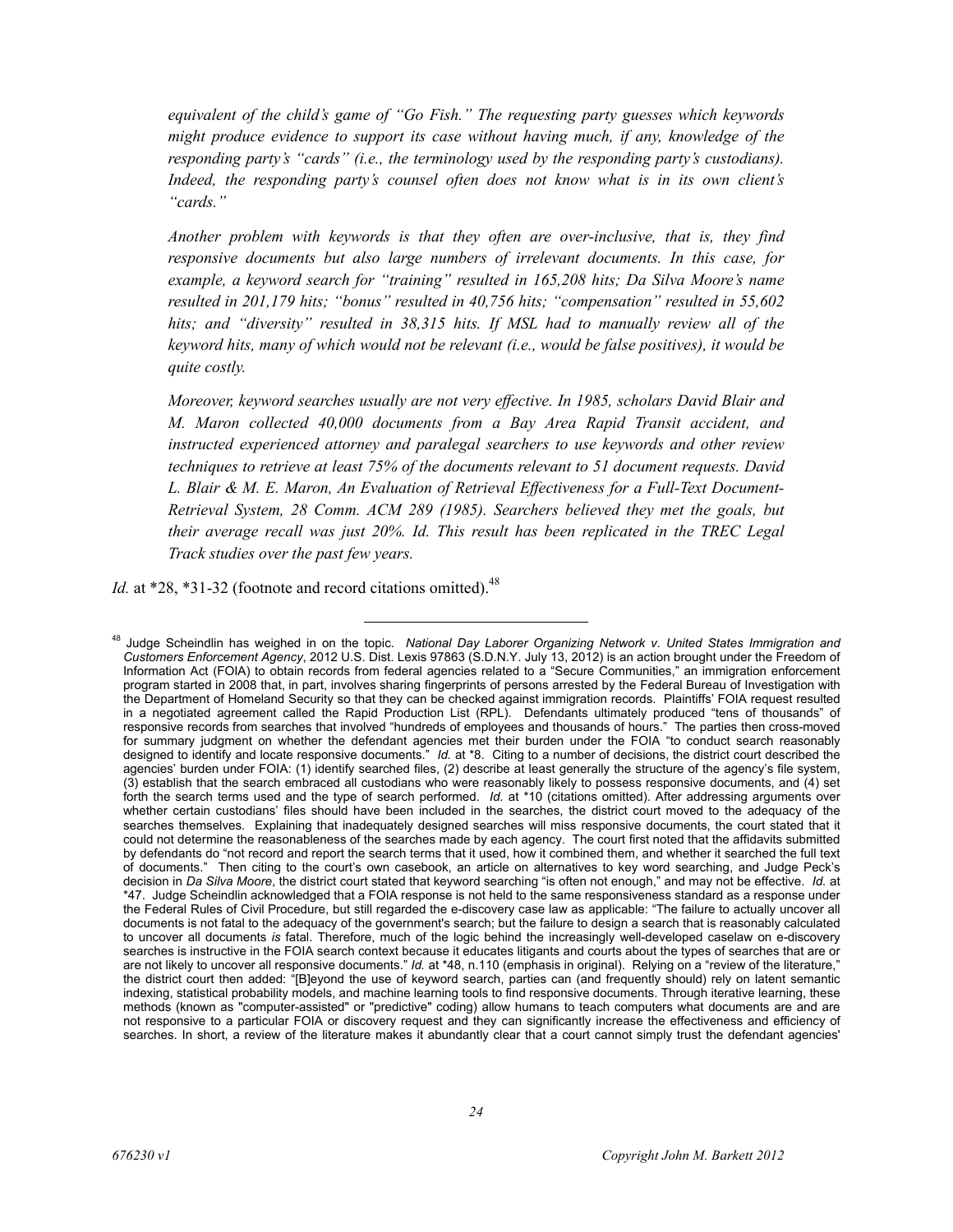On the other hand, Judge Peck also identified the lessons for future cases that are taught by his experience in this case:

- **1. The results of computer-assisted review will require monitoring and evaluation by the parties and court to provide assurances that it is working as intended:** "[I]t is unlikely that courts will be able to determine or approve a party's proposal as to when review and production can stop until the computerassisted review software has been trained and the results are quality control verified. Only at that point can the parties and the Court see where there is a clear drop off from highly relevant to marginally relevant to not likely to be relevant documents. While cost is a factor under Rule  $26(b)(2)(C)$ , it cannot be considered in isolation from the results of the predictive coding process and the amount at issue in the litigation."
- **2. Production in phases makes sense:** "[S]taging of discovery by starting with the most likely to be relevant sources (including custodians), without prejudice to the requesting party seeking more after conclusion of that first stage review, is a way to control discovery costs. If staging requires a longer discovery period, most judges should be willing to grant such an extension."
- **3. Proactive disclosure of key custodians and the proposed search approach increase the likelihood of support for the search approach:** "[I]n many cases requesting counsel's client has knowledge of the producing party's records, either because of an employment relationship as here or because of other dealings between the parties (e.g., contractual or other business relationships). It is surprising that in many cases counsel do not appear to have sought and utilized their client's knowledge about the opposing party's custodians and document sources. Similarly, counsel for the producing party often is not sufficiently knowledgeable about their own client's custodians and business terminology. Another way to phrase cooperation is 'strategic proactive disclosure of information,' i.e., if you are knowledgeable about and tell the other side who your key custodians are and how you propose to search for the requested documents, opposing counsel and the Court are more apt to agree to your approach (at least as phase one without prejudice)."
- **4. Involvement of e-discovery vendors can be invaluable:** "[T]he Court found it very helpful that the parties' ediscovery vendors were present and spoke at the court hearings where the ESI Protocol was discussed…. Even where as here counsel is very familiar with ESI issues, it is very helpful to have the parties' ediscovery vendors (or in-house IT personnel or in-house ediscovery counsel) present at court conferences where ESI issues are being discussed. It also is important for the vendors and/or knowledgeable counsel to be able to explain complicated ediscovery concepts in ways that make it easily understandable to judges who may not be tech-savvy."

*Id.* at \*37-40.

## **The District Court's Adoption of Judge Peck's February 24, 2012 Order**

The district court judge, Andrew Carter, adopted Judge Peck's February 24, 2012 order. *Da Silva Moore v. Publicis Group et al.,* 2012 U.S. Dist. LEXIS 58742 (S.D.N.Y. Apr. 25, 2012).

unsupported assertions that their lay custodians have designed and conducted a reasonable search." *Id.* at \*50 (footnotes omitted). All of this is *dicta,* however. Despite the court's endorsement of computer-assisted review tools, it did not require their use. Rather, it required the parties to reach agreement on search terms and protocols and "if they wish to and are able to, then they may agree on predictive coding techniques and other more innovative ways to search." *Id.* at \*57.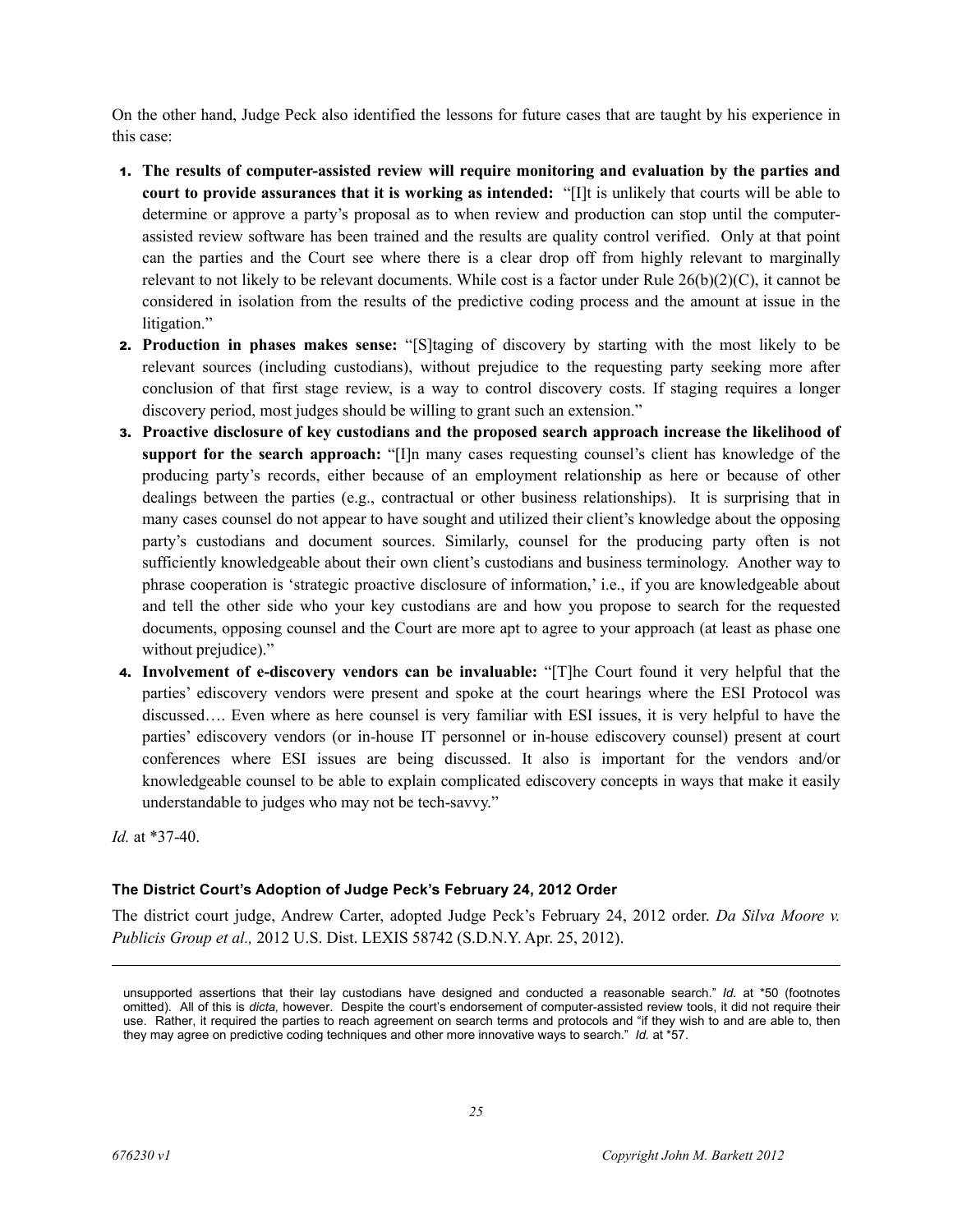<span id="page-25-0"></span>Judge Carter rejected plaintiffs' objection that they had not, in fact, acquiesced in the use of predictive coding as Judge Peck had written. The district court explained that the confusion over whether there was an agreement to use the technology was "immaterial" because "the ESI protocol contains standards for measuring the reliability of the process and the protocol builds in levels of participation by Plaintiffs." The district court then elaborated:

*It provides that the search methods will be carefully crafted and tested for quality assurance, with Plaintiffs participating in their implementation. For example, Plaintiffs' counsel may provide keywords and review the documents and the issue coding before the production is made. If there is a concern with the relevance of the culled documents, the parties may raise the issue before Judge Peck before the final production. Further, upon the receipt of the production, if Plaintiffs determine that they are missing relevant documents, they may revisit the issue of whether the software is the best method. At this stage, there is insufficient evidence to conclude that the use of the predictive coding software will deny Plaintiffs access to liberal discovery.*

# *Id.* at \*7<sup>49</sup>

Judge Carter also rejected attacks on the reliability of predictive coding review calling them "premature" and then reassuringly adding: "If the method provided in the protocol does not work or if the sample size is indeed too small to properly apply the technology, the Court will not preclude Plaintiffs from receiving relevant information, but to call the method unreliable at this stage is speculative." *Id.* at \*7-8.

Then, again in language that appears to endorse the selection of predictive coding over other forms of review irrespective of the agreement of the parties, Judge Carter held: "Judge Peck concluded that under the circumstances of this particular case, the use of the predictive coding software as specified in the ESI protocol is more appropriate than keyword searching. The Court does not find a basis to hold that his conclusion is clearly erroneous or contrary to law." *Id.* at \*8-9.

The "jury" thus is now out on how well the predictive coding tool will work in *Da Silva Moore* <sup>50</sup> and whether the protocol and seed set decisions made by Judge Peck will prove to be cost-saving both in terms of the

<sup>&</sup>lt;sup>49</sup> Perhaps Judge Carter was, without saying so, expressing the same sentiment that, as discussed below, ultimately swayed Judge Nolan in *Kleen Products*: a producing party should be entitled to select its production method.

 $50$  The parties have been sparring over what documents should be included as responsive to populate the seed set. In a letter brief to Judge Peck dated April 27, 2012, plaintiffs' counsel told the court that, "Among the documents that MSL coded as non-relevant are MSL's own policy manual, numerous documents relating to the seven plaintiffs, e-mails showing a centralized team of decision-makers granting exceptions to the salary and hiring freeze imposed by Publicis Groupe, and documents relating to the Company-wide reorganization…" Plaintiffs added: "MSL, however, marked as non-relevant hundreds of documents regarding pay, promotion and other employment decisions that, although "substantially similar" to documents marked as relevant, did not involve the Named Plaintiffs. Defense counsel argued that such documents were properly excluded from the seed set because the Court had limited the scope of class discovery. ... Here, because the coding of the seed set is not just an end in itself, but a means of training the system to locate relevant documents, such coding is guaranteed to confuse the system by indicating that the same concept is both relevant and non-relevant." Docket Entry 193-1, Exhibit PP, Case 1:11-cv-01279 (S.D.N.Y.). In a hearing on May 7, 2012, Judge Peck then reviewed several individual documents to determine whether they were relevant and should be included in the seed set. *Id.*, Exhibit HH. On May 14, 2012, Judge Peck stayed production of electronic discovery pending resolution of plaintiffs' motion for collective action certification and to amend their complaint. Docket Entry 196, Case 1:11-cv-01279 (S.D.N.Y.).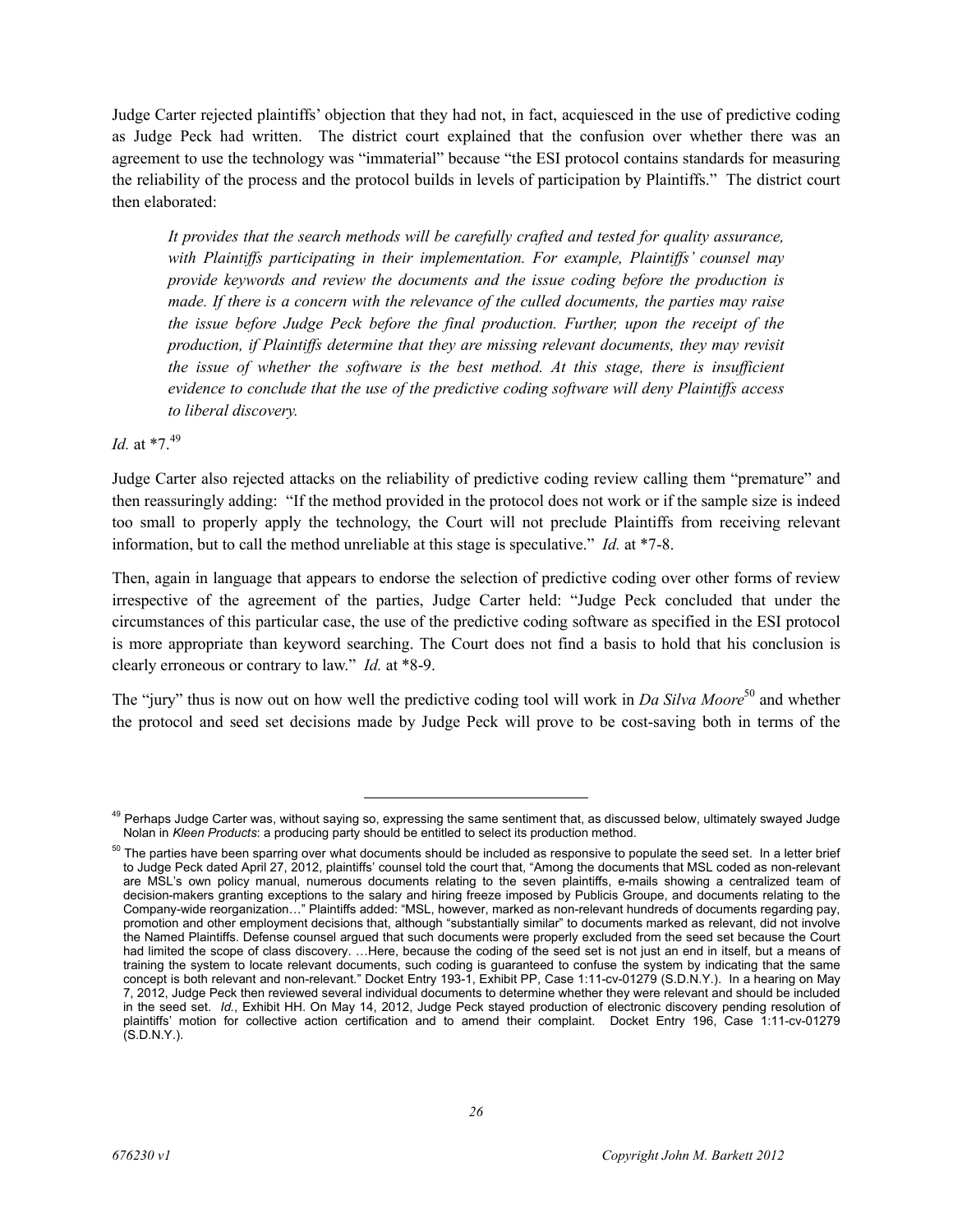parties and the court's resources, without compromising the administration of justice.<sup>51</sup> But as *Kleen Products* shows, judges are not going to have an easy time figuring out whether to order computer-assisted review by a party who prefers to produce documents in a different manner.

## **[KLEEN PRODUCTS](http://www.clearwellsystems.com/e-discovery-blog/wp-content/uploads/2012/06/Best-Practices_SEDONA_PRINCIPLES_2nd_ed_2007.pdf)**

There is a fundamental tension between cooperation in discovery and advocating for a client. The judicial calls for cooperation are, in large measure, a plea to solve problems upfront before they turn into sanctions motions. Cooperating on keyword search terms to avoid a fight over the quality of those keyword search terms after a production has already been made is case management: if a judge can preempt motion practice over the defensibility of production because the lawyers involved jointly agreed on the keyword search terms, the parties should save time and money en route to a resolution of the matters in controversy.

Even in *Da Silva Moore*, once the parties had agreed on a predictive coding, or machine-learning, approach to electronic searches, it is not too much of an extension of the keyword-search cooperation case law to ask the parties to try to reach agreement on the lessons being taught to the machine to retrieve responsive documents to avoid later disputes on the defensibility of the production.<sup>52</sup>

But does cooperation extend to capitulating to the demand of an opposing party to use a computer-search methodology that is allegedly superior to the one a party wishes to use because it is, say, more likely to find the "smoking gun" or the "hot" documents? That is the question lurking in the background in *Kleen Products*.

*Kleen Products* is an antitrust claim against several defendants. Plaintiffs accuse the defendants of price fixing. The district court judge referred to Judge Nolan the conduct of an evidentiary hearing to resolve a dispute over how defendants would search their electronic documents to respond to plaintiffs' requests for production.

At a February 21, 2012 hearing, an expert on the defendants' side defended the use of traditional Boolean keyword search approach on a software platform that allowed for additional analysis of documents by, for example, grouping documents by the words used in the documents and the frequency of their use.<sup>53</sup> An expert

<sup>&</sup>lt;sup>51</sup> From the court docket, the parties' squabbles over the predictive coding protocol and the development of the seed set have been time consuming for the court and the parties. Many judges are not going to take the time to pore over individual documents to decide whether they should be included or excluded in a seed set. Among other results, the cost of achieving an acceptable seed set and the amount of court involvement in this matter will be scrutinized closely by the bench and the bar. There is another decision that will be scrutinized. In *Global Aerospace Inc. et al. v. Landow Aviation, L.P.*, Case No. CL 61040 (Cir. Ct. Loudin Co., Va. April 23, 2012), the circuit court allowed defendants to proceed "with the use of predictive coding for purposes of the processing and production of electronically stored information, with processing to be completed within 60 days and production to follow as soon as practicable and in no more than 60 days. This is without prejudice to a receiving party raising with the Court an issue as to completeness of the contents of the production or the ongoing use of predictive coding."

<sup>&</sup>lt;sup>52</sup> As discussed in the analysis of the introductory hypothetical below, however, this level of cooperation needs to be tempered by concerns over encroachment into lawyer work product. Courts also have to be on guard against converting cooperation into endless battles between dueling experts over the size and content of the seed set documents and relevance determinations being made by the producing party to populate the seed set. At some point, the producing party has to be able to move forward with a production and defend it if that ever becomes necessary once the production is made.

<sup>53</sup> This expert testified there was not much of a distinction between this approach and predictive coding: "Predictive coding is the ability to look at a few documents to make decisions, and to come up with a methodology, a technology that will take those decisions and apply them to a different body of documents. And that's what keywords do. When you look at documents and you say these keywords are choosing documents that I believe help me segregate my documents and find ones that are likely to be relevant and I apply those keywords which look at the full text of the documents I'm applying them against and segregate those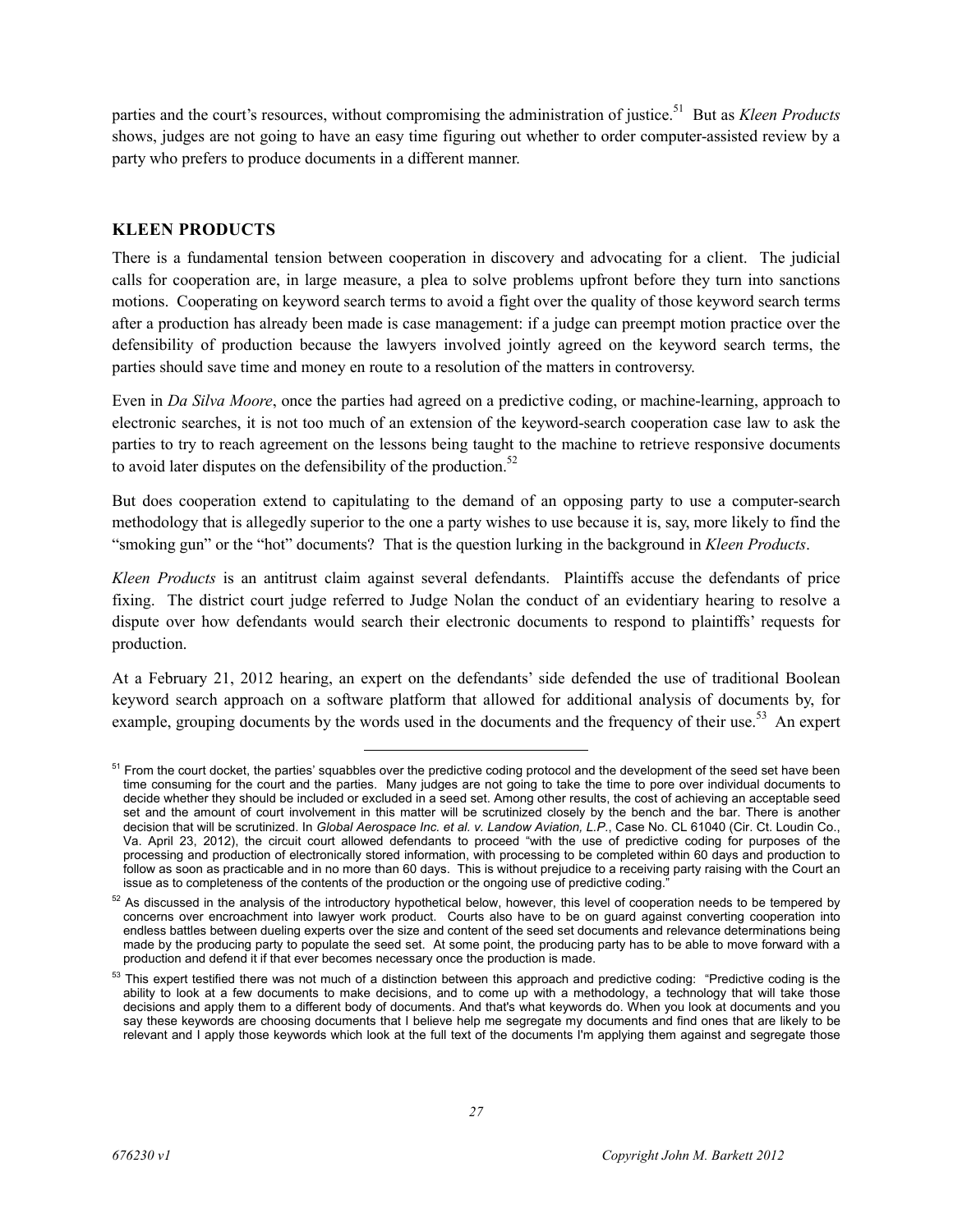on the plaintiff's side faulted this search technique because it requires the user "to anticipate in advance of reviewing the documents the exact words that might be found in documents."<sup>54</sup> Relying in part on the results of the TREC Legal Track, this expert distinguished a "statistical ranked retrieval" or review<sup>55</sup> from a Boolean keyword review,<sup>56</sup> arguing the former was superior to the latter even if document clustering tools were being utilized.<sup>57</sup> The hearing was not concluded and was continued until March 28, 2012.

At the March 28, 2012 hearing, instead of hearing more testimony, Judge Nolan explained that she knew a lot more then than she did in February and wanted to start over. She explained that she was a "believer" in Principle 6 of the Sedona Best Practices Recommendations & Principles for Addressing Electronic Document Production, which states that responding parties "are best situated to evaluate the procedures, methodologies, and technologies appropriate for preserving and producing their own electronically-stored information."<sup>58</sup> In her words, "I think the people who are producing the records, producing the documents are in a better position to know, since they have to do the work, spend the money, spend the time, they know their people, they know their material, so as a basic premise, I think that's a pretty fair premise here."<sup>59</sup>

<span id="page-27-0"></span>She urged the experts on both sides to confer and reach a resolution that allowed defendants to proceed as they wished in a way that plaintiffs were comfortable that the search was statistically valid.<sup>60</sup>

In a subsequent hearing, plaintiffs' counsel advised the court that they had developed a protocol between predictive coding and a Boolean search that involved about 2,400 documents per defendant on which plaintiffs proposed to do random sampling to validate the quality of the search. Defendants objected to the proposal.<sup>61</sup> The judge urged further dialogue among counsel. At the next hearing, some of the defendants offered to produce a dictionary or index listing of all words used in the documents produced (and the other defendants

*28*

l

documents, it's making a decision." He added that his client was using "other types of content analytics in developing and testing their search terms" including a feature that uses "software technology to analyze the words in individual documents and create relationships between those words and the way those words appear on a frequency basis between multiple documents and in proximity to each other -- not proximity, but in co-appearance, if you will, in one document versus another. And again uses that to group documents, define similar documents, and make better decisions about how to segregate one set of documents from another. So from that aspect what the defendants have used is content based analytics, and they've used it in a predictive coding manner." Transcript of February 21, 2012 Proceedings, at 122-24, Docket Entry 304, March 1, 2012, Case No. 1:10-cv-05711 (N.D. Ill.).

<sup>&</sup>lt;sup>54</sup> Transcript of February 21, 2012 Proceedings, at 234, Docket Entry 304, March 1, 2012, Case No. 1:10-cv-05711 (N.D. III.).

<sup>&</sup>lt;sup>55</sup> Plaintiffs referred to their approach formally as a "Content Based Advanced Analytics" approach.

<sup>&</sup>lt;sup>56</sup> "A statistical ranked retrieval system uses the statistical properties of language and can pay differing attention to different words. So again, the statistical ranked retrieval system is different from Boolean in that sense. Boolean, either the word is used or not in certain logical combinations. A statistical ranked retrieval system computes a numeric weight for each word and determines how much attention to pay to the word." Transcript of February 21, 2012 Proceedings, at 239, Docket Entry 304, March 1, 2012, Case No. 1:10-cv-05711 (N.D. Ill.).

<sup>&</sup>lt;sup>57</sup> After describing what he believed were faults in one defendant's search protocol, he opined: "I conclude first that plaintiffs' proposal is likely to find a greater proportion of responsive documents with less human effort. And second, I conclude that plaintiffs' proposal will provide a statistically valid estimate of the recall of the information retrieval process." Transcript of February 21, 2012 Proceedings, at 243-257, 258, Docket Entry 304, March 1, 2012, Case No. 1:10-cv-05711 (N.D. Ill.).

<sup>&</sup>lt;sup>58</sup> One might ask if Principle 6 conflicts with the Cooperation Proclamation. But as noted earlier there is a difference between choosing a search technology and then cooperating on its implementation and using an acceptable search methodology but then being told you must use a different one.

 $59$  Transcript of March 28, 2012 Proceedings, at 297-98, Docket Entry 319-1, May 17, 2012, Case No. 1:10-cv-05711 (N.D. III.).

 $60$  Transcript of March 28, 2012 Proceedings, at 297-98, Docket Entry 319-1, Exhibit A, May 17, 2012, Case No. 1:10-cv-05711  $(N.D. III.).$ 

<sup>&</sup>lt;sup>61</sup> Transcript of April 2, 2012 Proceedings, Docket Entry 319-1, Exhibit B, May 17, 2012, Case No. 1:10-cv-05711 (N.D. Ill.)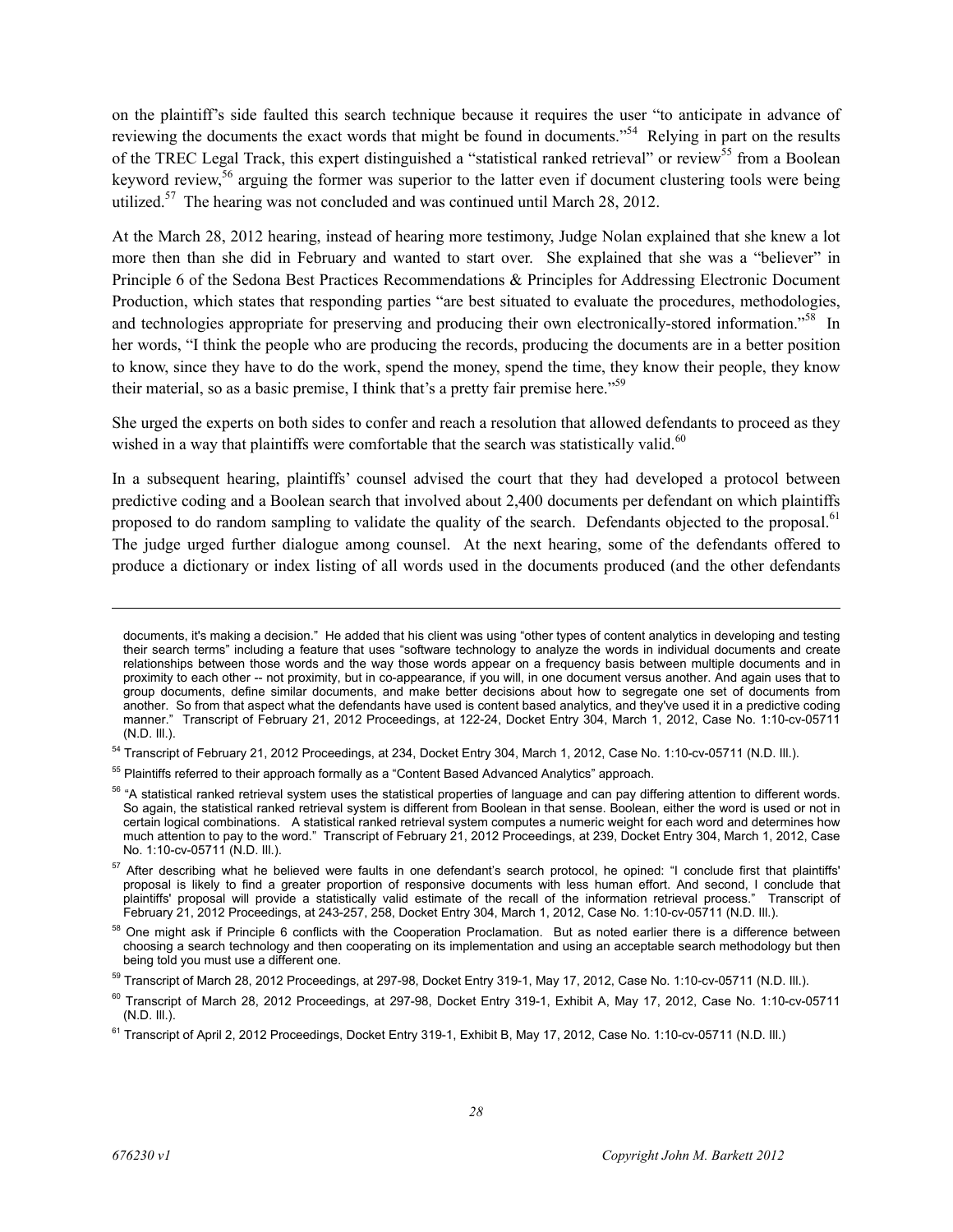agreed to see if their review systems could do the same). The list might show the number of "hits" for the word but if it did not, plaintiffs could follow up with defendants to run searches on a reasonable number of additional terms to determine the number of hits produced and then to follow up in an appropriate way depending upon the number of hits.<sup>62</sup> In their Joint Status Report No. 3 dated May 17, 2012, the parties stated that they were continuing to meet and confer in a good faith effort to resolve their discovery differences.<sup>63</sup> By stipulation dated August 21, 2012,  $^{64}$  plaintiffs withdrew their request that defendants apply "Content Based Advanced Analytics" (CBAA) and agreed that they would not claim that defendants had a duty to use a search process other than the one defendants were already using with respect to the "First Request Corpus."<sup>65</sup>

Reading the transcripts in this matter teaches an important lesson. Experts can defend any of a number of search technologies. In the absence of an agreement by litigants to use predictive coding or some other form of computer-assisted review, and without any evidence of a faulty production, courts are going to be very, very cautious before they even consider a request to dictate upfront what approach a producing party should take in making a production.<sup>66</sup>

This is not to say that lawyers can relax when they hear words like "Boolean connectors" or "statistical rank retrieval" or "Content Based Advanced Analytics." To the contrary, a lawyer has a professional obligation to remain competent: "technology" amendments to the Model Rules of Professional Conduct have now been adopted.

# **AUGUST 2012 CHANGES TO THE MODEL RULES RELATED TO TECHNOLOGY**

The ABA Commission on Ethics 20/20 was formed to consider changes to the Model Rules of Professional Conduct with an eye in part on the intersection of lawyers' conduct and advances in technology.<sup>67</sup> In August 2012, the ABA House of Delegates approved the Commission's resolution on "technology and confidentiality" amending the Model Rules.<sup>68</sup>

One of the amendments relates specifically to a lawyer's duty to provide competent representation. Comment [6] to Rule 1.1 addressing competence now includes the following highlighted clause: "[6] To maintain the requisite knowledge and skill, a lawyer should keep abreast of changes in the law and its practice, *including the benefits and risks associated with relevant technology*, engage in continuing study and education and

 $62$  Transcript of April 19, 2012 Proceedings, Docket Entry 319-1, Exhibit C, May 17, 2012, Case No. 1:10-cv-05711 (N.D. III.)

<sup>63</sup> Docket Entry 319, May 17, 2012, Case No. 1:10-cv-05711 (N.D. Ill.).

<sup>64</sup> Docket Entry 385, August 21, 2012, Case No. 1:10-cv-05711 (N.D. Ill.)

<sup>&</sup>lt;sup>65</sup> Plaintiffs further agreed that as to any ESI beyond the First Request Corpus, they would not contend that defendants should be required to use CBAA or any other technology that was the subject of the prior evidentiary hearings as to any requests for production served before October 1, 2013. For requests served after that date, the parties agreed to meet and confer regarding search methodologies and to file any motions thereafter as might be appropriate if they are unable to resolve any disputes regarding search methodologies.

<sup>&</sup>lt;sup>66</sup> One way to view Judge Carter's opinion in *Da Silva Moore* is that he was allowing MSL to choose its production methodology even if plaintiff objected to the protocol being used by MSL.

<sup>&</sup>lt;sup>67</sup> See http://www.americanbar.org/groups/professional\_responsibility/aba\_commission\_on\_ethics\_20\_20.html.

<sup>68</sup> For a discussion of the changes, see Barkett, *ABA to Tackle Technology Issues in Model Rules at August Meeting*, (http://www.law.com/jsp/lawtechnologynews/PubArticleLTN.jsp?id=1202560335059&thepage=3&slreturn=1). Law Technology News (June 25, 2012).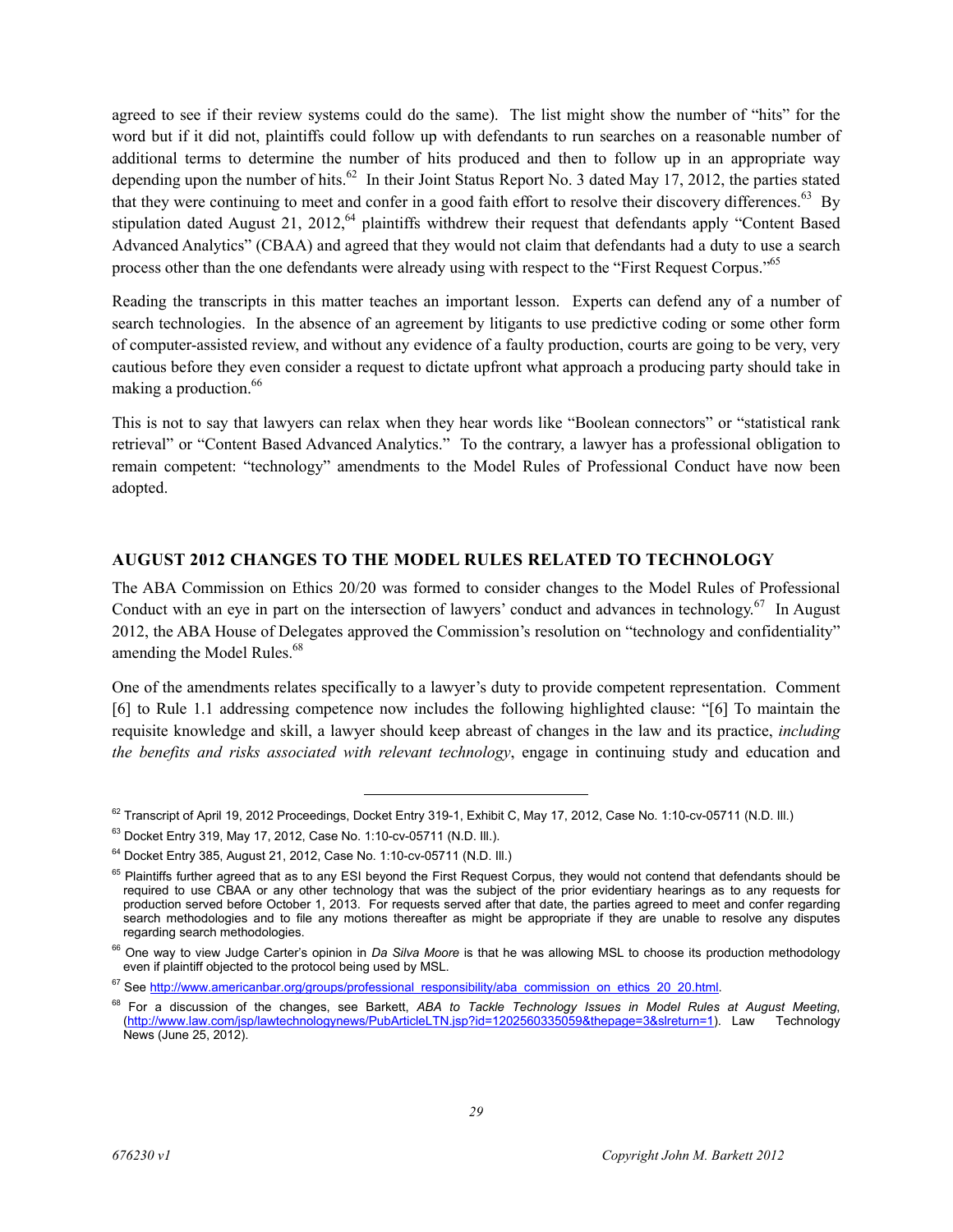<span id="page-29-0"></span>comply with all continuing legal education requirements to which the lawyer is subject." This provision will require lawyers to better understand any advances in technology that genuinely relate to competent performance of the lawyer's duties to a client.

Search technology is also related to protecting client-confidential information from inadvertent disclosure. A change to Model Rule 1.6, addressing confidentiality of information, addresses this topic. Model Rule 1.6 now contains new subparagraph (c): "(c) A lawyer shall make reasonable efforts to prevent the inadvertent or unauthorized disclosure of, or unauthorized access to, information relating to the representation of a client."<sup>69</sup>

Another amendment is potentially significant where a client selects a vendor of computer-assisted review services and exercises control over the vendor's work.

New Comment [4] to Model Rule 5.3 addresses the client's (as opposed to the lawyer's) selection of the nonlawyer service provider. Invoking Model Rule  $1.2<sup>70</sup>$  it explains that where the client picks the third-party service provider, "the lawyer ordinarily should agree with the client concerning the allocation of responsibility for monitoring as between the client and the lawyer.<sup>"71</sup> In a report accompanying these changes to Model Rule 5.3, the Commission wrote that, "In such situations, the lawyer ordinarily should consult with the client to determine how the outsourcing arrangement should be structured and who will be responsible for monitoring the performance of the nonlawyer services."

The use of the word "monitoring" is new to the Model Rules. The Commission explained:

 $\overline{a}$ 

*The Commission concluded that [monitoring] was needed because, when a nonlawyer outside the firm is performing services in connection with a matter, it may not be possible to "directly supervise" the nonlawyer. The word "monitoring" makes clear that there is nevertheless a need to remain aware of how nonlawyer services are being perform[ed]. The Comment explains that, when the client directs the lawyer to use a particular nonlawyer, the lawyer and client should ordinarily agree who will have this "monitoring" responsibility. In contrast, if the client has not directed the selection of the nonlawyer, the lawyer or law firm would have the "monitoring" responsibility.*

<sup>69</sup> As noted earlier, Fed. R. Evid. 502(d) gives lawyers the ability to obtain a court order to protect a privileged or work-product protected document from waiver if it is inadvertently produced. One would think that in litigation a request to enter a 502(d) order is embraced by the words "reasonable efforts" in proposed Rule 1.6(c). In any event, from a malpractice protection standpoint alone, lawyers are ill-advised if they fail to seek a  $502(d)$  order.

 $^{70}$  Model Rule 1.2(a) is discussed below, but it provides that a lawyer "shall abide by a client's decisions concerning the objectives of representation" and, as required by Model Rule 1.4, "shall consult with the client as to the means by which they are to be pursued." A lawyer can limit the scope of the representation "if the limitation is reasonable under the circumstances and the client gives informed consent." Model Rule 1.2(c). Under Model Rule 1.2(d), "A lawyer shall not counsel a client to engage, or assist a client, in conduct that the lawyer knows is criminal or fraudulent, but a lawyer may discuss the legal consequences of any proposed course of conduct with a client and may counsel or assist a client to make a good faith effort to determine the validity, scope, meaning or application of the law."

 $71$  Proposed Comment [4] also states when a client and the lawyer allocate responsibility for monitoring the nonlawyer vendor, "lawyers and parties may have additional obligations that are a matter of law beyond the scope of these Rules." In a separate report, the Commission explained this text "is intended to remind lawyers that they may have duties to a tribunal that are not necessarily satisfied through compliance with the Rules of Professional Conduct. For example, if a client instructs the lawyer to hire a particular electronic discovery vendor, the lawyer cannot cede all monitoring responsibility to the client, given that the lawyer may have to make certain representations to a tribunal regarding the vendor's work."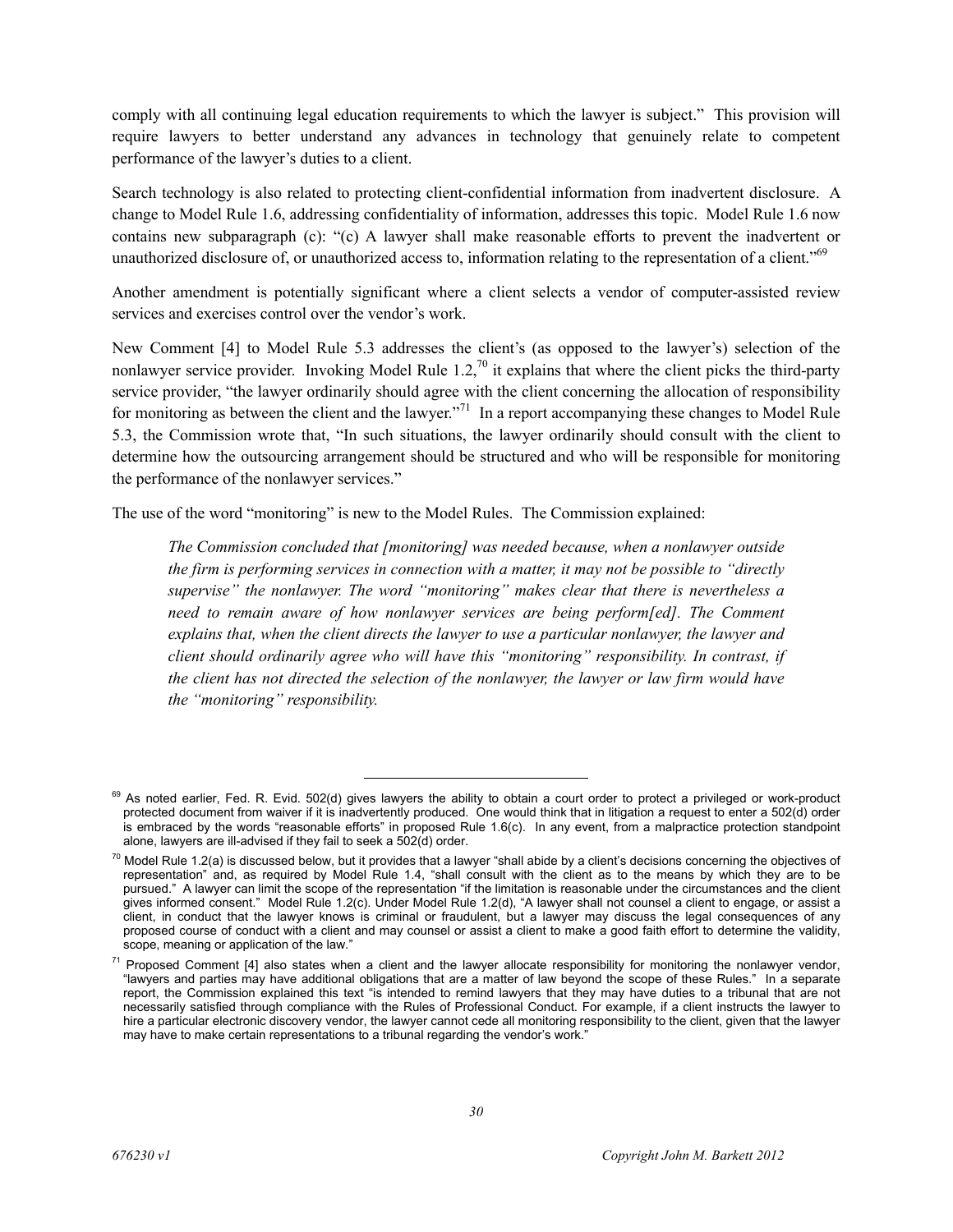It seems unlikely that a lawyer would use the services of a predictive coding vendor and not be intimately involved in monitoring the work and work product of the vendor, especially in light of obligations placed on lawyers to properly manage discovery in litigation.<sup>72</sup>

Now that these changes have been adopted by the ABA House of Delegates, they will slowly be incorporated into State rules of professional conduct.

What is the likely consequence of these amendments? Within the ambit of reasonableness, lawyers will not be able to ignore advancements in search technology and must put themselves in a position to have an understanding of what technology works best in what situations and with what limitations, either on their own or through consultants.

# **THE ETHICS OF COMPUTER-ASSISTED REVIEW: ANALYSIS OF THE INTRODUCTORY HYPOTHETICAL**

Let's now turn to the current professional rules of conduct under this hypothetical. Without minimizing the importance to lawyers of staying abreast of technology, it is important to keep this analysis in perspective: the number of cases with sufficient amounts in controversy or volume of e-discovery to warrant the types of battles playing out in *Da Silva Moore* and *Kleen Products* are not large. 73

<sup>72</sup> See discussion below on *Qualcomm Inc. v. Broadcom Corp.*, 2008 WL 66932 (S.D. Calif. Jan. 7, 2008) and *Zubulake v. UBS Warburg LLC*, 220 F.R.D. 212, 218 (S.D.N.Y. 2003).

 $73$  The Administrative Office of the United States Courts publishes annual statistics on court filings. For the one-year period ending March 31, 2011, there were 294,336 civil actions commenced in the federal courts. *U.S. District Courts--Civil Cases Commenced, by Basis of Jurisdiction and Nature of Suit, During the 12-Month Periods Ending March 31, 2010 and 2011.*  http://www.uscourts.gov/Viewer.aspx?doc=/uscourts/Statistics/FederalJudicialCaseloadStatistics/2011/tables/C02Mar11.pdf. these, the United States was a plaintiff in 9,357 actions, or 3.2% of the cases, and it was a defendant in 35,833 actions, or 12.2% of the cases. Private actions represented 84.6% of the actions. By the nature of the suit according to forms completed by litigants at the time of filing, prisoner petition, social security, cable satellite TV, forfeiture and penalty, immigration, deportation, bankruptcy litigation, environmental, constitutional challenges to state statutes, "other statutory actions," tax suits, and Freedom of Information Action matters represented 30.3% of the filings. Civil rights (primarily employment) and labor law actions constituted 18.8% of the filings. Contract (primarily insurance and "other" but including franchise, marine, Miller Act, negotiable instruments, recovery of overpayments and enforcement of judgments, defaulted student loans, veterans' overpayments), and real property (condemnations, foreclosures, landlord tenant, torts to land, and "other") actions represented 14% of the filings. Tort actions (primarily asbestos and "other" but including airplane, marine, motor vehicle, assault, libel, slander, Federal Employers Liability Act, medical malpractice, and fraud including truth-in-lending) represented 29.5% of the cases commenced. Consumer credit actions represented 3.0% of the filings. One would expect that except for class actions, or claims affecting a large number of plaintiffs outside of a class action, these matters will not involve sophisticated electronic document search strategies. Intellectual property cases represent 3.3% of the filings, but almost two-thirds of these cases are trademark or copyright cases, which typically would not be expected to be large e-discovery matters. Antitrust, banking, RICO, and securities matters totaled 3,518 actions, or 1.2% of the filings. *Id. Da Silva Moore* is an employment action where class certification is being sought. *Kleen Products* is an antitrust case. In patent cases, the Federal Circuit's E-Discovery Committee has proposed an E-Discovery Model Order that focuses on email custodians and search terms and limits the number of both. http://www.cafc.uscourts.gov/images/stories/announcements/Ediscovery\_Model\_Order.pdf/. The Eastern District of Texas, where a large number of patent infringement lawsuits are filed, has edited this Model Order and made it an Appendix P to its Local Rules but still limits the number of email custodians and search terms. http://www.txed.uscourts.gov/page1.shtml?location=rules. *See also Walking the Plank, Looking Over Your Shoulder, Fearing Sharks Are in the Water: E-Discovery in Federal Litigation?* (Duke 2010 Conference, Civil Rules Advisory Committee, May 11, 2010) (http://www.uscourts.gov/uscourts/RulesAndPolicies/rules/Duke%20Materials/Library/John%20Barkett,%20Walking%20the%20Pl ank.pdf), at 5-8 and accompanying footnotes (discussing the results of various surveys of lawyers and describing three types of cases requiring strong case management: the symmetric case (data-rich party against data-rich party); the asymmetric case (a data-poor party against a data-rich party trying to take advantage of the disparity); and the disproportionate case (where irrespective of data, the amount or issues in controversy are too small in relation to e-discovery costs).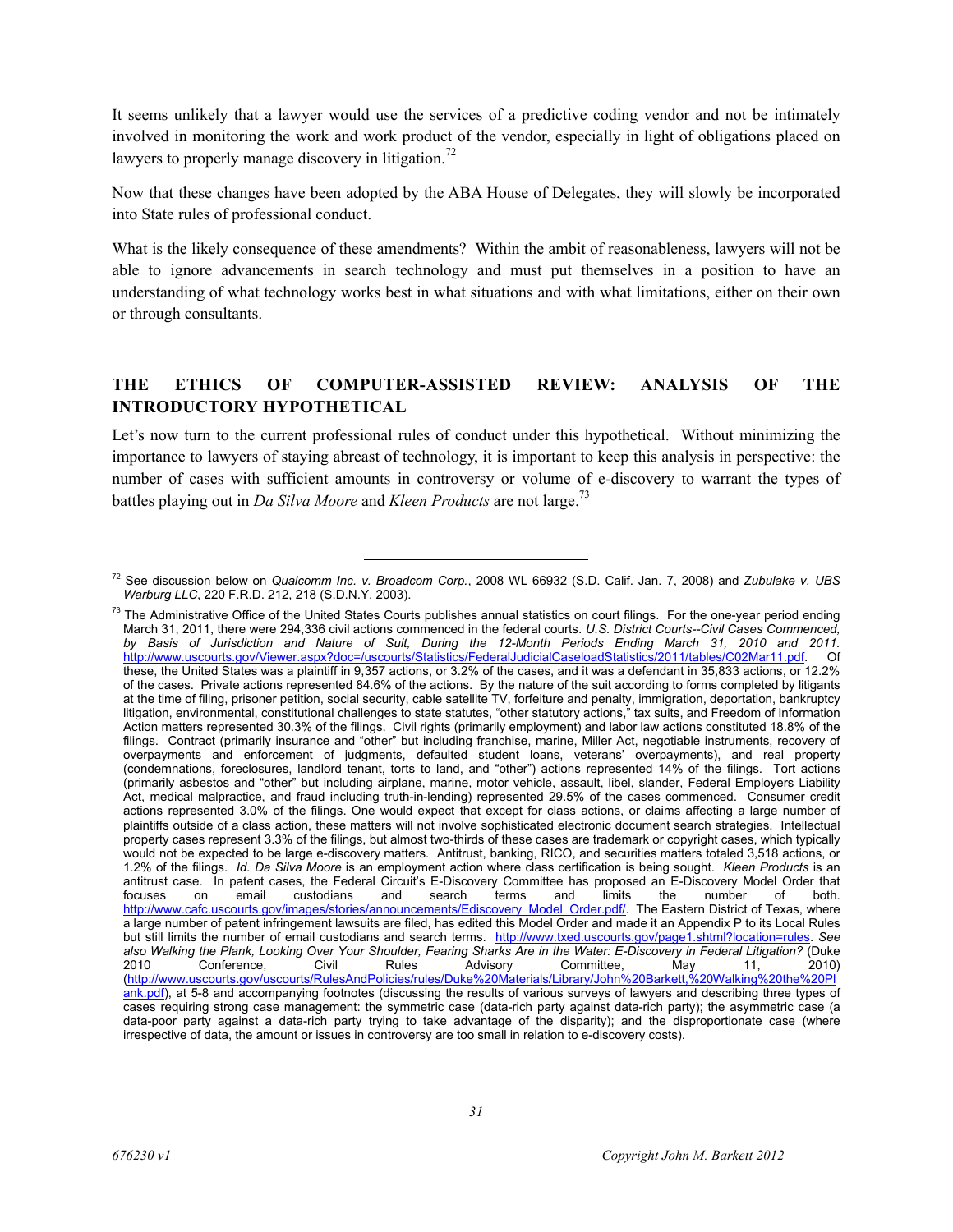#### <span id="page-31-1"></span>*Competence*

Model Rule 1.1 covers competence. It provides:

*A lawyer shall provide competent representation to a client. Competent representation requires the legal knowledge, skill, thoroughness and preparation reasonably necessary for the representation.*

<span id="page-31-0"></span>There is no doubt that lawyers engaged in meet-and-confer sessions with opposing counsel must be prepared to deal with search protocol issues. When judges are demanding cooperation, competent lawyers must know this. Similarly, when search protocol disputes appear to be a focal point of judicial anger over the lack of cooperation competent lawyers must take notice.

Similarly, competence also means knowing how to prepare for the meet-and-confer session. Whether the issue is a search protocol, or databases, storage practices, recycling of backup tapes, or key players, a lawyer has to know what positions the lawyer will take and must have a sense of how the judge will react to those positions should the parties fail to reach agreement on how to proceed.

Search technology and capability is evolving. The Legal Track at TREC demonstrates this fact. Competent lawyers, or persons who work for or are retained by competent lawyers, must stay abreast of the actual performance of computer-assisted review and be in a position to weigh the costs and benefits of different approaches to satisfying a request for production or searching for documents in support of a claim or a defense.<sup>74</sup> Lawyers handling e-discovery must, at a minimum, have an awareness of the general issues involved in evaluating different search methodologies, and know where to look or whom to turn to determine if computer-assisted review should be employed for a particular e-discovery production.

Is a lawyer qualified to advance the use of search protocols that go beyond search terms and involve linguists and computer scientists designing searches that improve both the rate of recall (finding relevant information) and precision (finding *only* relevant information)? Competent lawyers must know enough to advance support for the approach or to question it, depending upon one's position. What if opposing counsel appears with an expert to support the search approach? Can you ask to cross examine the witness? Must you have a witness of your own? Can you argue against a search approach without an expert in light of cases like *O'Keefe* and *Victor Stanley* despite Judge Peck's statement in *Da Silva Moore* that "Rule 702 and Daubert are simply not applicable to how documents are searched for and found in discovery"? The answers to these questions will likely vary from judge to judge.

Competence is also implicated in the development of an ESI protocol. In the ESI protocol that the court approved in *Da Silva Moore*, MSL agreed to provide to plaintiffs all of the documents reviewed "as a function of the seed set," including all nonprivileged documents marked as nonresponsive. Nonresponsive documents that were pulled in the sample of the document collection used to form the seed set could contain evidence that is embarrassing to an employee (e.g., when no one knows an employee is having marital issues, an email from that employee making an appointment to see a marriage counselor that happens to contain a key word used to locate documents for the seed set), harmful to the party (evidence of an environmental violation), or

 $74$  So many e-discovery vendors have sprung up in the past few years that lawyers who are not cautious will regret the lack of caution. If predictions about success in cutting e-discovery costs sound too good to be true, they likely are not true.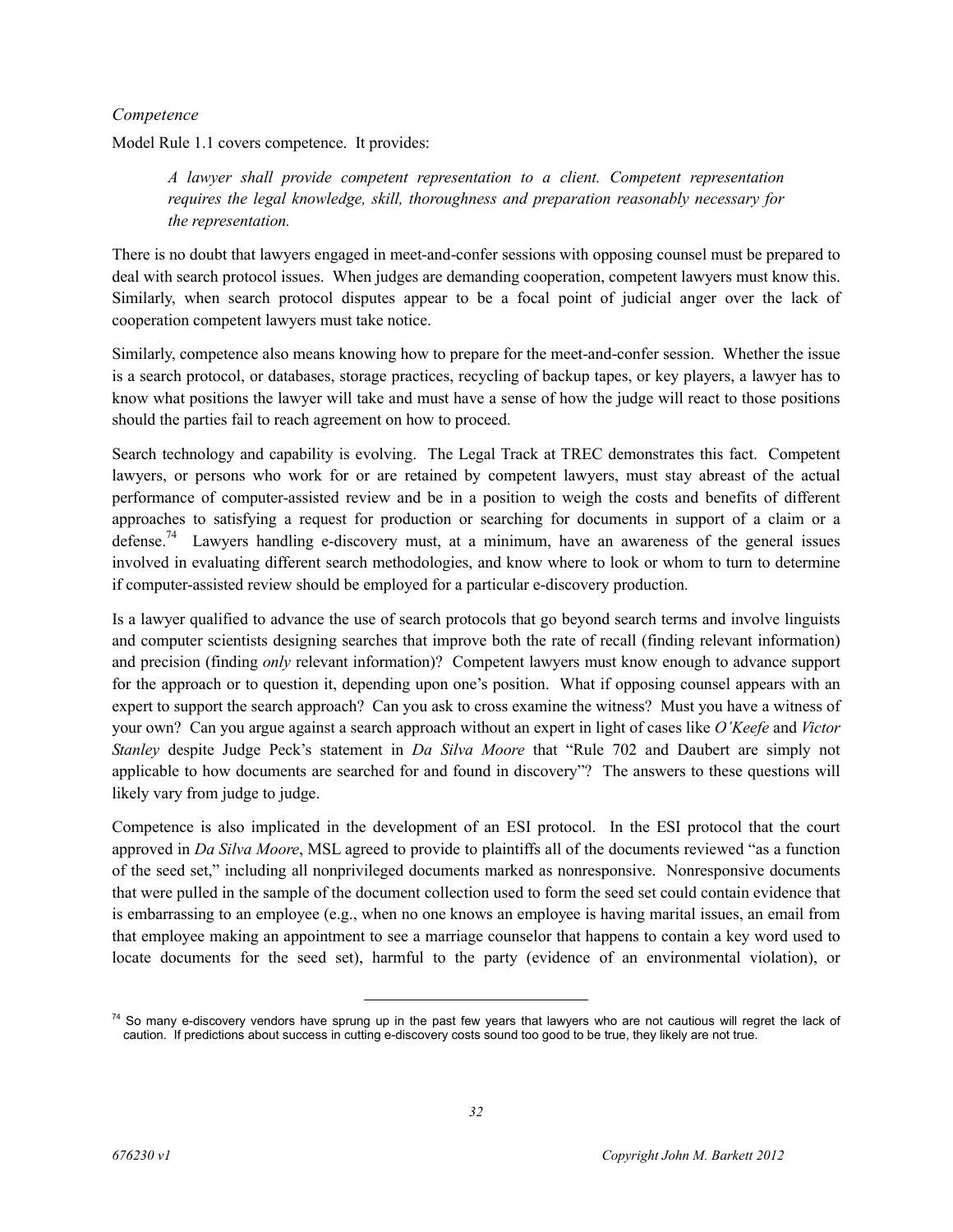information which the requesting party might recognize would be useful in an unrelated pending or potential cause of action. The same privacy concerns that animate the protections contained in protocols for forensic examinations of personal computers<sup>75</sup> must be on the minds of lawyers before they agree to open-ended review of documents coded as nonresponsive.<sup>76</sup>

Where a lawyer is handling discovery, e-discovery and evolving search technology are redefining "competence" for that lawyer.<sup>77</sup>

## *Diligence*

Model Rule 1.3 provides: "A lawyer shall act with reasonable diligence and promptness in representing a client."

Comment [1] to Rule 1.3 discusses the dedication and "zeal" with which a lawyer is to represent a client:

*A lawyer should pursue a matter on behalf of a client despite opposition, obstruction or personal inconvenience to the lawyer, and take whatever lawful and ethical measures are required to vindicate a client's cause or endeavor. A lawyer must also act with commitment and dedication to the interests of the client and with zeal in advocacy upon the client's behalf.*

Is the emphasis on cooperation inconsistent with the lawyer's duty to diligently represent the lawyer's client? Principle 1.02 of the Seventh Circuit's Pilot Project Principles, quoted above and again here, specifically says it is not:

*An attorney's zealous representation of a client is not compromised by conducting discovery in a cooperative manner. The failure of counsel or the parties to litigation to cooperate in facilitating and reasonably limiting discovery requests and responses raises litigation costs and contributes to the risk of sanctions.*<sup>78</sup>

<sup>75</sup> See *Ameriwood Indus. Inc. v. Liberman*, 2006 U.S. Dist. LEXIS 93380 (E.D. Mo. Dec. 27, 2006) (allowing forensic examination of personal computers but allowing producing party to withdraw documents for privacy or privilege reasons); *See, generally,* Barkett, E-Discovery: Twenty Questions and Answers (Chicago: First Chair Press, 2008), at 13-20 (discussing discovery on e-discovery).

 $76$  For an extensive ESI/"advanced analytics," predictive coding protocol in a less-publicized matter, see Case Management Order: Protocol Relating to the Production of Electronically Stored Information," *In Re Actos (Pioglitazone) Products Liability Litigation*, MDL No. 6:11-md-2299 (W.D. La. July 27, 2012) (the order can be found at http://pdfserver.amlaw.com/legaltechnology/11-md-2299.pdf).

<sup>77</sup> As noted earlier, Fed. R. Civ. P. 26(g)(1) addresses initial disclosures under Fed. R. Civ. P. 26(a) and states: "Every disclosure under Rule 26(a)(1) or (a)(3) and every discovery request, response, or objection must be signed by at least one attorney of record in the attorney's own name…. By signing, an attorney or party certifies that to the best of the person's knowledge, information, and belief formed after a reasonable inquiry: (A) with respect to a disclosure, it is complete and correct as of the time it is made;… Under Rule 26(g)(c), if "without substantial justification," the certification is made in violation of Rule 26(g)(1)(A), the district court upon motion or on its own must impose an appropriate sanction on the signer, the party on whose behalf the signer was acting, or both. The sanction may include an order to pay the reasonable expenses, including attorneys' fees, caused by the violation. Will the day come when the search approach taken might implicate these rules where recall and precision could be improved by using a different search approach? We are not there yet, and cost cannot be ignored in evaluating the answer to this question.

<sup>&</sup>lt;sup>78</sup> Comment [1] to Model Rule 1.3, adds this qualification to the lawyer's duty of zealous advocacy: "A lawyer is not bound, however, to press for every advantage that might be realized for a client. For example, a lawyer may have authority to exercise professional discretion in determining the means by which a matter should be pursued. See Rule 1.2." Model Rule 1.2 is discussed further below.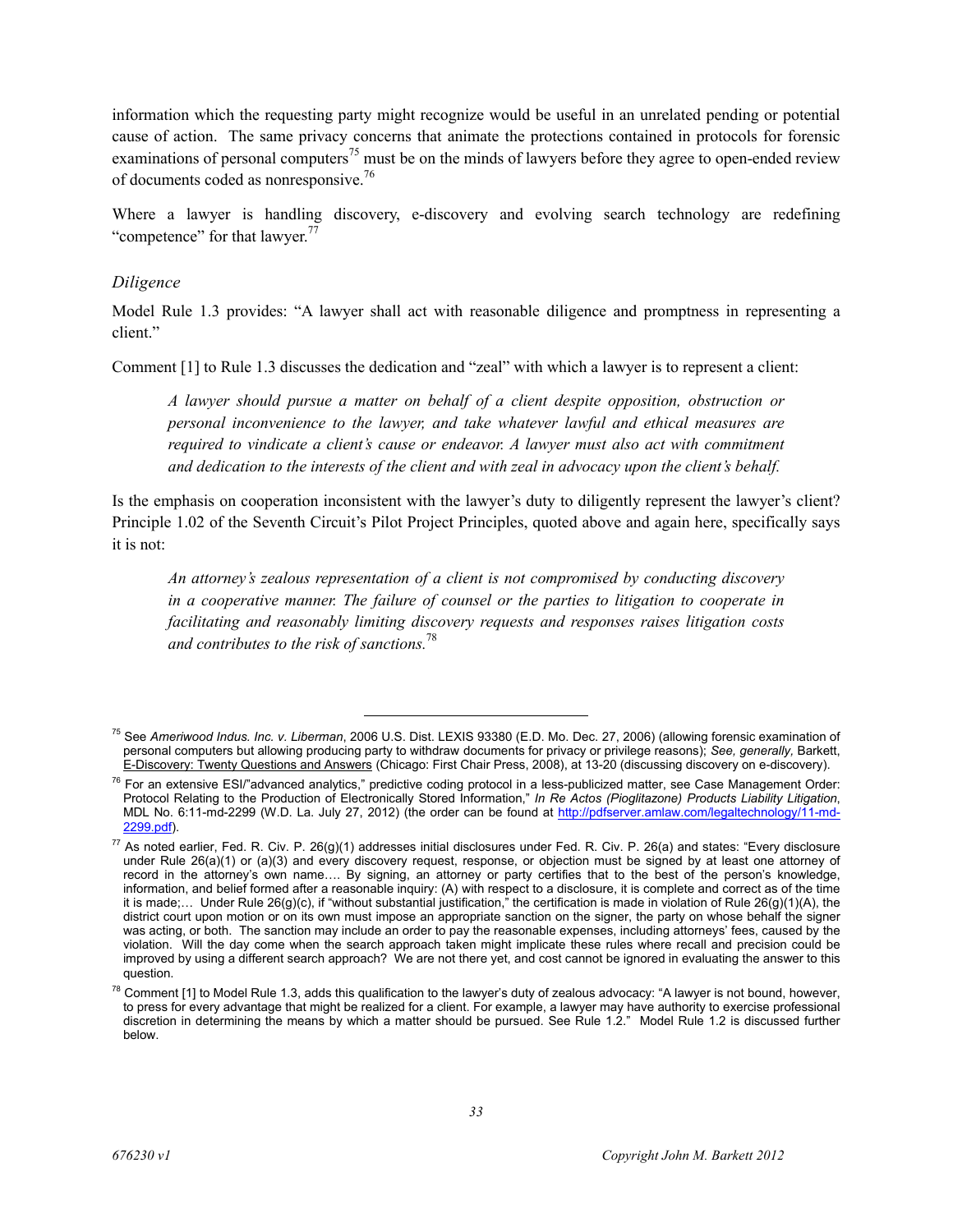<span id="page-33-0"></span>Lawyers must properly balance client needs with calls for cooperation. A lawyer is ill-advised to refuse to discuss search terms or search protocols with opposing counsel who wants to attempt to reach agreement on these issues. Where a lack of cooperation puts a client at risk of sanctions or higher litigation costs, lawyers have to take notice.<sup>79</sup>

On the other hand, where a judge makes demands that are unreasonable, lawyers have to protect their clients' interests. Rules 1.1 and 1.3 require lawyers to know when to cooperate and when to stand their ground on an e-discovery question.

The ESI protocol approved in *Da Silva Moore* gave the requesting party access to the responsiveness judgments and issue tags used by MSL.<sup>80</sup> Such transparency highlights the tension between cooperation and advocacy, or to use another phrase, between case management and client confidences. Lawyers will argue that the decisions made about responsiveness generally and in relation to issues in controversy are opinion work product.<sup>81</sup> Judge Peck appeared to realize that he was treading into work product territory when he wrote: "While not all experienced ESI counsel believe it necessary to be as transparent as MSL was willing to be, such transparency allows the opposing counsel (and the Court) to be more comfortable with computer-assisted review, reducing fears about the so-called 'black box' of the technology. This Court highly recommends that counsel in future cases be willing to at least discuss, if not agree to, such transparency in the computer-assisted review process." 2012 U.S. Dist. LEXIS 23350. Judge Peck's recommendation notwithstanding, in the last

 $\overline{a}$ 

<sup>80</sup> The ESI protocol provided: "MSL will provide Plaintiffs' counsel with all of the non-privileged documents and will provide, to the extent applicable, the issue tag(s) coded for each document . . . . If necessary, counsel will meet and confer to attempt to resolve any disagreements regarding the coding applied to the documents in the seed set." 2012 U.S. Dist. LEXIS 23350, \*36-37.

<sup>79</sup> See *Covad Communications Co. v. Revonet, Inc.,* 2010 U.S. Dist. LEXIS 31165, \*50 (D.D.C. Mar. 31, 2010) (where the magistrate judge awarded the fees incurred by defense counsel to try to reach a discovery accord because plaintiff's counsel failed to engage in meaningful discussions to resolve the discovery dispute).

<sup>&</sup>lt;sup>81</sup> Where a compilation or selection process reflects the mental impressions or legal strategy of counsel, it would be opinion work product. *Lockheed Martin Corp. v. L-3 Communications Corp.*, 2007 WL 2209250, \*10 (M.D. Fla. July 29, 2007) (documents "containing instructions about how to conduct the search and what specifically to search for are opinion work product"); *Burroughs Wellcome Co. v. Barr Laboratories, Inc.*, 143 F.R.D. 611, 624 (E.D.N.C. 1992) (where defendant sought the printed results of database searches conducted at the behest of plaintiff's counsel, work product protection was afforded the compilation: "The court agrees with plaintiff that the compilation of search results reflects the legal strategy of counsel.") *See generally Sporck v. Peil,* 759 F.2d 312, 315 (3d Cir. 1985) (where plaintiff sought certain nonprivileged documents which defense counsel had selected out a large document production to prepare a defense witness for a deposition, because "identification of the documents as a group will reveal defense counsel's selection process, and thus his mental impressions," identification of the documents as a group "must be prevented to protect defense counsel's work product.") Where disclosure of a selection and compilation of documents would not reveal counsel's thought processes, "ordinary" or fact work product only may exist. *See In Re San Juan Dupont Plaza Hotel Fire Litigation*, 859 F.2d 1007, 1019 (1st Cir. 1988) (distinguishing between a case management order and a discovery order in a matter that will involve 2,000 depositions, upholding a requirement that the parties provide a list of documents they would use to interrogate a deponent five days before the deposition because they represented ordinary, not opinion, work product. The court of appeals found no abuse of discretion in the district court's case management order that explained that "the parties had manifested a substantial need for deposition exhibit lists arising out of the time and delay inherent in reviewing and raising objections to deposition exhibits during, rather than before, each deposition." The court of appeals held that the order "had a systemically beneficial component: not only would litigants' burdens be eased, but the court's ability to administer, process, and respond adequately to the case's ebb and flow would be materially enhanced." It also cited the Manual for Complex Litigation which endorsed the prior identification of deposition exhibits as a way to facilitate discovery); *Disability Rights Council of Greater Washington v. Washington Metropolitan Transit Auth.*, 242 F.R.D. 139, (2007) (where plaintiffs subpoenaed from a contractor customer complaints lodged by disabled riders during the term of the contractor's contract with WMATA and searched through over forty boxes of documents to collect complaints consistent with plaintiffs' theory of the case, WMATA's request for production of the complaints was rejected. The selection process represented fact, not opinion, work product because there were thousands of documents involved and "it would be difficult to conceive that Plaintiffs' trial strategy could be gleaned solely by virtue of Plaintiffs' disclosure of the documents selected." However, WMATA did not show either substantial need or undue hardship required to obtain fact work product under Fed. R. Civ. P. 26(b)(3)). *See also Gould v. Mitsui Mining & Smelting Co., Ltd.,* 825 F.2d 676, 680 (2d Cir. 1987) (calling the exception in *Sporck* "narrow" and remanding a decision to quash a subpoena served on counsel to a party to require the district court to determine whether there was "a real, rather than speculative, concern that the thought processes" of counsel would be exposed).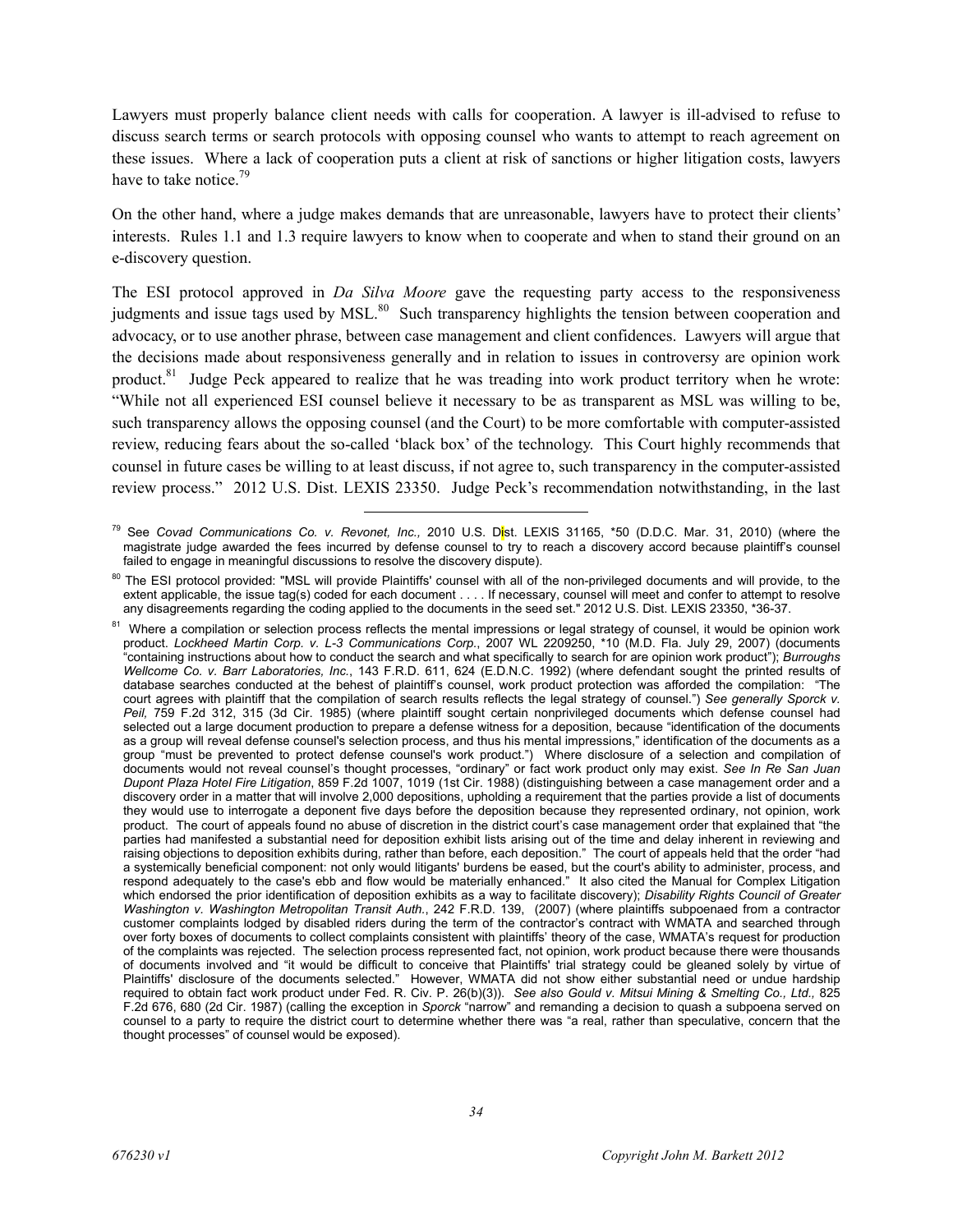part of the hypothetical, the lawyer facing demands for such transparency may be unable to acquiesce in order to protect a client's interests and the lawyer's work product.

In e-discovery, there is now an additional premium placed on preparation. We are in the midst of evolving technologies that may be embraced by some lawyers sooner than other lawyers. Lawyers must be prepared when opposing counsel suggests using search protocols that do not involve human reviewers.

# *Expediting Litigation*

<span id="page-34-0"></span>Model Rule 3.2 is rarely invoked but, where cooperation with respect to e-discovery is an issue, it also may be applicable to a lawyer's conduct. It provides in full:

# *A lawyer shall make reasonable efforts to expedite litigation consistent with the interests of the client.*

The comment to this rule explains: "Dilatory practices bring the administration of justice into disrepute."  $^{82}$  A lawyer who is not cooperative in e-discovery may not be engaging in a dilatory practice, but if the effect of the lawyer's conduct violates the "reasonable efforts" clause in Model Rule 3.2, the lawyer should not be surprised if a judge invokes this rule to question the lawyer's conduct.

## *Communication*

The first two parts to the hypothetical illustrate why communication with the client is essential if e-discovery is going to be managed. The Rules of Professional Conduct emphasize client communication. Model Rule 1.2 provides in pertinent part that "a lawyer shall abide by a client's decisions concerning the objectives of representation and, as required by Rule 1.4, shall consult with the client as to the means by which they are to be pursued. A lawyer may take such action on behalf of the client as is impliedly authorized to carry out the representation." Model Rule 1.4(a) provides in part that a lawyer shall "(2) reasonably consult with the client about the means by which the client's objectives are to be accomplished"; "(3) keep the client reasonably informed about the status of the matter"; and "(5) consult with the client about any relevant limitation on the lawyer's conduct when the lawyer knows that the client expects assistance not permitted by the Rules of Professional Conduct or other law." Model Rule 1.4(b) provides that "a lawyer shall explain a matter to the extent reasonably necessary to permit the client to make informed decisions regarding the representation." Model Rule 2.1 provides: "In representing a client, a lawyer shall exercise independent professional judgment and render candid advice."

In the first part of the hypothetical, the lawyer must inform the general counsel of the risks the client faces because of the potential unreasonableness of the position being taken on discussion with opposing counsel of search terms. Independent legal judgment, candid advice, and proper explanation of the risks and benefits of an e-discovery position, represent professional conduct.

In the second part of the hypothetical, the lawyer might have taken opposing counsel's request under advisement. The lawyer might have asked to learn more about the search technology and whether it has been

 $82$  The comment concludes: "The question is whether a competent lawyer acting in good faith would regard the course of action as having some substantial purpose other than delay. Realizing financial or other benefit from otherwise improper delay in litigation is not a legitimate interest of the client."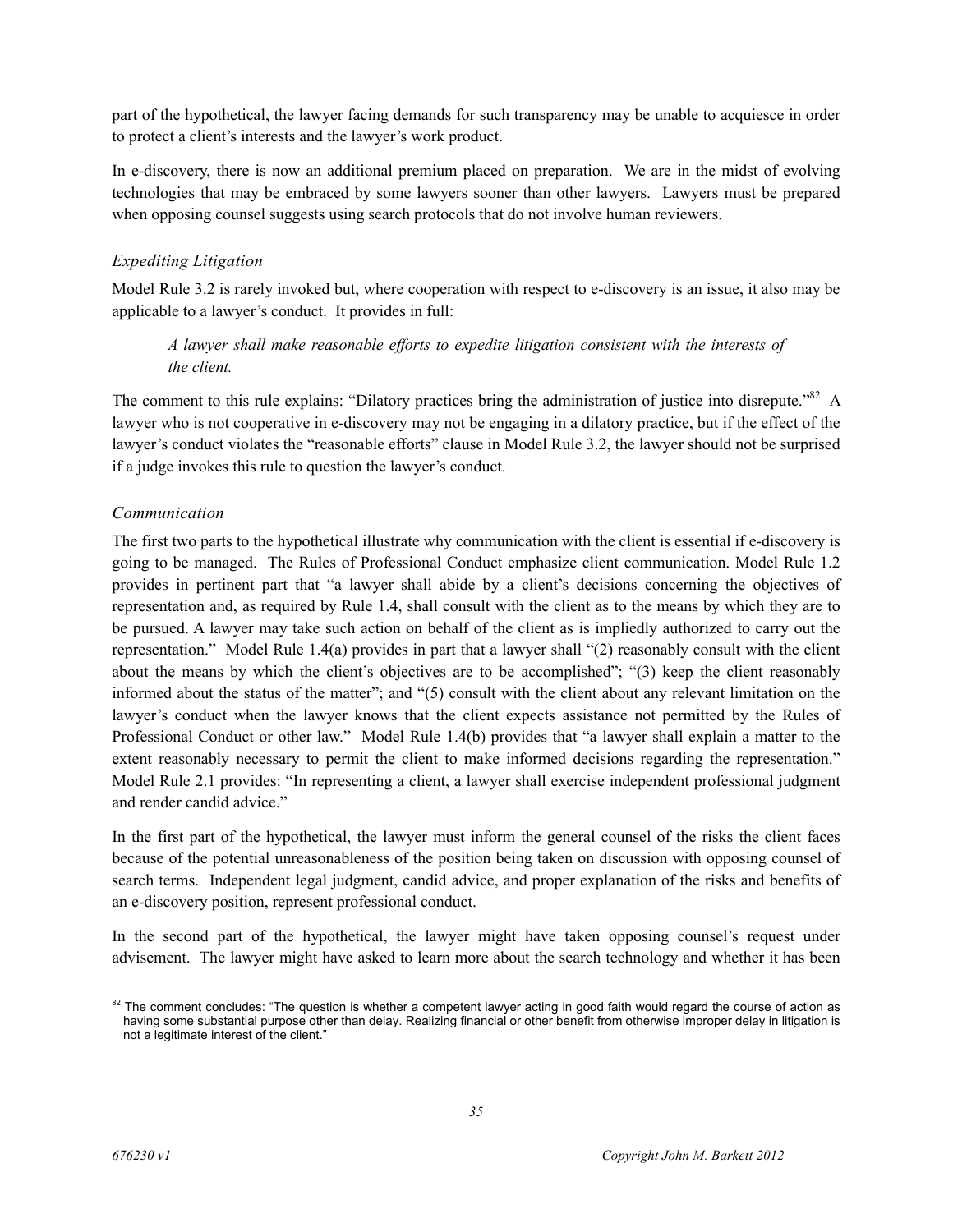actually employed in other litigation with or without judicial approval and with what results. The lawyer might have confessed to a lack of knowledge of the TREC Legal Track and asked for a chance to read *Da Silva Moore* and then a resumption of the meet-and-confer session. The lawyer might have also asked to speak with the vendor proposed for use by opposing counsel, perhaps with a vendor of the lawyer present as well, to discuss the vendor's track record and the protocol proposed by the vendor and whether the vendor participated in the TREC Legal Track. The lawyer then should discuss with the client what opposing counsel has proposed and evaluate possible responses. Irrespective of the communication obligations under the Model Rules, there is no shame in reserving judgment, learning, communicating with the client, developing a strategy, and then reconvening the meet-and-confer session.

## *Supervision*

Model Rule 5.1 requires in part that a partner in a law firm and lawyers engaged in management of the law firm to make reasonable efforts to ensure that the firm "has in effect measures giving reasonable assurance that all lawyers in the firm conform to the Rules of Professional Conduct." Competence is the first rule of professional conduct, and embraces sufficient knowledge of search capability and technology suitable to meet the e-discovery needs of each matter handled by a lawyer.

*(a) A partner in a law firm, and a lawyer who individually or together with other lawyers possesses comparable managerial authority in a law firm, shall make reasonable efforts to ensure that the firm has in effect measures giving reasonable assurance that all lawyers in the firm conform to the Rules of Professional Conduct.*

*(b) A lawyer having direct supervisory authority over another lawyer shall make reasonable efforts to ensure that the other lawyer conforms to the Rules of Professional Conduct.*

*(c) A lawyer shall be responsible for another lawyer's violation of the Rules of Professional Conduct if:*

*(1) the lawyer orders or, with knowledge of the specific conduct, ratifies the conduct involved; or*

<span id="page-35-0"></span>*(2) the lawyer is a partner or has comparable managerial authority in the law firm in which the other lawyer practices, or has direct supervisory authority over the other lawyer, and knows of the conduct at a time when its consequences can be avoided or mitigated but fails to take reasonable remedial action.*

Model Rule 5.3 requires lawyers to be able to supervise nonlawyers, and that would include e-discovery vendors. It provides:

*With respect to a nonlawyer employed or retained by or associated with a lawyer:* 

*(a) a partner, and a lawyer who individually or together with other lawyers, possesses comparable managerial authority in a law firm shall make reasonable efforts to ensure that the firm has in effect measures giving reasonable assurance that the person's conduct is compatible with the professional obligations of the lawyer;*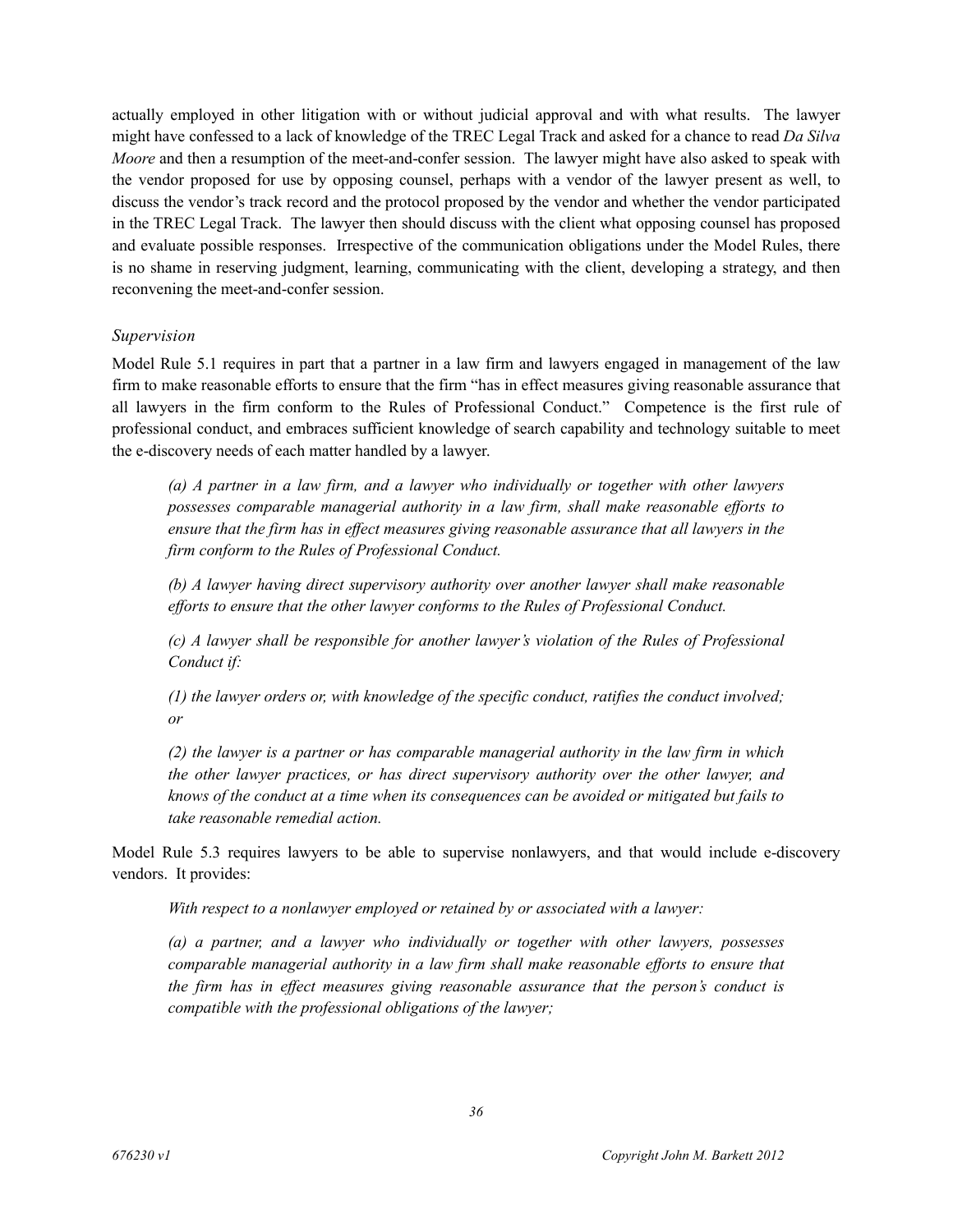*(b) a lawyer having direct supervisory authority over the nonlawyer shall make reasonable efforts to ensure that the person's conduct is compatible with the professional obligations of the lawyer; and* 

*(c) a lawyer shall be responsible for conduct of such a person that would be a violation of the Rules of Professional Conduct if engaged in by a lawyer if:* 

*(1) the lawyer orders or, with the knowledge of the specific conduct, ratifies the conduct involved; or* 

*(2) the lawyer is a partner or has comparable managerial authority in the law firm in which the person is employed, or has direct supervisory authority over the person, and knows of the conduct at a time when its consequences can be avoided or mitigated but fails to take reasonable remedial action.*

The buck has to stop with the supervising lawyer when a third-party e-discovery vendor is involved and is being managed by the lawyer. *Cf. Mays v. Neal*, 938 S.W.2d 830, 835 (Ark. 1997) (invoking Mo. RPC 5.3(b) and saying: "while a lawyer may delegate certain tasks to his assistants, he or she, as supervising attorney, has the ultimate responsibility for compliance by the nonlawyer with the applicable provisions of the Model Rules"); *In Re Flack*, 33 P.3d 1281, 1287 (Kan. 2001) (a lawyer who contracted with a probate services company violated Kansas RPC 5.3 "when he failed to properly supervise the client service representatives and when he failed to assure that the actions of the client service representatives were compatible with his professional obligations as a lawyer.")

A party is responsible for its e-discovery vendor's errors. See *In Re Seroquel Products Liability Litigation*, 2007 U.S. Dist. LEXIS 61287, \*49-50 (M.D. Fla. Aug. 21, 2007) (a party is responsible for the errors of its vendors citing Sedona Principle 6: "Ultimate responsibility for ensuring the preservation, collection, processing, and production of electronically stored information rests with the party and its counsel, not with the nonparty consultant or vendor.") If a lawyer assumes the management of a third-party vendor, it will behoove the lawyer to know what else the Sedona Principles say about vendors, since these principles are often cited by courts in e-discovery matters:

*Due to the complexity of electronic discovery, many organizations rely on consultants to provide a variety of services, including discovery planning, data collection, specialized data processing, and forensic analysis. Such consultants can be of great assistance to parties and courts in providing technical expertise and experience with the collection, review, and production of electronically stored information. However, parties should carefully consider the experience and expertise of a potential consultant before his or her selection, as standards for experts and consultants in this field have not been fully developed. Vendors offer a variety of software and services to assist with the electronic discovery process and a party's evaluation of vendor software and services should include the defensibility of the process in the litigation context, the cost, and the experience of the vendor. Ultimate responsibility for*  ensuring the preservation, collection, processing, and production of electronically stored *information rests with the party and its counsel, not with the nonparty consultant or vendor.*

*At all times, counsel, clients, and vendors must understand everyone's role in the discovery process. Thus, even if a vendor is retained to serve in a non-testifying capacity, everyone*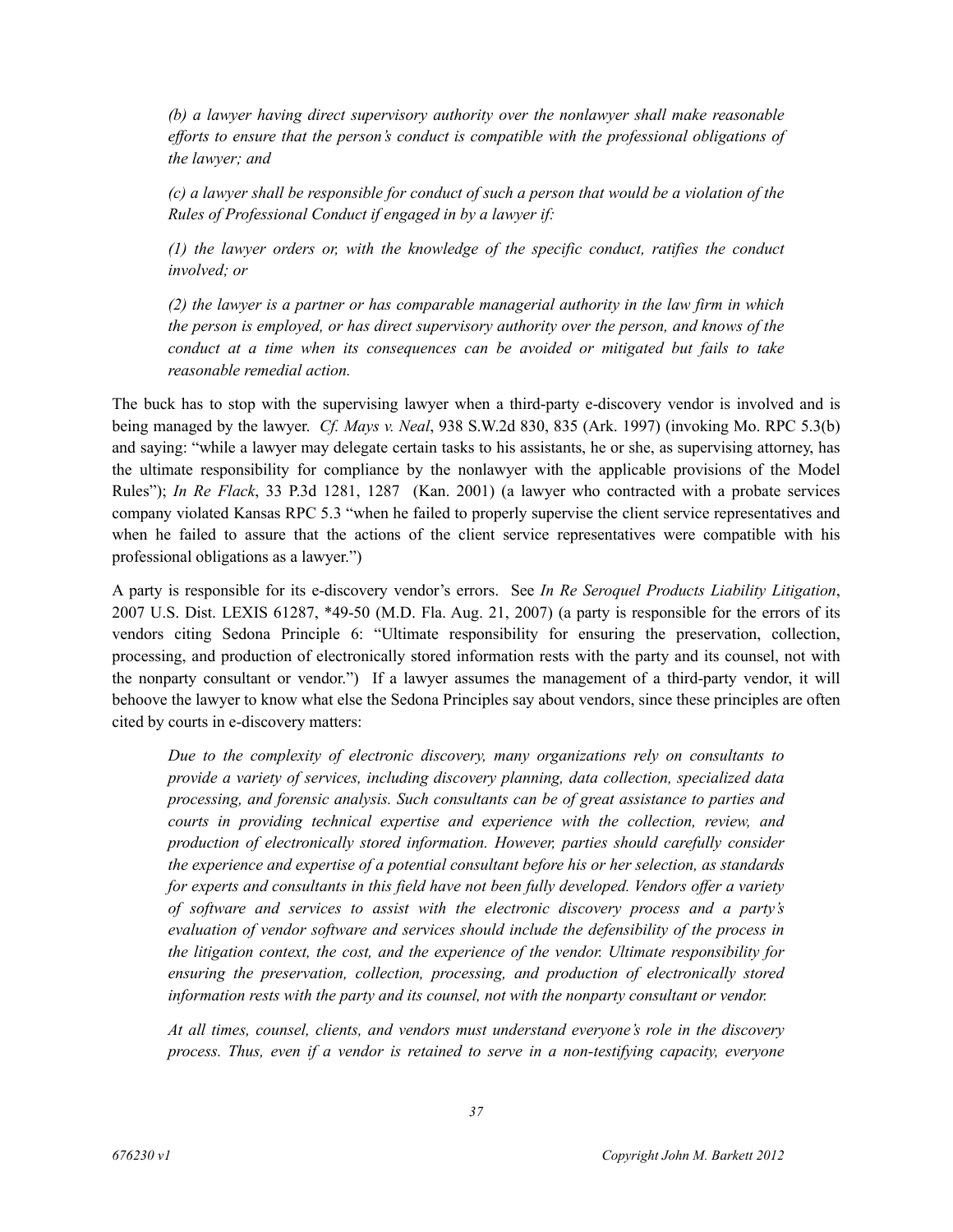*should be aware of the potential need for testimony if forensic or other technical expertise is required to prepare electronically stored information for review or production. Additionally, care should be taken to ensure that the vendor does not assume the role of a legal advisor, and that all persons involved understand what communications are protected under the attorney-client privilege and what information may be protected as attorney work product.* 83

In the last part of the hypothetical, counsel for the producing party is relying heavily on her vendor for support. That means hiring competent vendors and doing enough due diligence before and during the relationship to be comfortable that the vendor is serving the client's best interests.

Lawyers must be mindful of the breadth of their duty to be competent under Rule 1.1 as well as their obligations under Rule 5.3 before undertaking the responsibility to manage a third-party e-discovery vendor particularly in the realm of computer-assisted review.<sup>84</sup>

# *Duty of Candor Toward the Tribunal*

Model Rule 3.3(a)(1) and (3) are part of the duty of candor that every lawyer owes to a court. They provide:

*(a) A lawyer shall not knowingly:* 

*(1) make a false statement of fact or law to a tribunal or fail to correct a false statement of material fact or law previously made to the tribunal by the lawyer; …*

*(3) offer evidence that the lawyer knows to be false. If a lawyer, the lawyer's client, or a witness called by the lawyer, has offered material evidence and the lawyer comes to know of its falsity, the lawyer shall take reasonable remedial measures, including, if necessary, disclosure to the tribunal. A lawyer may refuse to offer evidence, other than the testimony of a defendant in a criminal matter, that the lawyer reasonably believes is false.*

<span id="page-37-0"></span><sup>&</sup>lt;sup>83</sup> http://www.thesedonaconference.org/content/miscFiles/TSC\_PRINCP\_2nd\_ed\_607.pdf (at 40).

<sup>84</sup> The dollars involved in dealing with e-discovery vendors can be large. To illustrate, Sullivan & Cromwell sued a vendor for alleged mistakes in handling e-discovery issues. In a complaint filed December 28, 2007, in the Southern District of New York, S&C accused Electronic Evidence Discovery, Inc. (EED) of "untimely and inaccurate" work. S&C asked the district court to declare that it did not have to pay a \$710,000 bill from EED. See http://www.law.com/jsp/article.jsp?id=1199441137204. EED responded by suing S&C in King County Superior Court in Washington on January 7, 2008, demanding payment of \$660,016.17 plus interest in the amount of \$58,592.07. The matter was quickly and confidentially settled according to a January 18, 2008 report in the New York Law Journal. Disputes can also arise where a vendor is terminated in the middle of litigation and raises cost demands before returning the client's electronically stored information. Vendors do make mistakes. *PSEG Power New York Inc. v. Alberici Constructors*, 2007 U.S. Dist. Lexis 66767 (N.D.N.Y. Sept. 7, 2007) (vendor separated 3000 emails from their attachments); *In Re Seroquel Products Liability Litigation*, 2007 U.S. Dist. LEXIS 61287, \*37-38 (M.D. Fla. Aug. 21, 2007) ("a significant portion of the production had blank pages; new load files were not searchable, in part because the date formats in the metadata were inconsistently loaded and email attachments not consistently associated or identified; authors were not identified as custodians for files; transposed metadata recipients/authors; and no page breaks were inserted in 3.75 million pages.") The ediscovery trade press also is following *J-M Mfg. Co., Inc. v. McDermott Will & Emery et al.*, Case No. BC 462 832 (Superior Ct., Los Angeles Co. Cal.) where plaintiff alleges in part that the law firm negligently supervised contract attorneys and vendors doing document review resulting in the production of privileged documents. Second Amended Complaint (June 25, 2012), at 13.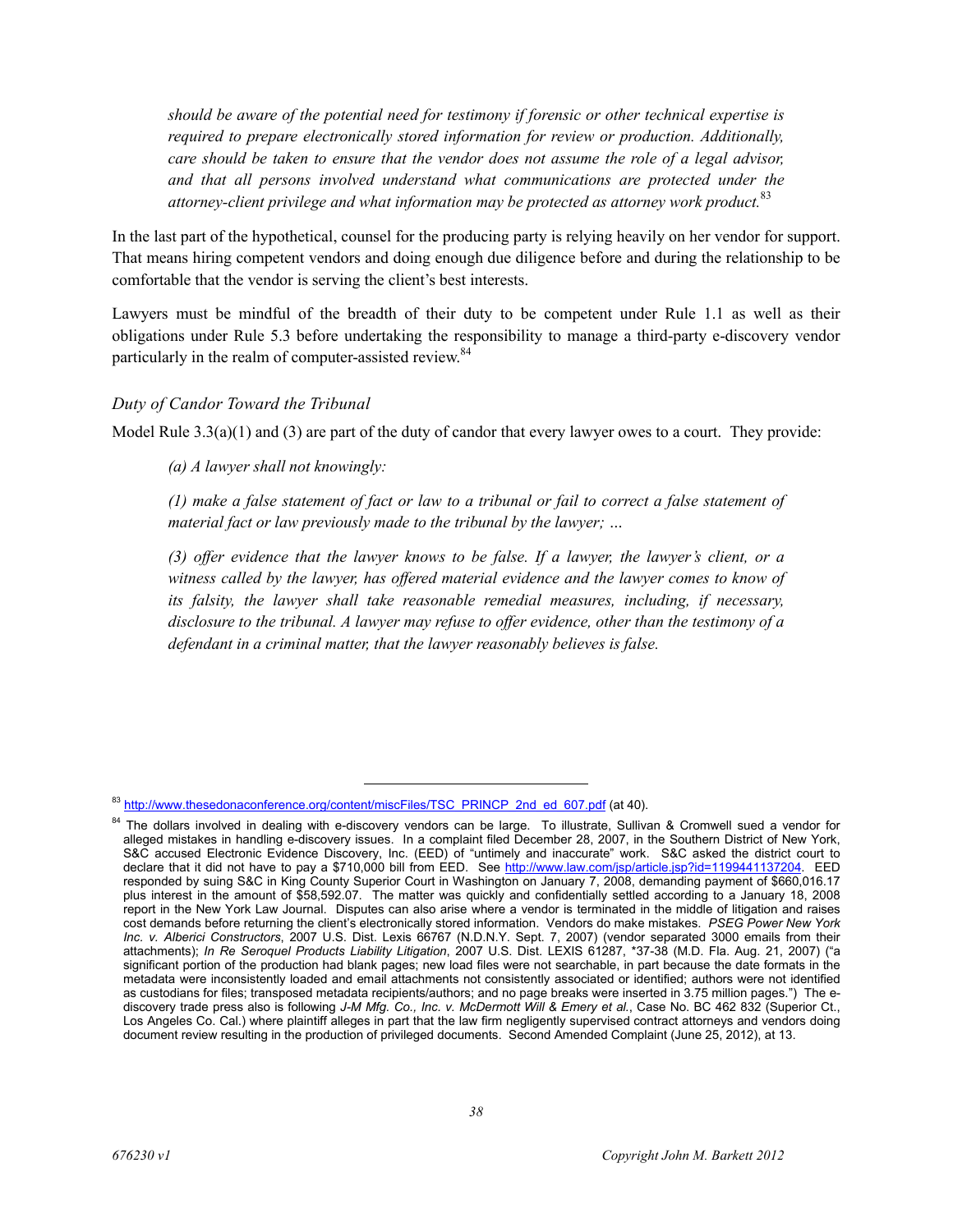Does a party that used computer-assisted review to make a production without the fact of its use ever coming up in discussions with opposing counsel or the court have an ethical duty to disclose this fact to the court? The answer is "no." However, the lawyer for that party will have to consider the lawyer's obligations under Model Rule 1.2 to explain to the client the costs and risks associated with later discovery of the use of computerassisted review that might, for tactical reasons, become an issue of contention and why it may be prudent to raise the planned use of computer-assisted review upfront with the court and opposing counsel.

In federal court, at least, if a Rule  $16(b)$  conference is held,<sup>85</sup> it may result in questioning about e-discovery production protocols that might implicate the ethical duty of candor to the court.<sup>86</sup> Apart from the sanctions' risk associated with misrepresentations to a court,  $87$  if a Rule 16(b) scheduling conference is held and a lawyer is considering advancing predictive coding, or any other form of computer-assisted review as an e-discovery protocol, the lawyer will have to consider the transparency singled out by Judge Peck as so important in his decision in *Da Silva Moore*, especially if, like in the hypothetical, the parties are not in agreement. The party proponent must not promise more than can be delivered, any more than the party opposing the use of predictive coding should engage in hyperbole or exaggeration over the discovery-failure risks posed by the use of the technology. And the lawyer advancing the use of computer-assisted review will need to consider how much the lawyer is able to disclose because of the lawyer's duty of confidentiality.

## *Duty of Confidentiality*

Model Rule 1.6 requires lawyers to maintain the confidentiality of client information:

*(a) A lawyer shall not reveal information relating to the representation of a client unless the client gives informed consent, the disclosure is impliedly authorized in order to carry out the representation or the disclosure is permitted by paragraph (b).*

<span id="page-38-0"></span>Model Rule 1.6(b)(5) permits disclosure "to the extent the lawyer reasonably believes necessary":

*(5) to establish a claim or a defense in a controversy between the lawyer and the client, to establish a defense in a criminal or civil claim against the lawyer based upon conduct in* 

 $85$  Rule 16(b) provides for but does not require a scheduling conference.

<sup>&</sup>lt;sup>86</sup> Fed. R. Civ. P. 16(b)(3) provides that a scheduling order may provide for "the disclosure of electronically stored information."

<sup>87</sup> *See, e.g., The Pension Committee of the University of Montreal Pension Plan et al. v. Banc of America Securities, LLC et al.*, 685 F. Supp. 2d 456 (S.D.N.Y. 2010) where misrepresentations played a role in the district court's decision to issue a "spoliation charge" to the jury). The opinion is discussed at length in Barkett, *Zubulake Revisited: Pension Committee and the Duty to*  Preserve (ABA Section of Litigation News, February 26, 2010 (*http://www.abanet.org/litigation/litigationnews/trial\_skills/pensioncommittee-zubulake-ediscovery.html). See also Qualcomm Inc. v. Broadcom Corp.*, 2008 WL 66932 (S.D. Calif. Jan. 7, 2008) where a failure to produce relevant documents was disclosed after a jury trial and several lawyers, after a sanctions hearing, were referred to the California Bar for, in part, a breach of California's equivalent to the Model Rules' duty of candor. This sanction was later vacated to give the lawyers the chance to use privileged documents to defend positions taken before the district court, and remanded for a new hearing on sanctions, 2008 WL 638108,\*3 (S.D. Calif. March 5, 2008). No sanction was entered after the rehearing. *Qualcomm Inc. v. Broadcom Corp.* 2010 U.S. Dist. LEXIS 33889 (S.D. Cal. Apr. 2, 2010) (failure of outside counsel to meet with key players to explain document collection requirements; comprehend Qualcomm's computer system; and supervise proper collection of electronically stored information did not amount to bad faith required by *Chambers v. NASCO, Inc.* 501 U.S. 32 (1991): "Sanctions only may be imposed under the court's inherent authority upon a finding that the attorney acted in bad faith"). No lawyer would want to go through two years of professional hell, of course, until an outcome like this was reached. And the basis for this decision is of no consequence to lawyers in jurisdictions that do not require bad faith to impose sanctions for a violation of a court's inherent authority. *See Walking the Plank, Looking Over Your Shoulder, Fearing Sharks Are in the Water: E-Discovery in Federal Litigation?* (Duke 2010 Conference, Civil Rules Advisory Committee, May 11, 2010) (http://www.uscourts.gov/uscourts/RulesAndPolicies/rules/Duke%20Materials/Library/John%20Barkett,%20Walking%20the%20Pl ank.pdf), at 29-33 (discussing the various culpability standards in the federal circuits).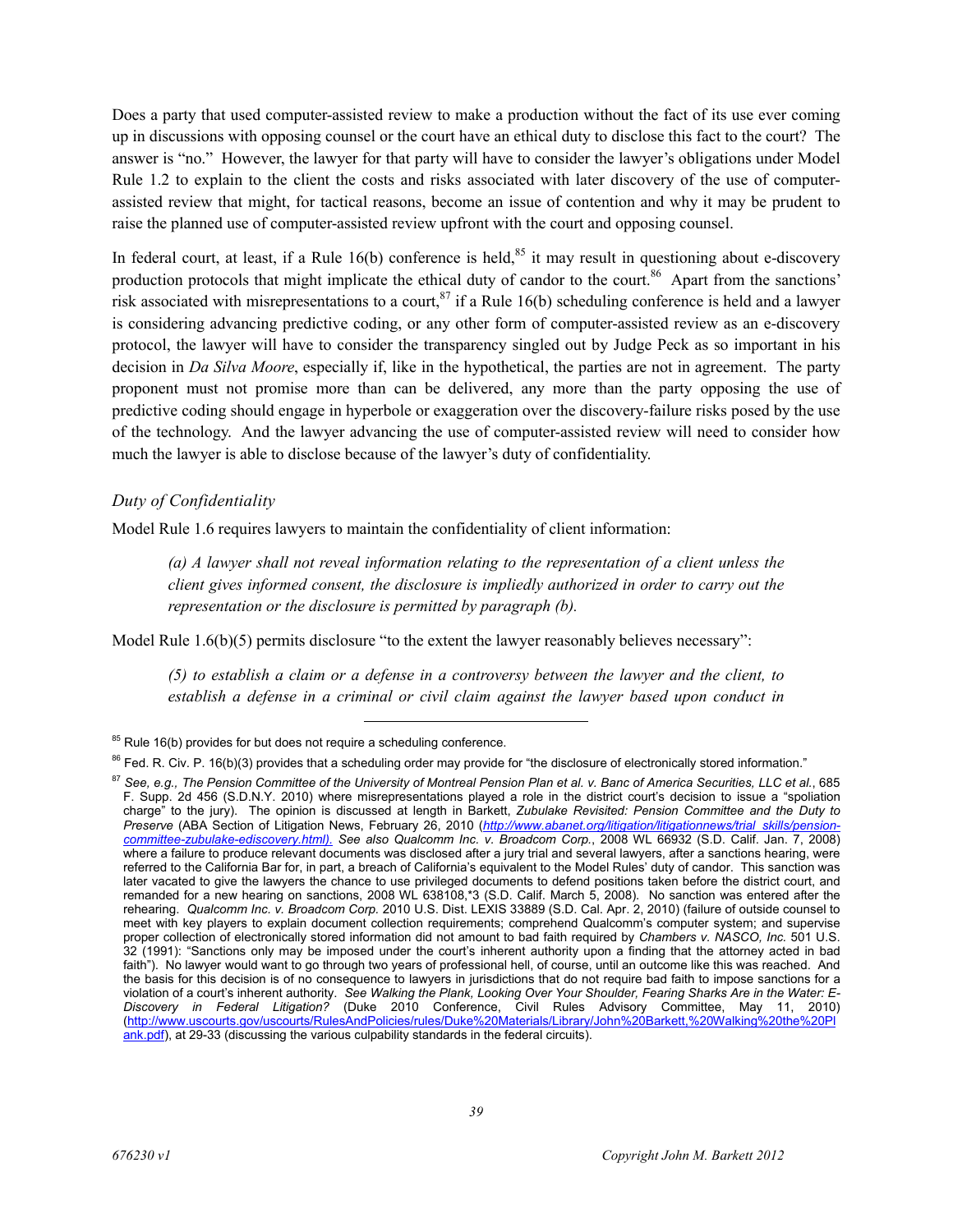## *which the client was involved, or to respond to allegations in any proceeding concerning the lawyer's representation of the client.*<sup>88</sup>

Under the hypothetical, there are, at least, three ethical concerns here. First, how much information should the proponent of predictive coding provide before there is a risk of revealing client-confidential information? This is a variant on the obligation to communicate with the client, of course, but a lawyer, nonetheless needs to be thoughtful in what is said if the lawyer is advocating a predictive coding review.

Second, the duty of candor under Model Rule 3.3 applies "even if compliance requires disclosure of information otherwise protected by Rule 1.6." Model Rule 3.3(c). In other words, the duty of candor to a tribunal trumps the duty of confidentiality. Lawyers need to be always mindful of this fact as they move between information learned from their clients and information provided to the court. This is particularly true if the client, not the lawyer, is managing the predictive coding review.

Third, if privileged or work-product protected information might be disclosed as part of computer-assisted review, entry of an order under Fed. R. Evid. 502(d) insulating the information from waiver in the event of disclosure, not just in the proceeding in which the order is entered but also in any other federal or state proceeding, must be a part of the tool kit that is used by the lawyer.

## *Fairness to Opposing Party and Counsel*

Model Rule 3.4(a) provides:

## *A lawyer shall not:*

*(a) unlawfully obstruct another party's access to evidence or unlawfully alter, destroy or conceal a document or other material having potential evidentiary value. A lawyer shall not counsel or assist another person to do any such act;…*

<span id="page-39-0"></span>It seems unlikely that this model rule would be invoked to argue that computer-assisted review *must* be used at least not anytime soon. But will we approach the day when the argument will be made that the failure to use predictive coding or other forms of computer-assisted review, in fact, obstructs another party's access to evidence? That's a scary thought. But as data volume continues to grow and for the right type of case, it will become less and less of a fanciful thought.

## *Reporting Professional Misconduct*

Rule 8.3(a) is a treacherous rule for all lawyers. It provides:

 $\overline{a}$ 

*(a) A lawyer who knows that another lawyer has committed a violation of the Rules of Professional Conduct that raises a substantial question as to that lawyer's honesty, trustworthiness or fitness as a lawyer in other respects, shall inform the appropriate professional authority.*

<sup>88</sup> Hence, in a sanctions dispute between the outside counsel and the in-house counsel as occurred in *Qualcomm Inc. v. Broadcom Corp.*, *supra*, under the Model Rules, outside counsel could have submitted attorney-client communications in an effort to defend themselves from an imposition of sanctions.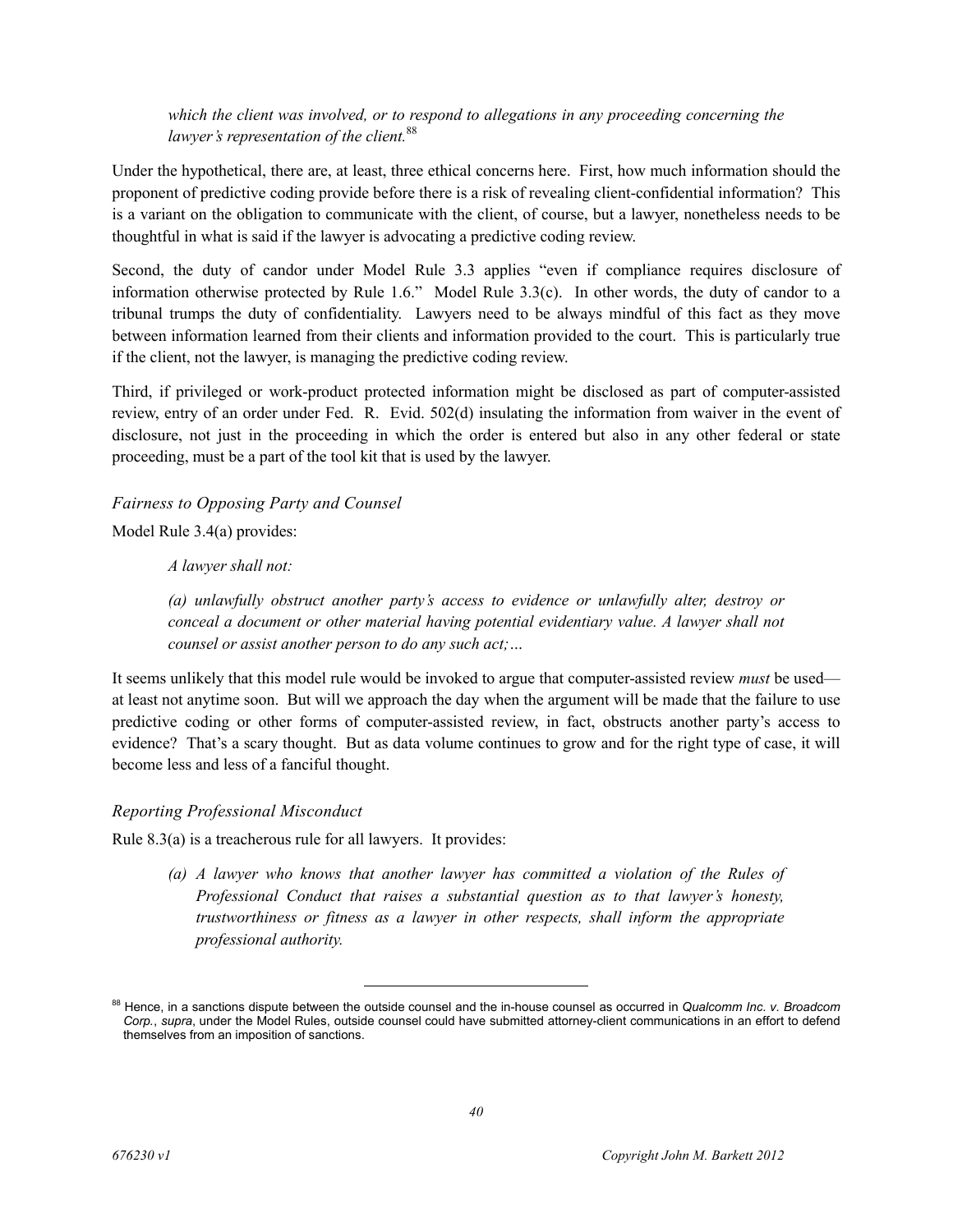There are exceptions. For example, Model Rule 8.3(c) provides in pertinent part: "This Rule does not require disclosure of information otherwise protected by Rule 1.6…."

There is obviously an enormous amount of judgment involved in applying Model Rule 8.3. However, if the change to Model Rule 1.1 is made and adopted by the state in which the litigation is being handled, and the lawyer is not staying abreast of technology changes, should opposing counsel report the lawyer to the Bar? It seems unlikely that the opposing lawyer would do so today but in the coming years, "fitness" may take on new meaning as technology takes on more prominence in a lawyer's practice.

# *Potential Litigation Concern: Certification*

<span id="page-40-0"></span>Fed. R. Civ. P. 26(g)(1) addresses initial disclosures under Fed. R. Civ. P. 26(a) and states:

*Every disclosure under Rule 26(a)(1) or (a)(3) and every discovery request, response, or objection must be signed by at least one attorney of record in the attorney's own name…. By signing, an attorney or party certifies that to the best of the person's knowledge, information, and belief formed after a reasonable inquiry:* 

*(A) with respect to a disclosure, it is complete and correct as of the time it is made; and* 

*(B) with respect to a discovery request, response, or objection, it is:* 

*(i) consistent with these rules and warranted by existing law or by a nonfrivolous argument for extending, modifying, or reversing existing law, or for establishing new law;* 

*(ii) not interposed for any improper purpose, such as to harass, cause unnecessary delay, or needlessly increase the cost of litigation; and* 

*(iii) neither unreasonable nor unduly burdensome or expensive, considering the needs of the case, prior discovery in the case, the amount in controversy, and the importance of the issues at stake in the action.*

Violations of Rule 26(g) are sanctionable. Under Rule 26(g)(3), if "without substantial justification," the certification is made in violation of Rule 26(g), the district court "upon motion or on its own, *must impose* an appropriate sanction on the signer, the party on whose behalf the signer was acting, or both. The sanction may include an order to pay the reasonable expenses, including attorney's fees, caused by the violation." (Emphasis added.) *See Cache La Poudre Feeds, LLC v. Land O'Lakes, Inc. et al.*, 2007 U.S. Dist. LEXIS 15277, \*56-57, 80-81 (D. Colo. Mar. 2, 2007) (citing the Advisory Committee Note to Rule 26(g) on the obligation of counsel affirmatively to engage in pretrial discovery in a responsible manner consistent with the spirit and purposes of Rules 26-37, and the mandatory sanction language of Rule 26(g), the district court sanctioned the defendant, although because of the absence of prejudice, the sanction was \$5,000.00 plus the costs of a court reporter and the transcription of one deposition); *Wingnut Films Ltd. v. Katja Motion Pictures Corp. et al.*, 2007 U.S. Dist. Lexis 72953 (C.D. Cal. Sept. 18, 2007) (failure of counsel to make a reasonable investigation and effort to certify that client had provided all information and documents available to it resulted in a Rule  $26(g)$  sanction).

Reference to Rule 26(g) may be putting the cart before the horse. But lawyers in federal court evaluating the use of computer-assisted review should be mindful of the obligations of Rule  $26(g)$  as they plan their communications with opposing counsel and the court.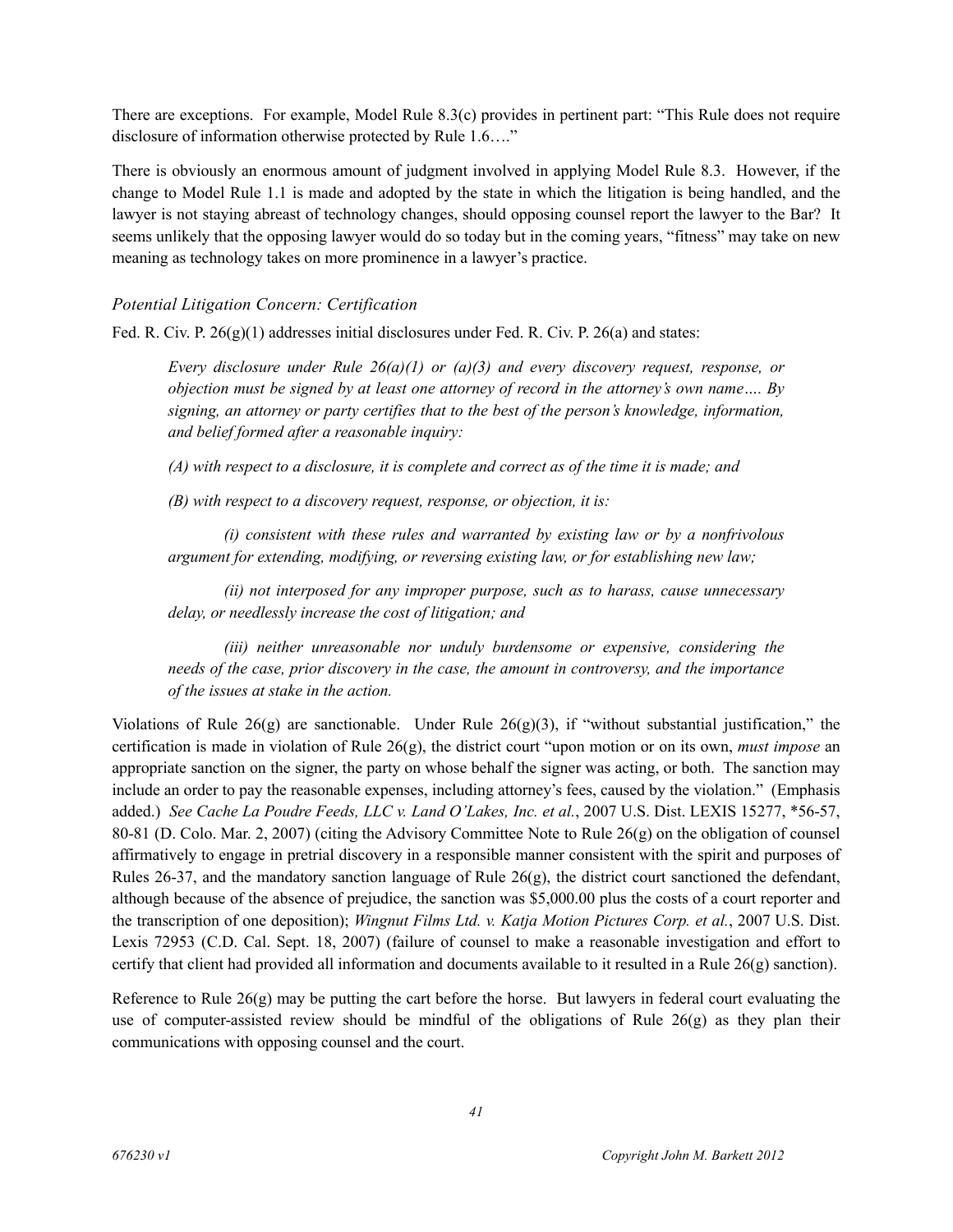#### *Potential Litigation Concern: Inherent Authority of a Court to Impose Sanctions*

<span id="page-41-0"></span>Courts have inherent authority to sanction lawyers and clients. *Phoenix Four, Inc. v. Strategic Resources Corp. et al.*, 2006 WL 1409413 (S.D.N.Y. May 23, 2006). In this case, the district court found a law firm failed to locate and in a timely manner produce evidence stored in a server that the law firm's client (defendants) took with it when it moved from one building (leaving a defunct operation) to another. An electronic search was made of the computer system in defendants' new offices and no relevant electronically stored information was located. However, the servers that had been moved from the defunct operation were not searched. *Id.* at \*2. By coincidence, there was a server malfunction at the new offices and a technician was hired to solve it. The technician found a dormant drive containing relevant electronically stored information. Litigation counsel, Mound Cotton, was notified and promptly produced the electronic data representing 200-300 boxes of documents. *Id.* Plaintiff filed a motion for sanctions because of the late production. The district court agreed and imposed a sanction because the law firm had never undertaken a methodical survey of sources of electronically stored information*. Id.* at \*5-6. Both the defendants and the law firm were ordered to reimburse Phoenix equally for costs and fees associated with the filing of the motion for sanctions. The district court had to approve the amount once time records were produced. They were ordered to pay \$10,000 each for the redepositions of three witnesses for the limited purpose of inquiring into issues raised by the documents recovered from the server. The district court also ordered that the defendants'shares could not be paid by their insurers. *Id.* at \*9.

Cases like this should emphasize the importance of avoiding mistakes that can jeopardize the value of computer-assisted review. As should be obvious from *Da Silva Moore*, if the search model is not properly constructed and managed, the search software will not produce optimal results. The custodians whose data will be reviewed and other data sources, both topics considered in *Da Silva Moore*, while always the subject of thoughtful consideration, become arguably more important to courts evaluating requests to conduct predictive coding review as a way to limit the costs of production.

## *Potential Litigation Concern: The Duty to Monitor Production*

<span id="page-41-1"></span>*Zubulake v. UBS Warburg LLC*, 229 F.R.D. 422 (S.D.N.Y. 2004) (*Zubulake V)* sets forth an outside counsel's duty to monitor production by the client. I attach as an Appendix the language from *Zubulake V* on this subject, which bears re-reading since it may play an important role in gathering information necessary to draft a reasonable computer-assisted review protocol.

## *Potential Litigation Concern: Sanction for Violating a Rule 16(f) Order*

<span id="page-41-2"></span>Fed. R. Civ. P. 16(f)(1) authorizes a district judge to issue "any just orders," including those authorized by Rule  $37(b)(2)(A)(ii)-(vii)$ , if a party or its attorney: "(A) fails to appear at a scheduling or other pretrial conference; (B) is substantially unprepared to participate—or does not participate in good faith—in the conference; or (C) fails to obey a scheduling or other pretrial order."

Rule 37(b)(2)(A) provides in full:

*If a party or a party's officer, director, or managing agent—or a witness designated under Rule 30(b)(6) or 31(a)(4)—fails to obey an order to provide or permit discovery, including an order under Rule 26(f), 35, or 37(a), the court where the action is pending may issue further just orders. They may include the following: (i) directing that the matters embraced in the*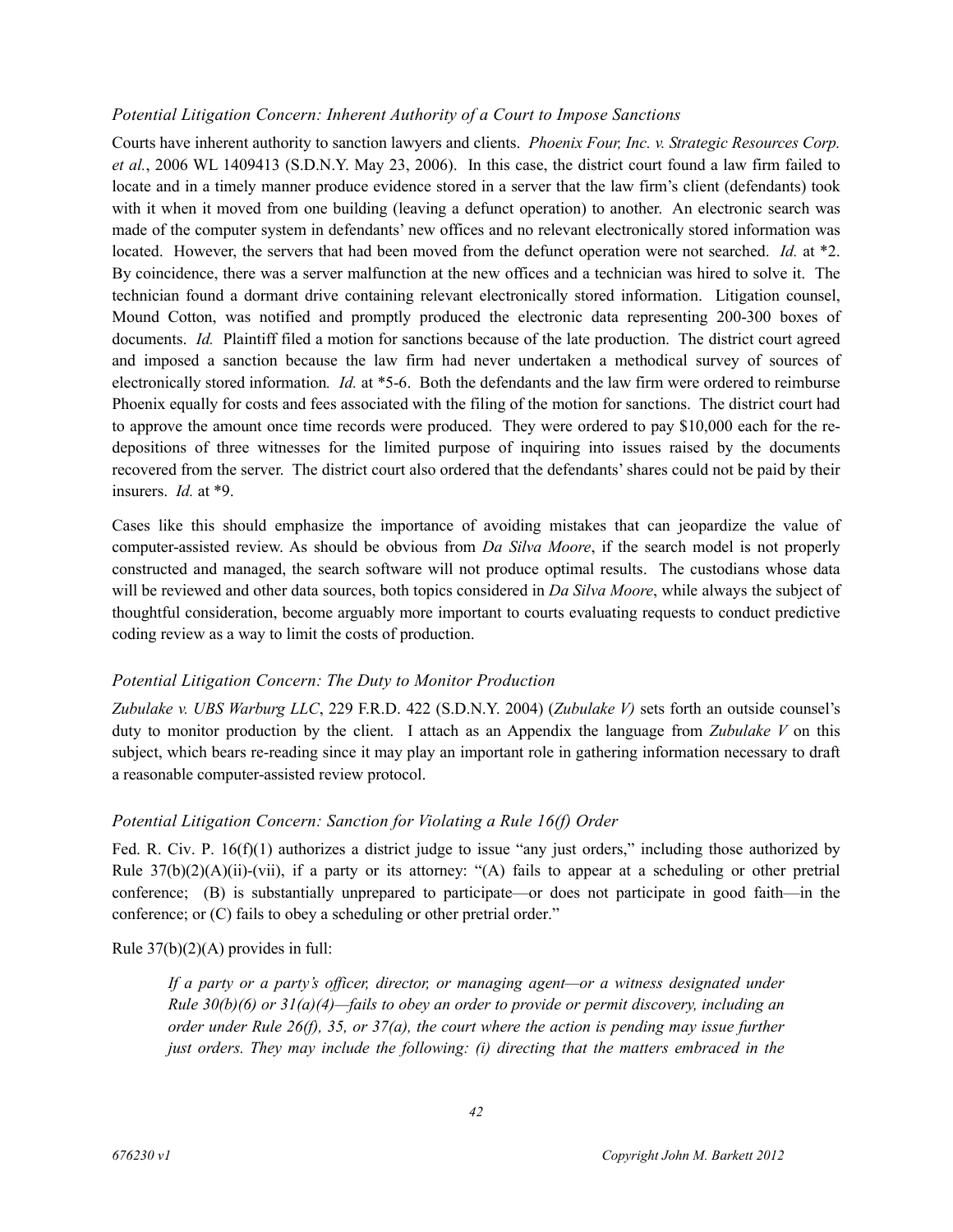*order or other designated facts be taken as established for purposes of the action, as the prevailing party claims; (ii) prohibiting the disobedient party from supporting or opposing designated claims or defenses, or from introducing designated matters in evidence; (iii) striking pleadings in whole or in part; (iv) staying further proceedings until the order is obeyed; (v) dismissing the action or proceeding in whole or in part; (vi) rendering a default judgment against the disobedient party; or (vii) treating as contempt of court the failure to obey any order except an order to submit to a physical or mental examination."*

Rule 37(b)(2)(C) adds:

*Instead of or in addition to the orders above, the court must order the disobedient party, the attorney advising that party, or both to pay the reasonable expenses, including attorney's fees, caused by the failure, unless the failure was substantially justified or other circumstances make an award of expenses unjust.*

There is a mandatory component to Rule  $16(f)$  regarding attorneys' fees. Rule  $16(f)(2)$  provides:

*Instead of or in addition to any other sanction, the court must order the party, its attorney, or both to pay the reasonable expenses — including attorney's fees — incurred because of any noncompliance with this rule, unless the noncompliance was substantially justified or other circumstances make an award of expenses unjust.*

*Tracinda Corp. v. DaimlerChrysler AG et al.*, 502 F.3d 212 (3rd Cir. 2007) was not an e-discovery case but held that the late production of a witness's notes (they were discovered and produced during trial) was sanctionable (\$556,061 was awarded for the costs associated with adjournment of the trial and investigating why the notes were not earlier produced) under Rule 16(f). The Third Circuit explained, "if a litigant knows that even inadvertent failure to produce relevant documents may result in a sanction when the existence of the documents is discovered during trial, the litigant may exercise more care in ensuring that all relevant documents are produced." *Id.* at 243.

Inadvertence does occur and at times responsive documents are found late and then produced. That result may not be a product of the quality of the search software or the search. Nonetheless, lawyers generally, but particularly lawyers advancing predictive coding as their client's search tool, will want to be careful that they account for a case like this in the drafting of the Rule 16 Order.

## <span id="page-42-0"></span>**CONCLUSION**

In the paper world, many lawyers kept a "hot documents" file. These documents might represent the 10-20 key documents in the case. They were identified through a manual review and were recognized by trial counsel as significant either to the prosecution or defense of a claim.

When information is stored electronically, it might be harder to find those hot documents. But lawyers who will be trying the case will develop their themes and they will be able to identify the type of document that would constitute a hot document if it could be located. Using conventional keyword or computer-assisted search approaches, where the goal is a search for the truth, one will want to find the electronically stored information most relevant to the prosecution or defense of a claim, leaving to the trier of fact the task of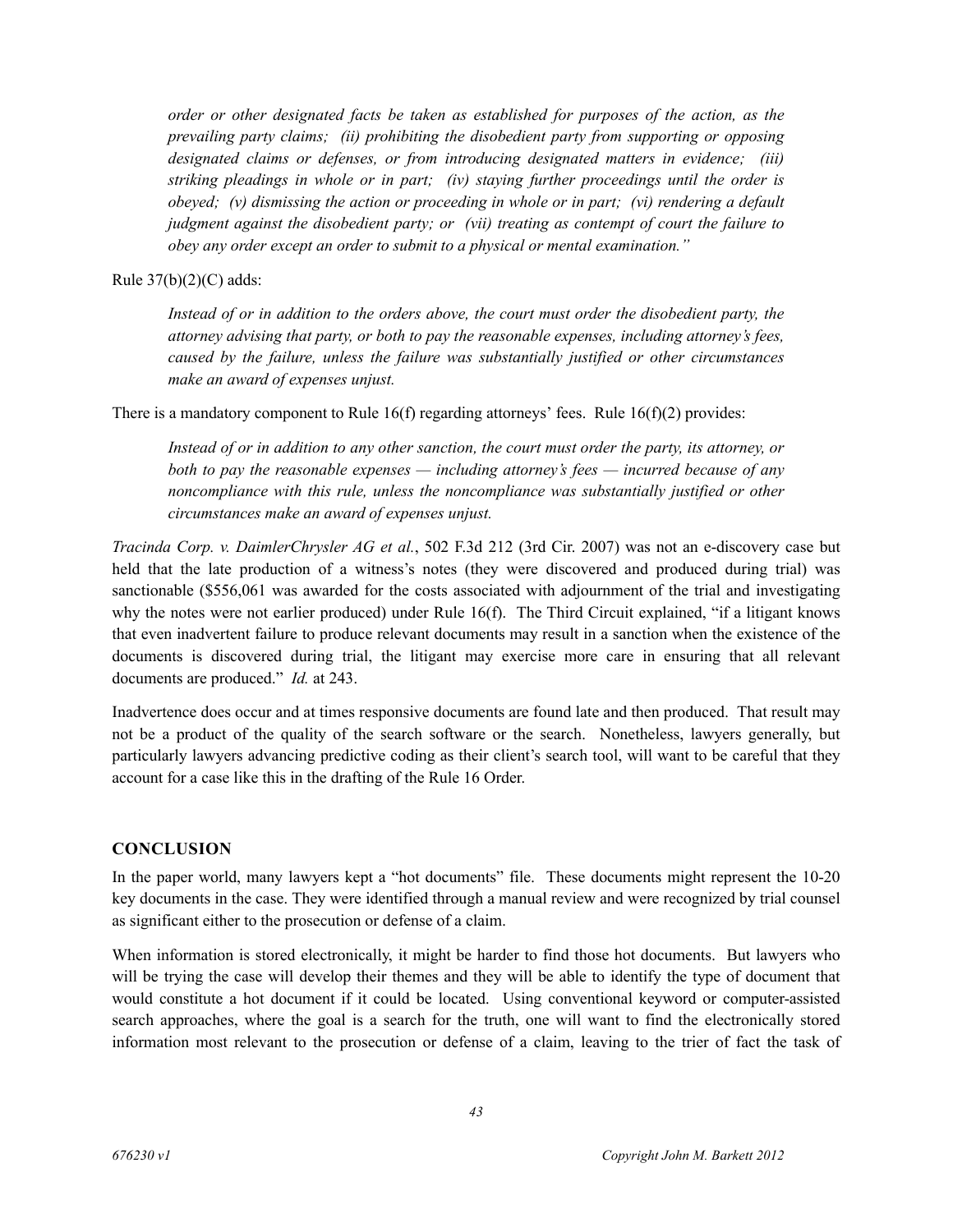determining whether, in fact, the handful of documents that really matter in a trial will be outcome determinative for one side or the other.

Data-rich parties are desperate for relief from what can be extraordinary costs of production of electronically stored information. While rulemaking may provide relief without compromising the effective administration of justice, search technology, which moves faster than rulemaking, has responded to this need. Predictive coding and other forms of computer-assisted review are here to stay and, in time, may become sufficiently commoditized that lawyers will be able to implement them without the need for consultants, or for judges even to have to consider approving their use.

The Model Rules are going to be modified. Good lawyers will learn how to make new technology work for their clients in competent, cost-effective ways. They will also have to learn when cooperation begins to intrude on client confidentiality and work product and react appropriately.

The Federal Rules of Civil Procedure may in an even more formal way codify the importance of cooperation among counsel to make e-discovery both faster and less expensive without compromising justice or a lawyer's duty of diligence to a client.

As with all matters involving ethics and professional responsibility, lawyers are well advised to remember these rules when dealing with issues of search technology:

- Stay abreast of evolving search technology. Or make sure you have someone helping you who is doing so.
- Know the law and your obligations under the Federal Rules and act appropriately.
- Know what rules of professional conduct apply.
- Think before you act.
- Consult before you commit.
- Get good advice when appropriate to do so.
- Speak up at the right time when appropriate to do so.

Most of all, be reasonable. In the end, it is reasonableness by courts, clients, and counsel that will put parties on the best path to proportional search technology solutions—solutions that are just, speedy and, at least, relative to the matter in controversy, inexpensive.

/jmb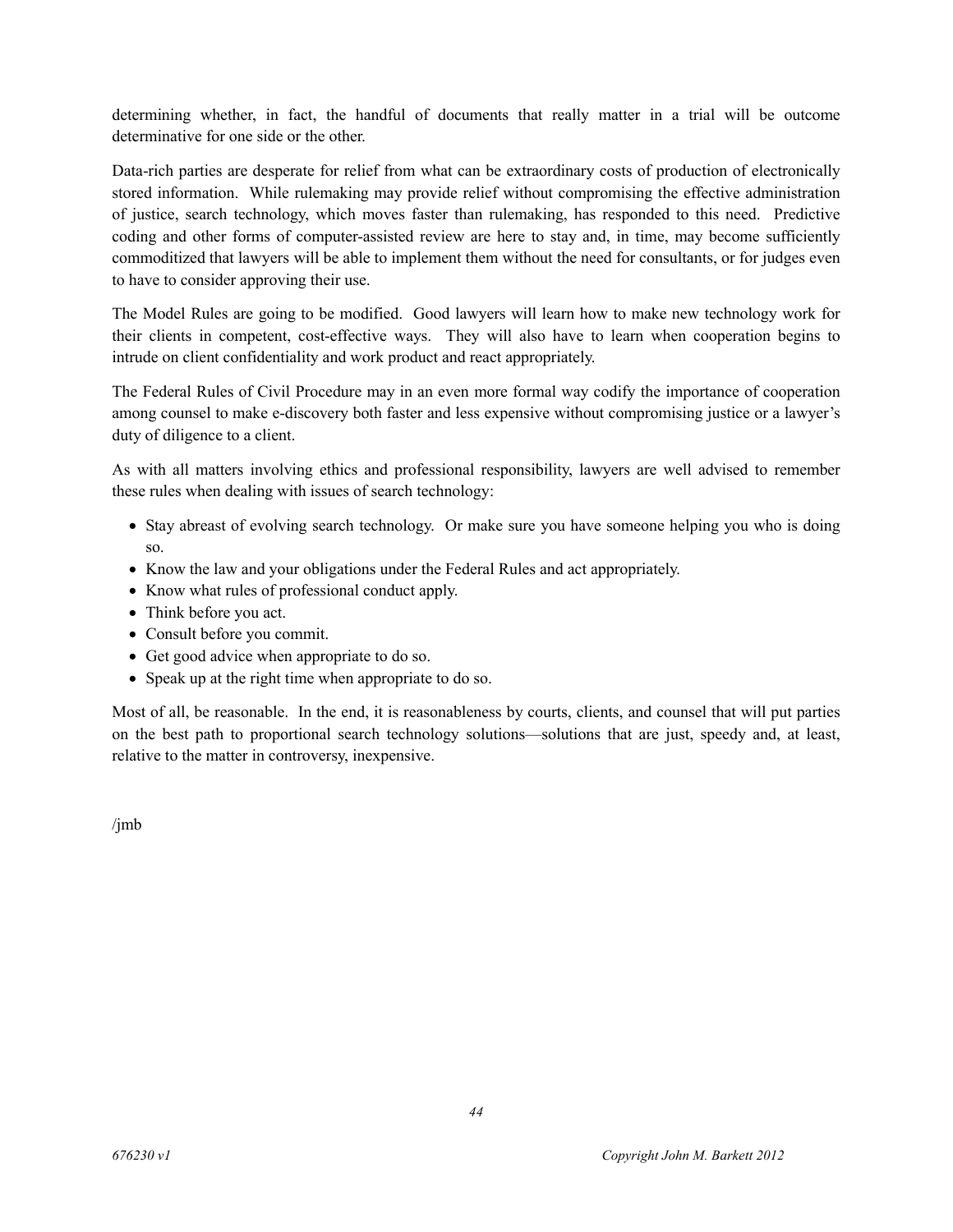# <span id="page-44-0"></span>**APPENDIX I: REPORTED CASES WHERE JUDGES HAVE ENDORSED THE COOPERATION PROCLAMATION**

- *Da Silva Moore v. Publicis Groupe & MSL Group*, 2012 U.S. Dist. LEXIS 23350,\*8 (S.D.N.Y. Feb. 24, 2012) (In explaining how a judge might evaluate predictive coding as a search tool, Judge Peck quoted from an article he had written: "Of course, the best approach to the use of computer-assisted coding is to follow the Sedona Cooperation Proclamation model. Advise opposing counsel that you plan to use computer-assisted coding and seek agreement; if you cannot, consider whether to abandon predictive coding for that case or go to the court for advance approval.")
- *In re Facebook PPC Advertising Litigation*, 2011 WL 1324516, \*1-2 (N.D. Cal. Apr. 6, 2011) (Emphasizing that communication among counsel is crucial to the success of electronic discovery and citing the Sedona Conference on the importance of cooperation, the magistrate judge ordered the parties to agree on an ESI protocol that addresses formats of production, and to meet and confer to discuss search terms that had been and would be used by Facebook.)
- *American Federation of State County & Municipal Employees v. Ortho-McNeil-Janssen Pharmaceuticals, Inc.,* 2010 U.S. Dist. LEXIS 135371, \*15 (E.D. Pa. Dec. 21, 2010) (Citing the Proclamation, the district court told the parties "to immediately meet and confer in good faith to cooperatively and independently resolve these disputes to the extent possible," adding it would give parties "ample time" to do so. "If the Parties are unable to resolve these matters within the time allotted, the Court may require them to submit their discovery processes to a special master, with costs to be borne by the parties.")
- *DeGeer v. Gillis*, 755 F. Supp. 2d 909, 918, 930-31 (N.D. Ill. 2010) (After endorsing the Proclamation, Magistrate Judge Nolan lamented the consequence of the absence of prior cooperation: "This case demonstrates the importance of candid, meaningful discussion of ESI at the outset of the case, including discovery of ESI from non-parties. Had that been done, the parties should have been able to avoid the issuance of multiple subpoenas to Huron. After service of Defendants' subpoena, Huron and Defendants should have collaborated on the use of particular search terms and the data custodians to be searched in advance of Huron's searches. Counsel are ordered to confer in person (not via email, letters, or phone) to establish reasonable limits on the scope of Huron's future ESI production, including restricting the searches to certain key data custodians and agreeing on a narrow list of search terms and date ranges. Counsel are on notice that going forward the Court expects them to genuinely confer in good faith and make reasonable efforts to work together and compromise on discovery issues whenever possible.").<sup>89</sup>
- *Home Design Services, Inc. v. Trumble*, 2010 U.S. Dist. LEXIS 46723 (D. Colo. Apr. 9, 2010) (Citing the Cooperation Proclamation, the magistrate judge explained: "Counsel's case management responsibilities should not been seen as antithetical to their role as advocate.")

<sup>89</sup> A month before her decision in *DeGeer*, Magistrate Judge Nolan admonished counsel in *Tamburo v. Sworkin*, 2010 U.S. Dist. LEXIS 121510, \*10-11 (N.D. Ill. Nov. 17, 2010 (footnote and citation omitted)): "The parties are expected to be familiar with the Case Management Procedures regarding discovery on the Court's website, the Seventh Circuit's Electronic Discovery Pilot Program's Principles Relating to the Discovery of Electronically Stored Information, and the Sedona Conference Cooperation Proclamation, available at www.thesedonaconference.org. The parties are ordered to actively engage in cooperative discussions to facilitate a logical discovery flow. For example, to the extent that the parties have not completed their initial disclosures pursuant to Rule 26(a), or if their initial disclosures require updating, the parties should focus their efforts on completing their Rule 26(a) requirement before proceeding to other discovery requests."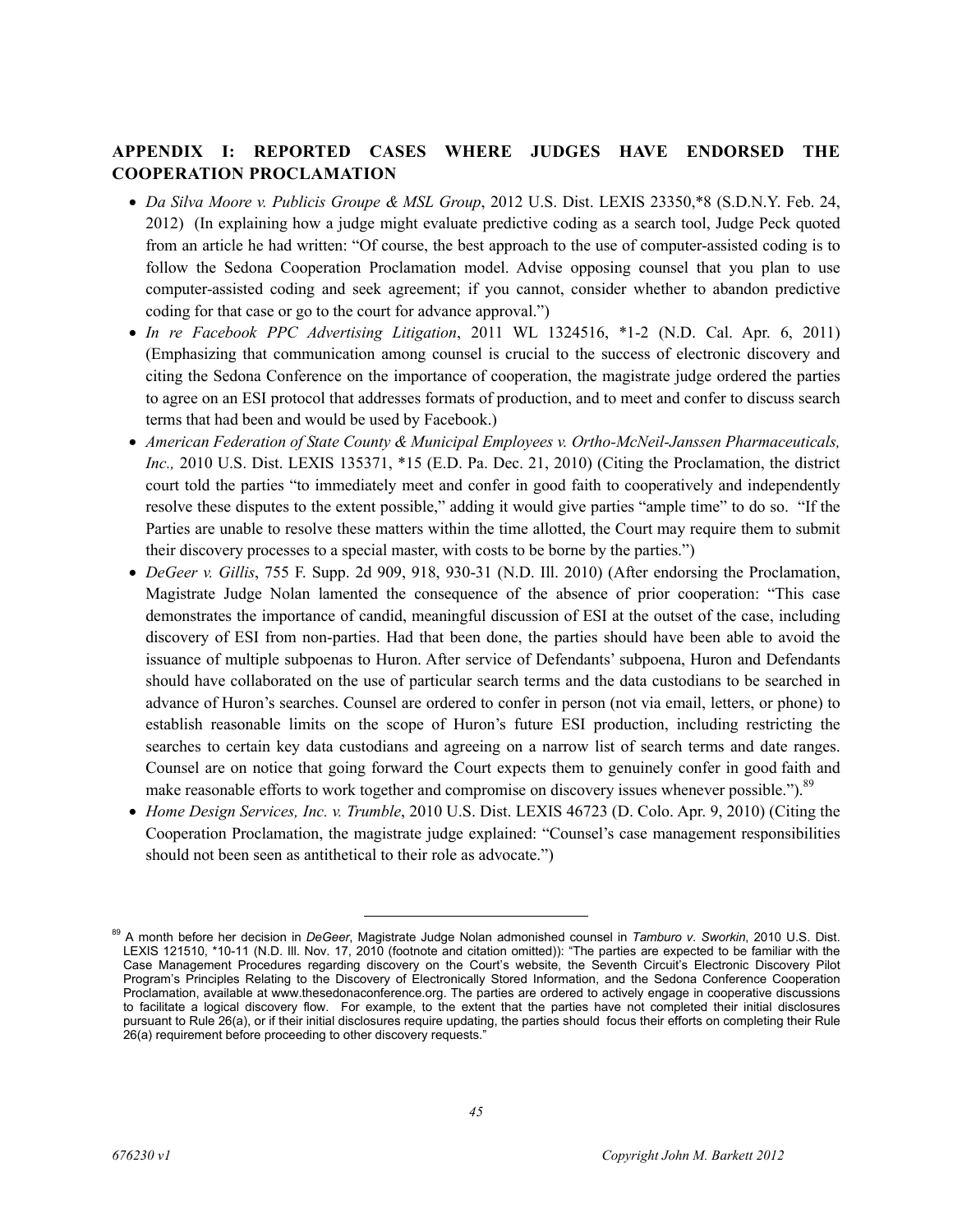- *Cartel Asset Management v. Ocwen Financial Corp.*, 2010 U.S. Dist. LEXIS 17857, \*40 (D. Colo. Feb. 8, 2010) (The magistrate judge, citing the Cooperation Proclamation, lamented the conduct of counsel: "The court is left with the impression that counsel are searching for discovery disputes, rather than working cooperatively to avoid or defuse those disagreements. Given the talented attorneys involved in this case, that development is regrettable." $)^{90}$
- *Building Erection Services Co., L.C. v. American Buildings Co.*, 2010 U.S. Dist. LEXIS 2625, \*5-6 (D. Kan. Jan. 13, 2010) (In a dispute over setting deposition dates, the magistrate judge told counsel: "To help counsel understand their obligations, counsel are directed to read the Sedona Conference Cooperation Proclamation, which this Court has previously endorsed.")
- *Securities and Exchange Commission v. Collins & Aikman*, 256 F.R.D. 403, 415 (S.D.N.Y. 2009) (The SEC's lack of cooperation prompted the district court to draw the parties' attention to the Cooperation Proclamation, which "urges parties to work in a cooperative rather than an adversarial manner to resolve discovery issues in order to stem the 'rising monetary costs' of discovery disputes.")
- *Dunkin' Donuts Franchised Restaurants LLC v. Grand Central Donuts, Inc.*, 2009 U.S. Dist. LEXIS 52261, \*14-15 (E.D.N.Y. June 19, 2009) (Citing the meet-and-confer provisions of Rule 26(f) and the Sedona Cooperation Proclamation in connection with the need to reduce the "rising costs" of discovery disputes, the magistrate judge ordered defendants to work out their differences.)<sup>91</sup>
- *Covad Communications Co. v. Revonet, Inc.*, 258 F.R.D. 5, 14 (D.D.C. 2009) (Referencing the Cooperation Proclamation, the magistrate judge said that a failure of a party to respond to an invitation to propose search terms is not the kind of "collaboration and cooperation that underlies the hope that the courts can, with the sincere assistance of the parties, manage e-discovery efficiently and with the least expense possible.")
- *William A. Gross Construction Associates, Inc. v. American Manufacturers Mutual Insurance Co.*, 2009 U.S. Dist. LEXIS 22903, \*136 (S.D.N.Y. Mar. 19, 2009) (The magistrate judge admonished the Bar: "[T]he best solution in the entire area of electronic discovery is cooperation among counsel. This Court strongly endorses The Sedona Conference Cooperation Proclamation.")
- *In re DirecTech Southwest, Inc., Fair Labor Standards Act Litigation*, 2009 U.S. Dist. LEXIS 69142 (E.D. La. Aug. 7, 2009) (The magistrate judge echoes the statements made in *William A. Gross.)*
- *Ford Motor Co. v. Edgewood Props., Inc.*, 257 F.R.D. 418, 426 (D.N.J. 2009) (In denying a motion to compel reproduction of electronically stored information, the magistrate judge, citing *William A. Gross*, admonished counsel: "It is beyond cavil that this entire problem could have been avoided had there been an *explicit* agreement between the parties as to production, but as that ship has sailed, it is without question unduly burdensome to a party months after production to require that party to reconstitute their *entire* production to appease a late objection." (Emphasis in original.)

<sup>90</sup> The judge quoted from the Cooperation Proclamation: "[T]he Cooperation Proclamation correctly recognizes that while counsel are 'retained to be zealous advocates for their clients, they bear a professional obligation to conduct discovery in a diligent and candid manner. . . . Cooperation does not conflict with the advancement of their clients' interests—it enhances them. Only when lawyers confuse *advocacy* with *adversarial conduct* are these twin duties in conflict.'" 2010 U.S. Dist. LEXIS 17857, at \*40-41 (emphasis in original).

<sup>&</sup>lt;sup>91</sup> This is another case involving a dispute over search terms: "Defendants' proposed search can be narrowed temporally and the scope of the search terms sought tailored to each employee, since some employees may have knowledge of only issues relevant to one set of counterclaims but not the other. The defendants must provide Dunkin with a list of the employees or former employees whose emails they want searched and the specific search terms to be used for each individual depending on whether they were likely to be involved with issues relating to the termination of the franchise agreement or the performance of the store development agreement." 2009 U.S. Dist. LEXIS 52261 at \*16.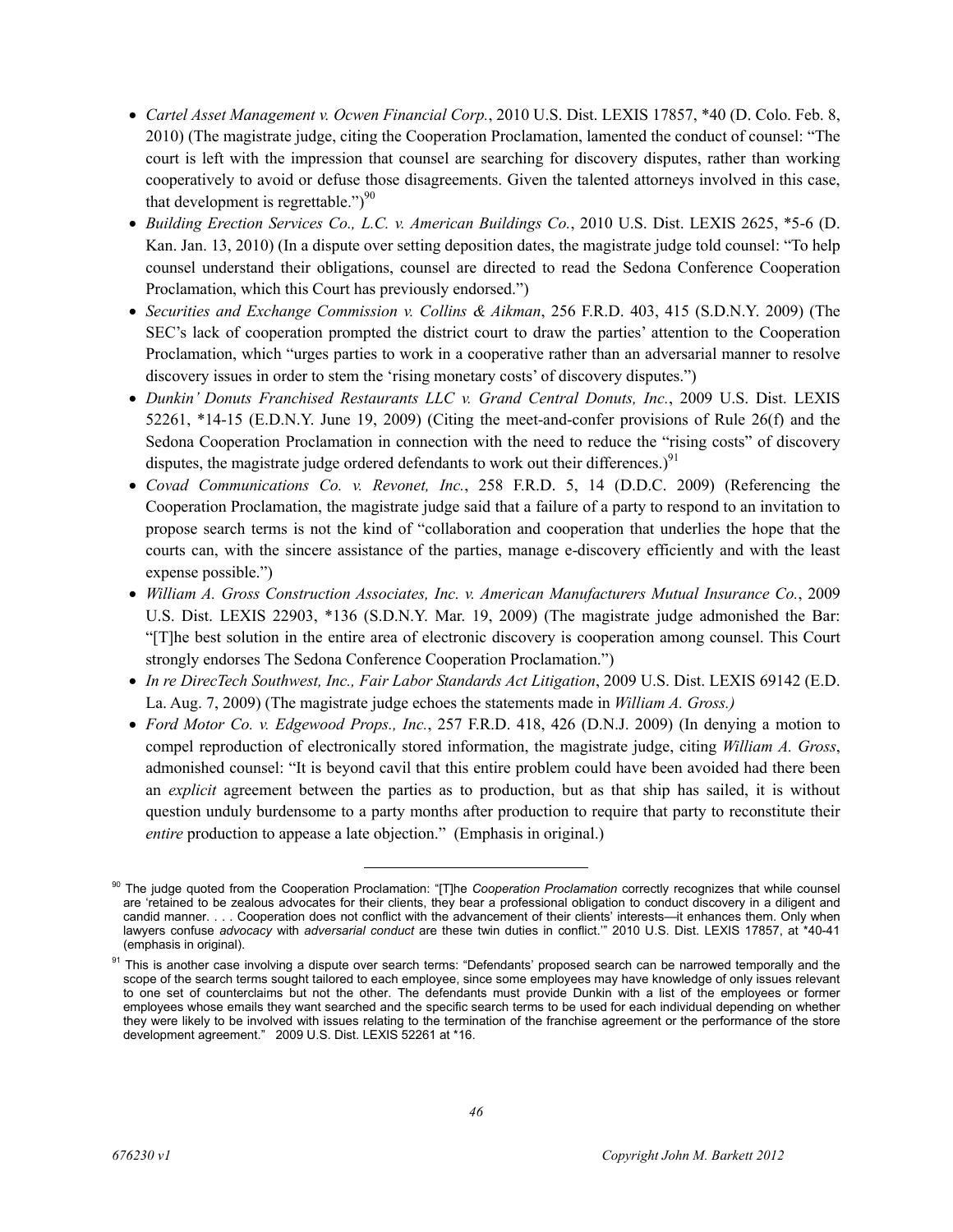- *Capitol Records, Inc. v. MP3tunes, LLC*, 2009 WL 2568431 (S.D.N.Y. Aug. 13, 2009) (also citing *William A. Gross,* the magistrate judge was critical of counsel's unilateral decision on search terms for electronically stored information: "MP3tunes' unilateral decision regarding its search reflected a failure to heed Magistrate Judge Andrew Peck's recent 'wake-up call' regarding the need for cooperation concerning e-discovery.")
- *Gipson v. Southwestern Bell Tel. Co.*, 2008 U.S. Dist. LEXIS 103822, \*5-6 (D. Kan. Dec. 23, 2008) (Where 115 motions had been filed in less than 12 months after filing of the complaint, the same magistrate judge ordered counsel to read the Cooperation Proclamation and then to attempt to agree on discovery issues or a Special Master would be appointed.)<sup>92</sup>
- *Mancia v. Mayflower Textile Servs Co.*, 253 F.R.D. 354, 357-60 (D. Md. 2008) (Endorsing the Cooperation Proclamation, Judge Grimm wrote: "It cannot seriously be disputed that compliance with the 'spirit and purposes' of these discovery rules requires cooperation by counsel to identify and fulfill legitimate discovery needs, yet avoid seeking discovery the cost and burden of which is disproportionally large to what is at stake in the litigation. Counsel cannot 'behave responsively' during discovery unless they do both, which requires cooperation rather than contrariety, communication rather than confrontation.")

<sup>92</sup> *See Evolution, Inc. v. The Suntrust Bank,* 2004 U.S. Dist. LEXIS 20490, \*18 (D. Kan. Sept. 29, 2004) (where the same magistrate judge had to appoint a Special Master to resolve e-discovery issues and ultimately required the defendant to pay 70% of the Special Master's \$52,000 fee because of its "representations and lack of cooperation").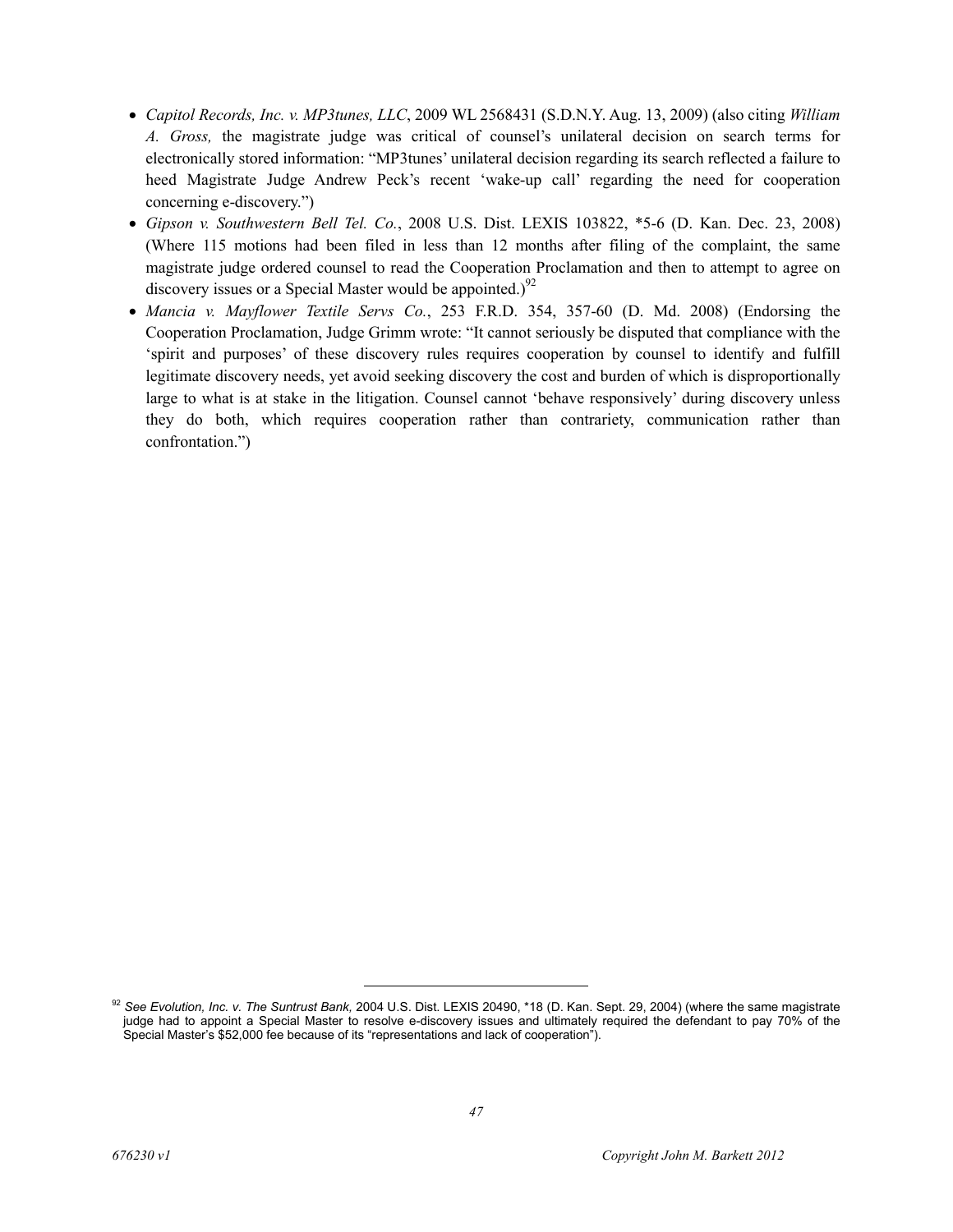# **APPENDIX II: EXCERPTS FROM** *ZUBULAKE V***, 229 F.R.D. 422, 432-434 (S.D.N.Y. 2004) ON OUTSIDE COUNSEL'S DUTY TO MONITOR PRODUCTION**

A party's discovery obligations do not end with the implementation of a "litigation hold"—to the contrary, that's only the beginning. Counsel must oversee compliance with the litigation hold, monitoring the party's efforts to retain and produce the relevant documents. Proper communication between a party and her lawyer will ensure (1) that all relevant information (or at least all sources of relevant information) is discovered, (2) that relevant information is retained on a continuing basis; and (3) that relevant nonprivileged material is produced to the opposing party.

<span id="page-47-0"></span>\*\*\*

In short, it is *not* sufficient to notify all employees of a litigation hold and expect that the party will then retain and produce all relevant information. Counsel must take affirmative steps to monitor compliance so that all sources of discoverable information are identified and searched. This is not to say that counsel will necessarily succeed in locating all such sources, or that the later discovery of new sources is evidence of a lack of effort. But counsel and client must take *some reasonable steps* [to see that sources of relevant information are located.](http://www.uscourts.gov/uscourts/RulesAndPolicies/rules/Duke Materials/Library/John Barkett, Walking the Plank.pdf)

The tricky question is what that continuing duty entails. What must a lawyer do to make certain that relevant inf[ormation—especially electronic information—is being retained? Is it sufficient if she periodically resend](http://www.abanet.org/litigation/litigationnews/trial_skills/pension-committee-zubulake-ediscovery.html)s her initial "litigation hold" instructions? What if she communicates with the party's information technology personnel? Must she make occasional on-site inspections?

Above all, the requirement must be reasonable. A lawyer cannot be obliged to monitor her client like a parent watching a child. At some point, the client must bear responsibility for a failure to preserve. At the same time, counsel is more conscious of the contours of the preservation obligation; a party cannot reasonably be trusted to receive the "litigation hold" instruction once and to fully comply with it without the active supervision of counsel.

*First,* counsel must issue a "litigation hold" at the outset of litigation or whenever litigation is reasonably anticipated. The litigation hold should be periodically reissued so that new employees are aware of it, and so that it is fresh in the minds of all employees.

*Second,* counsel should communicate directly with the "key players" in the litigation, *i.e.,* the people identified in a party's initial disclosure and any subsequent supplementation thereto. Because these "key players" are the "employees likely to have relevant information," it is particularly important that the preservation duty be communicated clearly to them. As with the litigation hold, the key players should be periodically reminded that the preservation duty is still in place.

*Finally*, counsel should instruct all employees to produce electronic copies of their relevant active files. Counsel must also make sure that all backup media which the party is required to retain is identified and stored in a safe place. In cases involving a small number of relevant backup tapes, counsel might be advised to take physical possession of backup tapes. In other cases, it might make sense for relevant backup tapes to be segregated and placed in storage. Regardless of what particular arrangement counsel chooses to employ, the point is to separate relevant backup tapes from others. One of the primary reasons that electronic data is lost is ineffective communication with information technology personnel. By taking possession of, or otherwise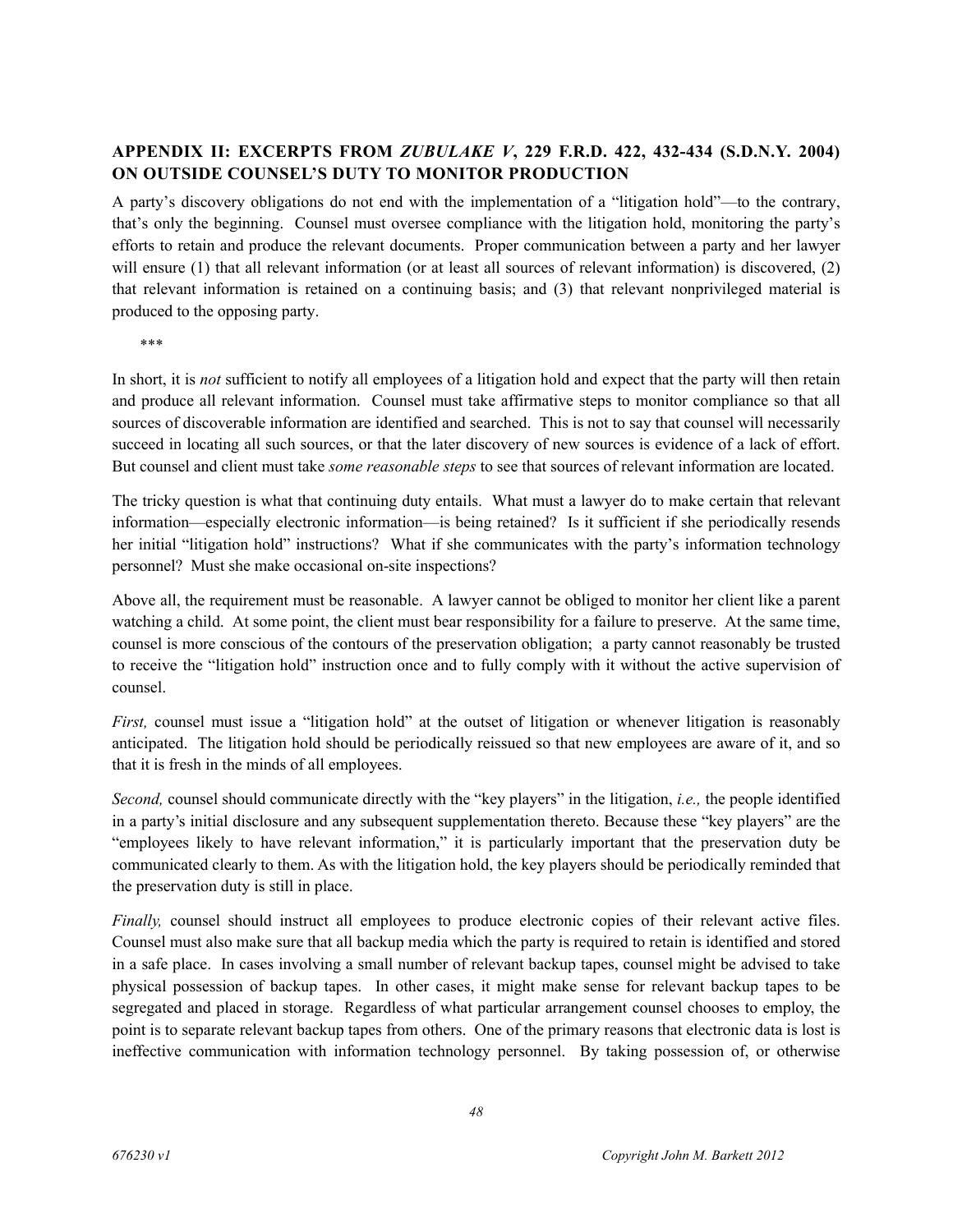safeguarding, all potentially relevant backup tapes, counsel eliminates the possibility that such tapes will be inadvertently recycled.

*49*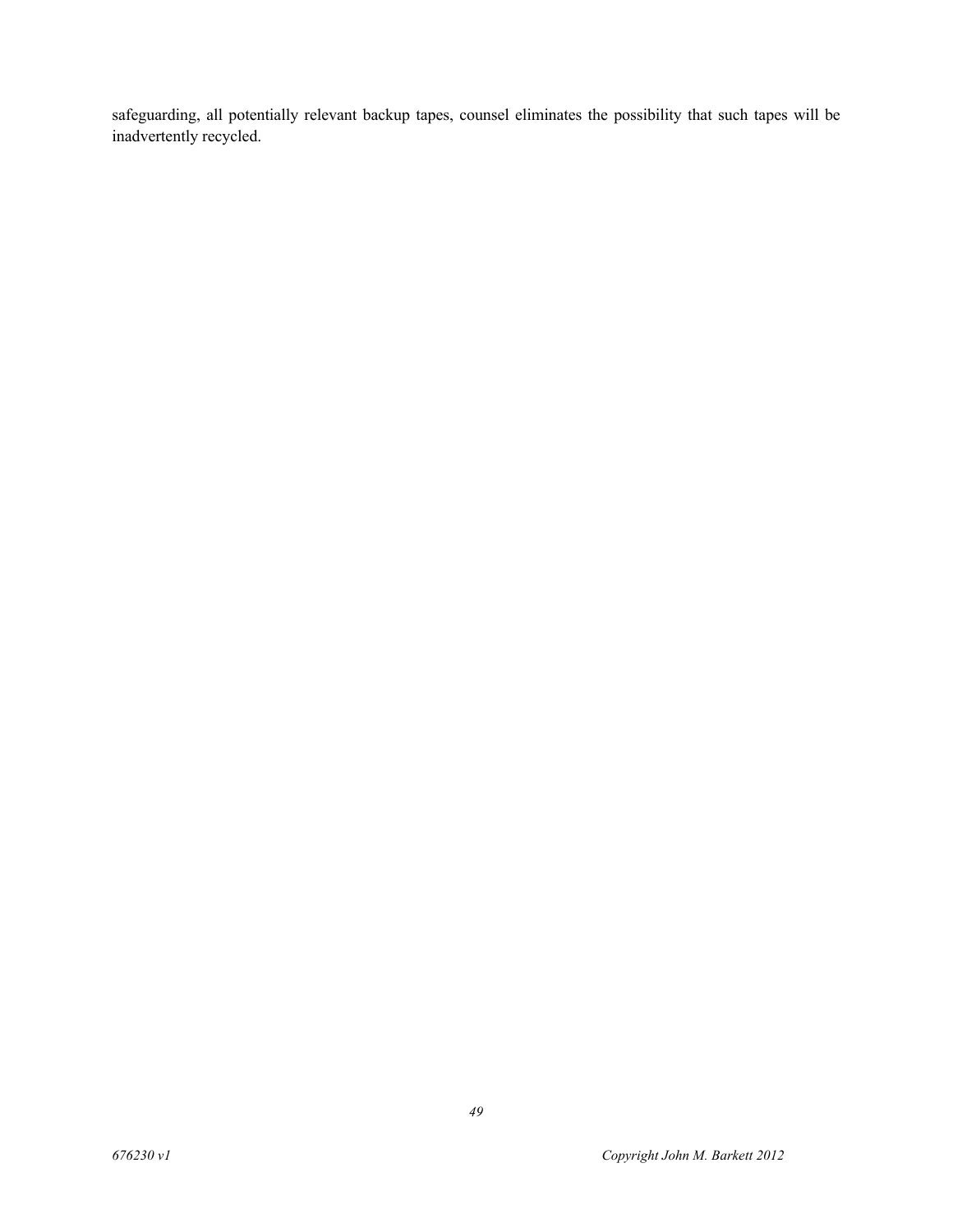#### <span id="page-49-1"></span><span id="page-49-0"></span>**ABOUT THE AUTHOR**

#### **John M. Barkett**

Mr. Barkett is a partner at the law firm of Shook, Hardy & Bacon L.L.P. in its Miami office. He is a graduate of the University of Notre Dame (B.A. Government, 1972, *summa cum laude)* and the Yale Law School (J.D. 1975) and served as a law clerk to the Honorable David W. Dyer on the old Fifth Circuit Court of Appeals. Mr. Barkett is an adjunct professor of law at the University of Miami School of Law. He is also the recipient of one of the 2011 Burton Awards for Legal Achievement which honors lawyers for distinguished legal writing. In March 2012, the Chief Justice appointed Mr. Barkett to serve on the Advisory Committee for Civil Rules of the Federal Judicial Conference. Mr. Barkett is also a former member of the Council of the ABA Section of Litigation.

Mr. Barkett has, over the years, been a commercial litigator (contract and corporate disputes, employment, trademark, and antitrust), environmental litigator (CERCLA, RCRA, and toxic tort), and, for the past several years, a peacemaker and problem solver, serving as an arbitrator, mediator, facilitator, or allocator in a variety of environmental, commercial, or reinsurance contexts. He is a certified mediator under the rules of the Supreme Court of Florida and the Southern and Middle Districts of Florida and a member of the London Court of International Arbitration and the International Council for Commercial Arbitration, and serves on the AAA and ICDR roster of neutrals, the CPR Institute for Dispute Resolution's "Panel of Distinguished Neutrals," and the National Roster of Environmental Dispute Resolution and Consensus Building Professionals maintained by the U.S. Institute for Environmental Conflict Resolution. He has served or is serving as a neutral in scores of matters involving in the aggregate more than \$4 billion. He has conducted or is conducting commercial domestic and international arbitrations under AAA, LCIA, ICDR, UNCITRAL, and CPR rules and has conducted *ad hoc* arbitrations. In November 2003, he was appointed by the presiding judge to serve as the Special Master to oversee the implementation and enforcement of the 1992 Consent Decree between the United States and the State of Florida relating to the restoration of the Florida Everglades. He also consults with major corporations on the evaluation of legal strategy and risk and conducts independent investigations where such services are needed.

Mr. Barkett has published two books, *E-Discovery: Twenty Questions and Answers*, (Chicago: First Chair Press, 2008) and *The Ethics of E-Discovery* (Chicago: First Chair Press, 2009). Mr. Barkett has also prepared analyses of the Roberts Court the past six years, in addition to a number of other articles on a variety of topics:

- *The Roberts Court 2011-12: The Affordable Care Act and More* (ABA Annual Meeting, Chicago, August 3, 2012)
- *Ethical Challenges on the Horizon: Confidentiality, Competence and Cloud Computing* (ABA-CLE, July [24, 2012\)](http://www.shb.com/attorneys/BarkettJohn/UntaxingEdiscoveryCosts.pdf)
- *Un-taxing E-Discovery Costs: Section 1920(4) After* Race Tire Amer. Inc. *and* Taniguchi (June 29, 2012) (http://www.shb.com/attorneys/BarkettJohn/UntaxingEdiscoveryCosts.pdf)
- Barkett, *[ABA to Tackle Technology Issues in Model Rules at August Meeting](http://www.law.com/jsp/lawtechnologynews/PubArticleLTN.jsp?id=1202560335059&thepage=3&slreturn=1)*, (http://www.law.com/jsp/lawtechnologynews/PubArticleLTN.jsp?id=1202560335059&thepage=3&slreturn =1). Law Technology News (June 25, 2012)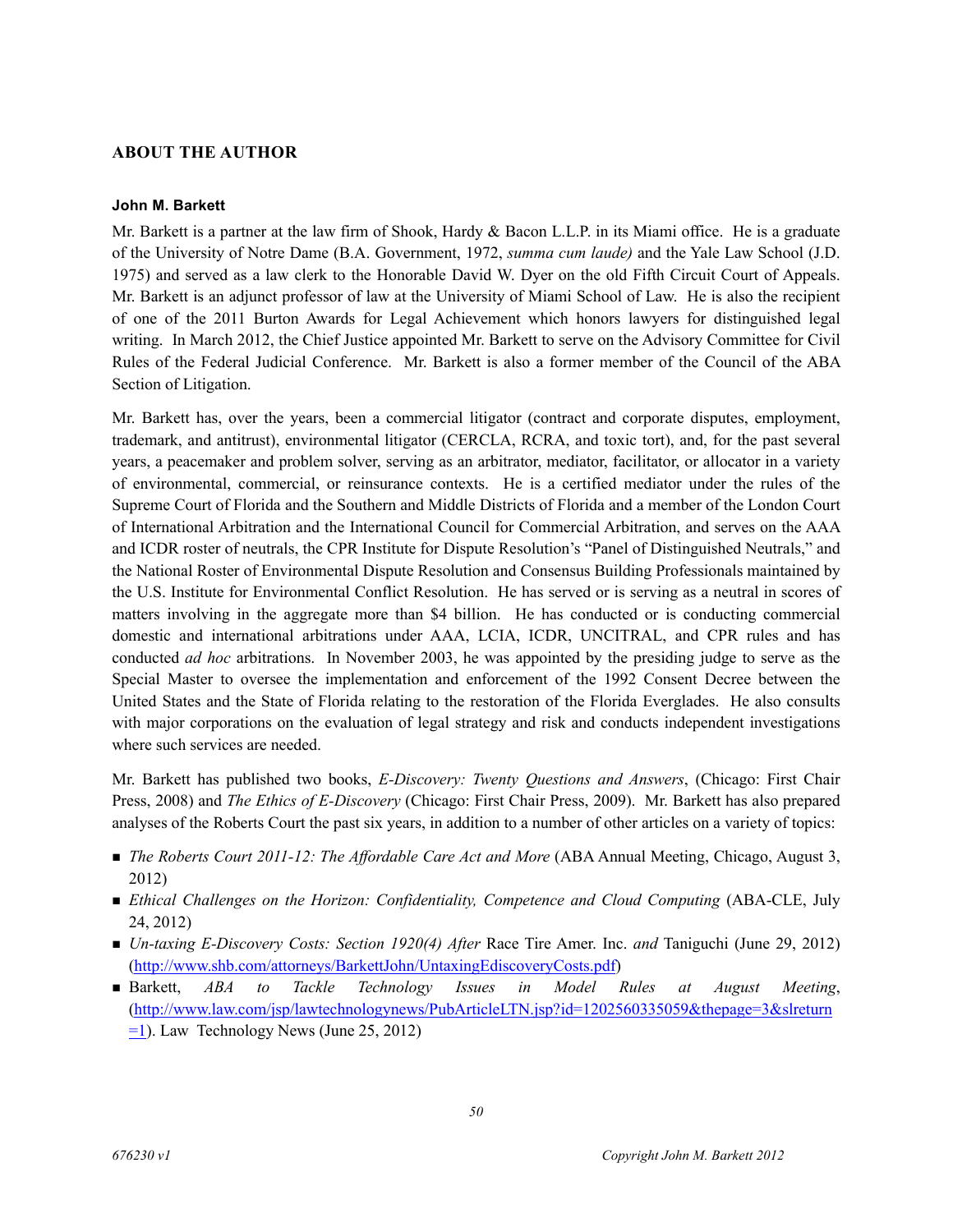- *E-Communications: Problems Posed by Privilege, Privacy, and Production* (ABA National Institute on E-Discovery, New York, NY, May 18, 2012)
- *The 7 th Circuit Pilot Project: What We Might Learn And Why It Matters to Every Litigant in America* (ABA Section of Litigation News Online, December 11, 2011) http://apps.americanbar.org/litigation/litigationnews/civil\_procedure/docs/barkett.december11.pdf
- *Skinner, Matrixx, Souter, and Posner: Iqbal and Twombly Revisited*, 12 The Sedona Conference Journal 69 (2011) (Mr. Barkett received the Burton Award for Legal Achievement for this paper).
- **The Challenge of Electronic Communication, Privilege, Privacy, and Other Myths, 38 Litigation Journal 17** (ABA Section of Litigation, Fall 2011)
- *Avoiding the Cost of International Commercial Arbitration: Is Mediation the Solution?* in Contemporary Issues in International Arbitration and Mediation – The Fordham Papers (Martinus Nijhoff, New York. 2011)
- *The Roberts Court 2010-11: Three Women Justices!* (ABA Annual Meeting, Toronto, August 2011)
- *The Ethics of Web 2.0*, (ACEDS Conference, Hollywood, FL March 2011)
- **The Roberts Court: Year Four, Welcome Justice Sotomayor (ABA Annual Meeting, San Francisco, August** 2010)
- *The Myth of Culture Clash in International Commercial Arbitration* (co-authored with Jan Paulsson), 5 Florida International University Law Review 1 (June 2010)
- *Walking the Plank, Looking Over Your Shoulder, Fearing Sharks Are in the Water: E-Discovery in Federal Litigation?* (Duke 2010 Conference, Civil Rules Advisory Committee, May 11, 2010) (http://www.uscourts.gov/uscourts/RulesAndPolicies/rules/Duke%20Materials/Library/John%20Barkett,%2 0Walking%20the%20Plank.pdf)
- $\blacksquare$  Zubulake Revisited: Pension Committee and the Duty to Preserve, (Feb. 26, 2010) *(http://www.abanet.org/litigation/litigationnews/trial\_skills/pension-committee-zubulake-ediscovery.html)*
- *Draft Reports and Attorney-Expert Communications*, 24 N.R.E. (Winter 2010)
- **From Canons to Cannon in A Century of Legal Ethics: Trial Lawyers and the ABA Canons of Professional** Ethics (American Bar Association, Chicago, 2009)
- *The Robert's Court: Three's a Charm* (ABA Annual Meeting, Chicago, August 2009)
- *Cheap Talk? Witness Payments and Conferring with Testify Witnesses*, (ABA Annual Meeting, Chicago, 2009)
- *Burlington Northern: The Super Quake and Its Aftershocks*, 58 Chemical Waste Lit. Rprt. 5 (June 2009)
- *Fool's Gold: The Mining of Metadata* (ABA's Third Annual National Institute on E-Discovery, Chicago, May 22, 2009)
- *More on the Ethics of E-Discovery* (ABA's Third Annual National Institute on E-Discovery, Chicago, May 22, 2009)
- **Production of Electronically Stored Information in Arbitration: Sufficiency of the IBA Rules in Electronic** Disclosure in International Arbitration (JurisNet LLC, New York, September 2008)
- *The Robert's Court: The Terrible Two's or Childhood Bliss?* (ABA Annual Meeting, New York, August 2008)
- *Orphan Shares*, 23 NRE 46 (Summer 2008)
- *Tipping The Scales of Justice: The Rise of ADR*, 22 NRE 40 (Spring 2008)
- *Tattletales or Crimestoppers: Disclosure Ethics Under Model Rules 1.6 and 1.13,* (ABA Annual Meeting, Atlanta, August 7, 2004 and, in an updated version, ABA Tort and Insurance Practice Section Spring CLE Meeting, Phoenix, April 11, 2008)